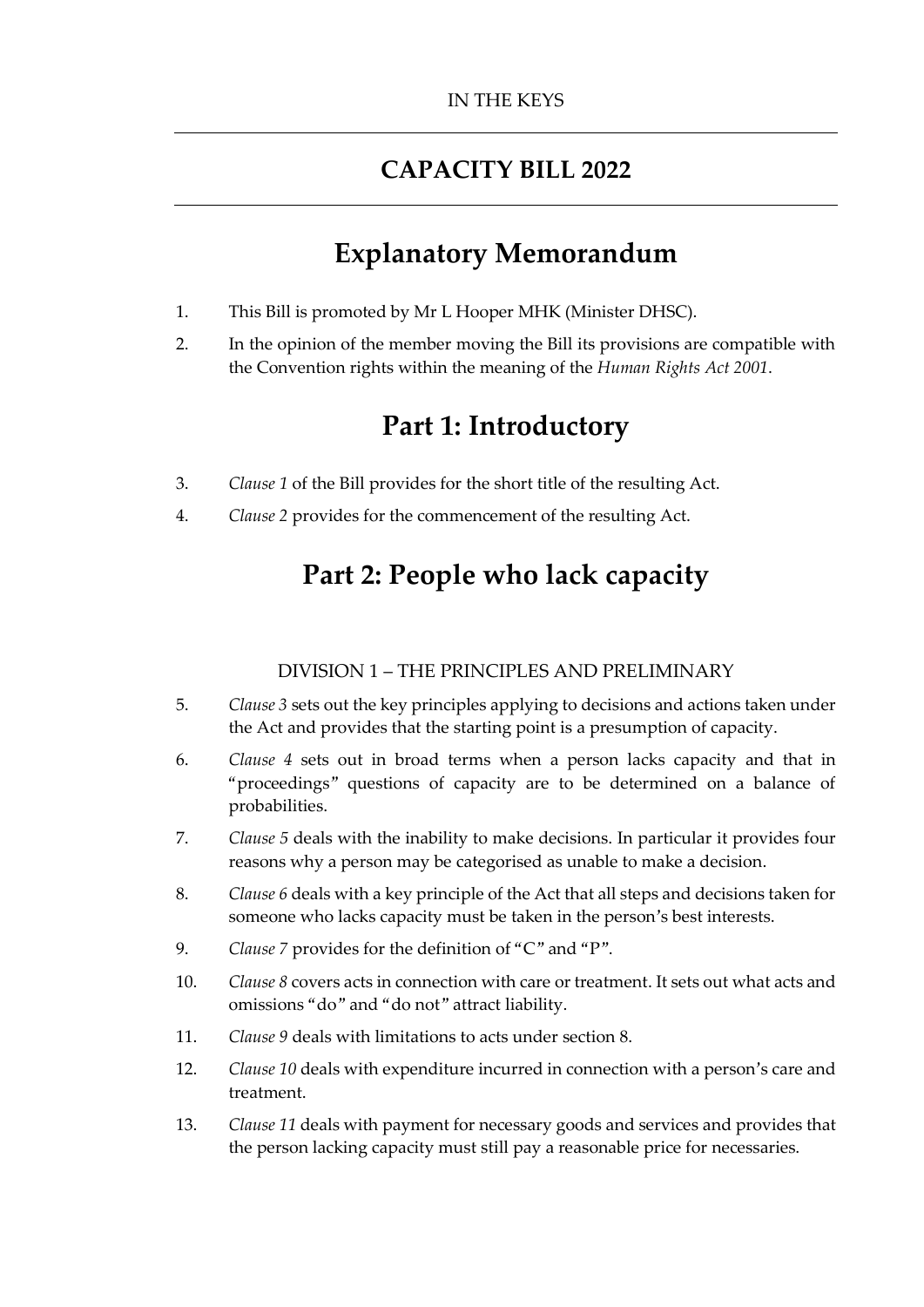#### DIVISION 2 – LASTING POWERS OF ATTORNEY

- 14. *Clause 12* introduces lasting powers of attorney (LPA) in respect of health and welfare matters and property and financial affairs matters. It provides, in particular, for matters required in the creation of an LPA and the consequences of non-compliance with them.
- 15. *Clause 13* deals with the appointment of donees of a lasting power of attorney.
- 16. *Clause 14* deals with restrictions on lasting powers of attorney and, in particular, with the limitations on a donee's powers to restrain a donor.
- 17. *Clause 15* deals with lasting powers of attorney and gifts and provides when they may be made.
- 18. *Clause 16* deals with the revocation of lasting powers of attorney.
- 19. *Clause 17* deals with the protection of a donee and others if no lasting power of attorney was created or has been revoked.
- 20. *Clause 18* deals with the powers of the court in relation to the validity, revocation and registration of a lasting power of attorney.
- 21. *Clause 19* deals with the powers of the court in relation to the operation, meaning and effect of a lasting power of attorney.
- 22. *Clause 20* provides that the Chief Registrar has the function of establishing and maintaining a register of lasting powers of attorney.

#### DIVISION 3 – GENERAL POWERS OF THE COURT AND APPOINTMENT OF DELEGATES

- 23. *Clause 21* defines "P" for the purposes of this Division.
- 24. *Clause 22* deals with the power of the court to make declarations in respect of a person's capacity in relation to a specific thing or decision and to the lawfulness of an act in respect of the person.
- 25. *Clause 23* deals with the court's powers to make decisions about health and welfare or property and financial affairs for persons lacking capacity and to appoint a delegate to do so.
- 26. *Clause 24* deals with the court's powers in respect of health and welfare.
- 27. *Clause 25* deals with the court's powers in relation to property and financial affairs.
- 28. *Clause 26* deals with the appointment of delegates, their reimbursement and their successors.
- 29. *Clause 27* deals with restrictions on delegates and their relationship to donees.
- 30. *Clause 28* provides that the Chief Registrar has the function of establishing and maintaining a register of delegates.

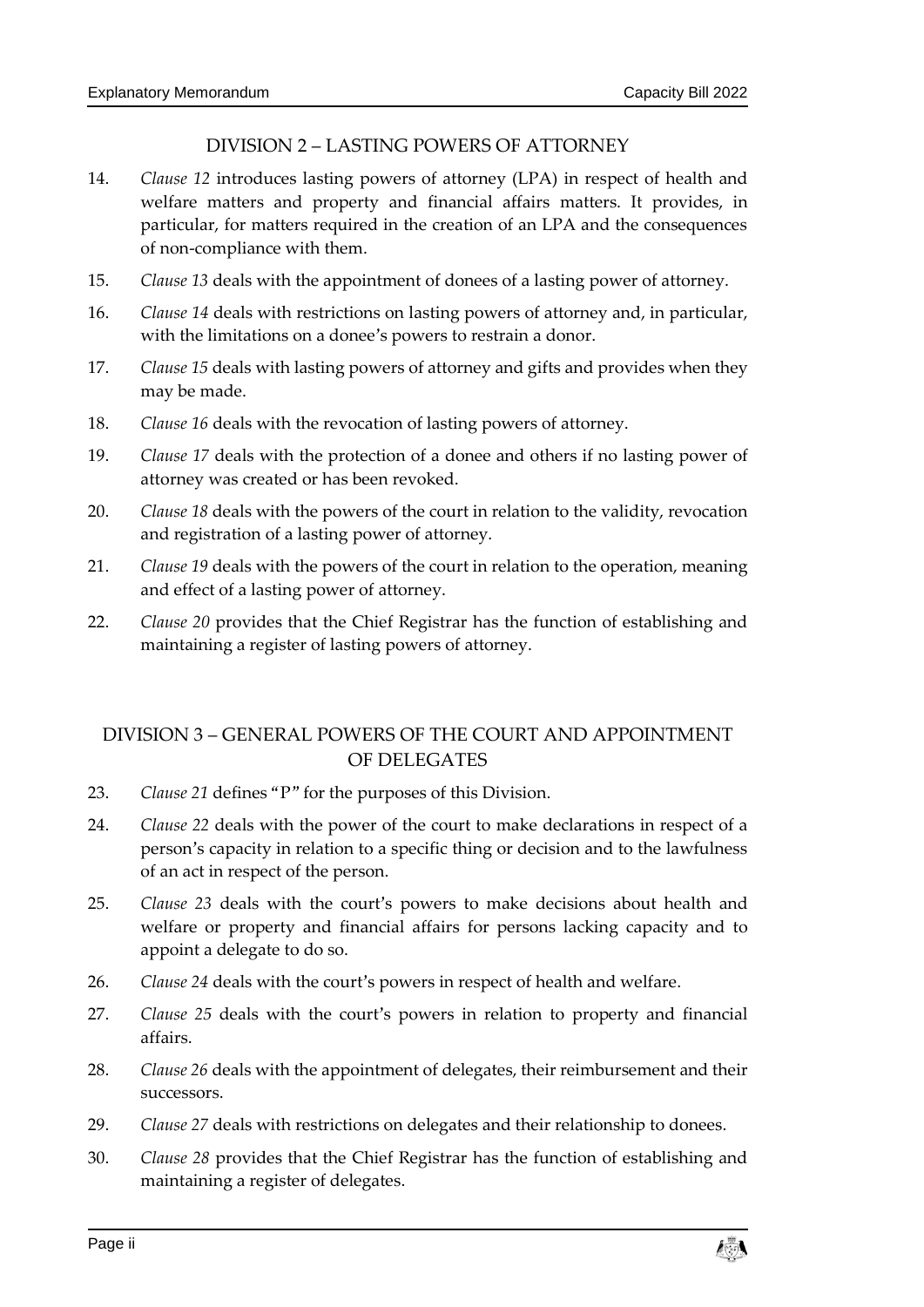DIVISION 4 – SUPERVISORY FUNCTIONS OF THE DEPARTMENT

- 31. *Clause 29* deals with the functions of the Department in relation to e.g. delegates and donees of an LPA.
- 32. *Clause 30* deals with the Department's powers to institute inquiries into any matter covered by section 29.
- 33. *Clause 31* deals with evidence in relation to inquiries e.g., information gathering powers, access rights to certain records and documents.
- 34. *Clause 32* deals with the Department's power to examine and take copies of certain records for the purpose of its functions under the Act.
- 35. *Clause 33* deals with Regulations. It provides that DHSC may make regulations in respect of its functions.

#### DIVISION 5 – ADVANCE DECISIONS TO REFUSE TREATMENT

- 36. *Clause 34* defines "A" for the purposes of this Division.
- 37. *Clause 35* deals with advance decisions to refuse treatment. It provides when an advance decision may be made, spells out the formalities for an advance decision and provides for the withdrawal and alteration of an advance decision.
- 38. *Clause 36* deals with validity and applicability of advance decisions.
- 39. *Clause 37* deals with the effect of advance decisions.

#### DIVISION 6 - SUPPLEMENTAL

- 40. *Clause 38* deals with family relationships. It lists certain decisions that can never be made under the Act on behalf of a person who lacks capacity.
- 41. *Clause 39* deals with Mental Health Act matters. It provides that this Bill does not apply to any treatment for mental disorder which is being given in accordance with the rules about compulsory treatment set out in Part 4 of the 1998 Act.
- 42. *Clause 40* deals with voting rights and provides that the Bill does not apply to decisions on voting.
- 43. *Clause 41* deals with research. It provides, in particular, that the interests of the person must be presumed to outweigh the interests of science and society and that intrusive research may only be carried out if specified conditions are satisfied relating to benefit and risk.
- 44. *Clause 42* deals with ill-treatment and creates an offence of ill-treatment or deliberate neglect of a person lacking capacity by anyone responsible for that person's care, donees of LPAs or enduring powers of attorney, or delegates appointed by the court.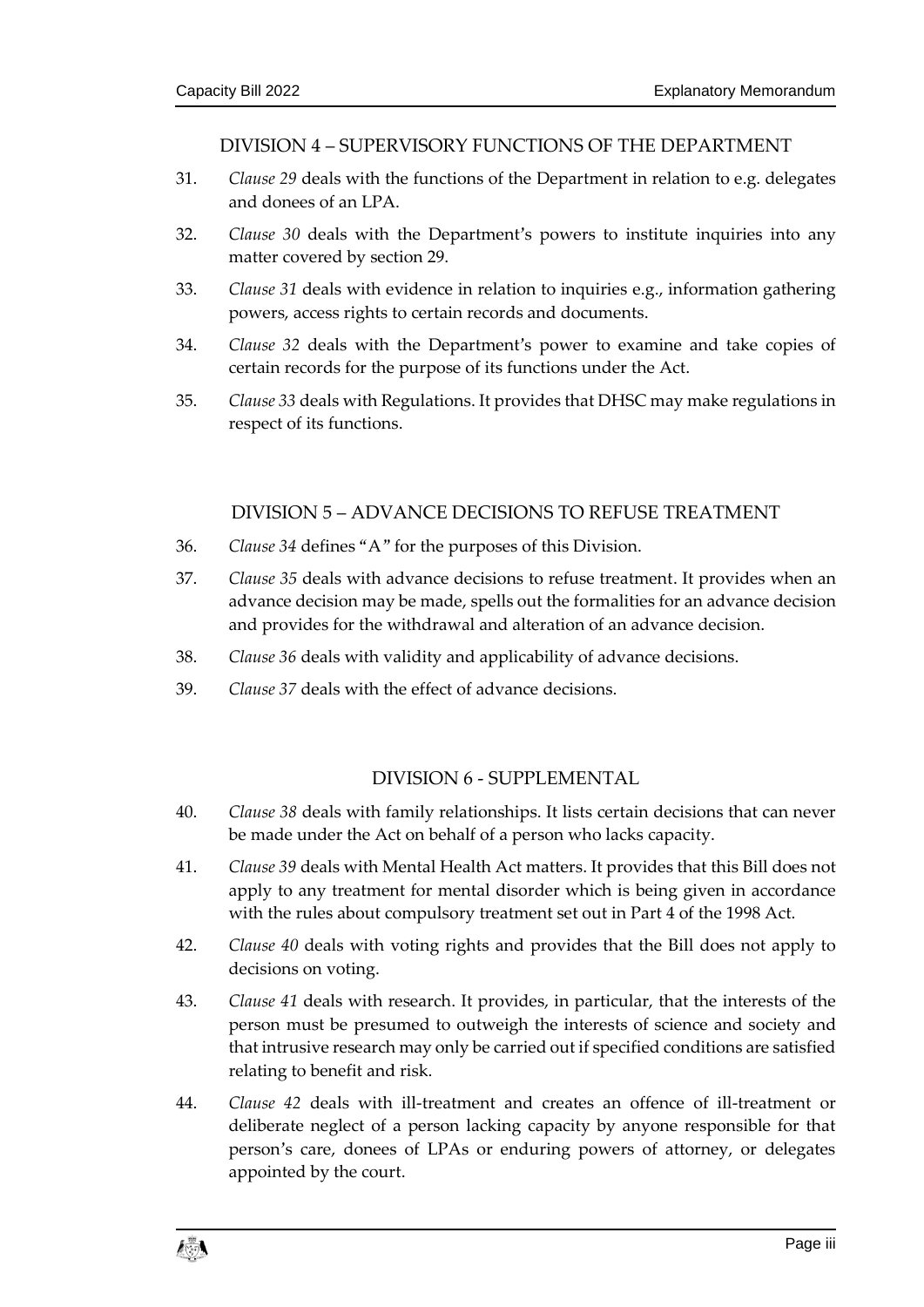#### DIVISION 7 – CODES OF PRACTICE

- 45. *Clause 43* defines "code" for the purposes of this Division.
- 46. *Clause 44* deals with Codes of Practice. It provides for DHSC to make (or adopt) and revise a code or codes of practice to supplement the Act.
- 47. *Clause 45* deals with procedure in relation to Codes of Practice including consultation, Tynwald procedure and publication.

# **Part 3: Interim Orders & Directions etc**

#### DIVISION 1 – INTERIM ORDERS AND DIRECTIONS

- 48. *Clause 46* deals with interim orders and allows the court to make interim orders even if evidence as to lack of capacity is not yet available.
- 49. *Clause 47* deals with the power to make reports. In particular it enables the court to require reports from DHSC, Manx Care or anyone else it may direct and it enables a court to direct that a private medical examination be carried out on a person.

#### DIVISION 2 – PRACTICE AND PROCEDURE

- 50. *Clause 48* deals with applications to the court. It specifies who may apply of right and who needs "leave" to apply.
- 51. *Clause 49* deals with High Court Rules to be made in accordance with section 25 of the *High Court Act 1991*.
- 52. *Clause 50* deals with rights of appeal. It provides that court rules must make provision about appeals.

## **Part 4: Miscellaneous and General**

- 53. *Clause 51* provides for the application to the Island (with amendments and adaptations etc.) of certain UK enactments dealing with mental capacity.
- 54. *Clause 52* deals with interpretation.
- 55. *Clause 53* deals with Regulations and Tynwald procedure.
- 56. *Clause 54* deals with existing receivers and enduring powers of attorney etc. It repeals Part 7 of the *Mental Health Act 1998* (management of property and financial affairs of patients) and provides that no new power of attorney under the *Powers of Attorney Act 1987* is to be created after the coming into operation of this Act.

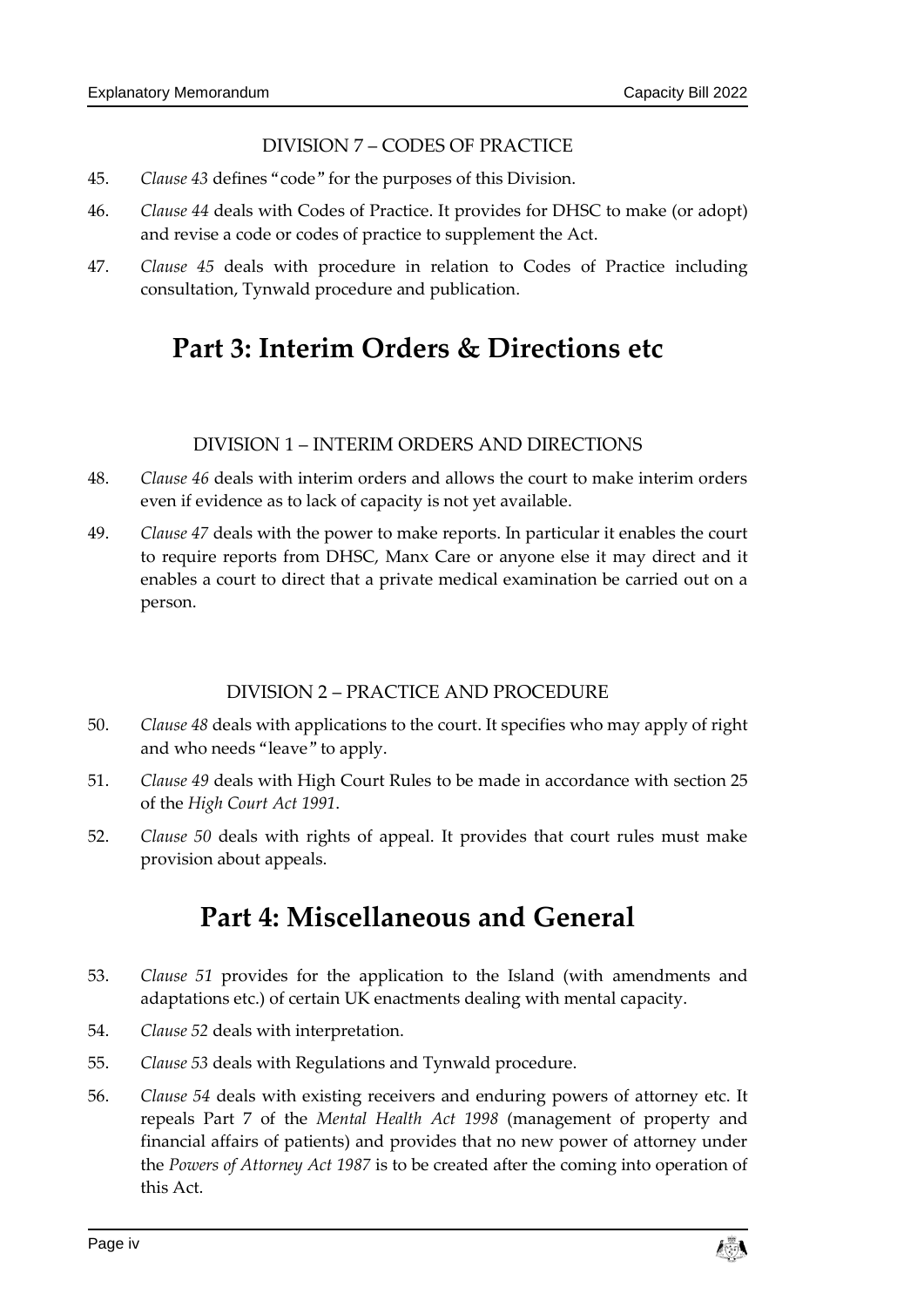57. *Clause 55* deals with minor and consequential amendments and repeals and introduces Schedules 4 and 5.

# **Schedules**

- 58. *Schedule 1* deals with the formalities for LPAs.
	- 58.1 Part 1 deals with the making of instruments (paragraphs 1-3).
	- 58.2 Part 2 deals with registration (paragraphs 4 -16).
	- 58.3 Part 3 deals with the cancellation of registration and notification of severance and revocation of an instrument (paragraphs 17-20).
	- 58.4 Part 4 deals with records of alterations in registered powers (paragraphs 21-25).
	- 58.5 Part 5 deals with instruments in overseas form (paragraph 26) and, in particular, enables DHSC to provide (in regulations) that such an instrument shall be treated as made in the form and in accordance with the laws of the Island.
	- 58.6 Part 6 deals with the register of lasting powers (paragraphs 27-28) and deals with the disclosure of information on the register, information required to effect a search and the issue of office copies of entries on the register.
- 59. *Schedule 2* deals with supplementary provisions relating to property and financial affairs (paragraphs 1-10).
- 60. *Schedule 3* deals with the repeal of Part 7 of the *Mental Health Act 1998* and its consequences.
- 61. *Schedule 4* deals with minor consequential amendments.
- 62. *Schedule 5* contains a table of repeals.

## **Resource Implications**

63. The resulting Act will not be cost neutral. Additional resource will be required by Manx Care to undertake assessments of capacity and to train staff. Additional resource may also be required by the General Registry and the Department.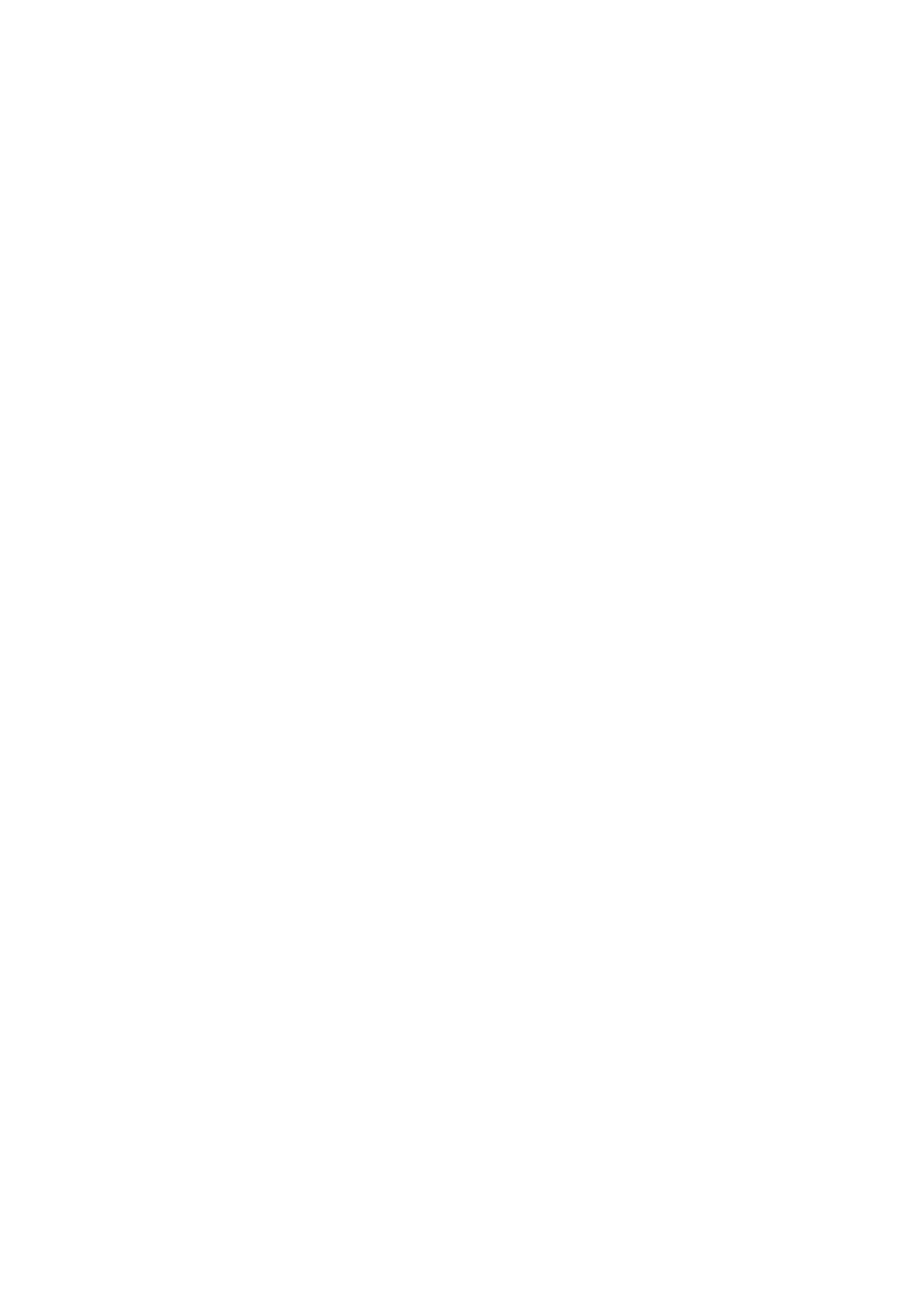

### **CAPACITY BILL 2022**

# **Index**

|          | <b>Section</b><br>Page                                                   |    |  |  |  |
|----------|--------------------------------------------------------------------------|----|--|--|--|
|          | <b>PART 1 - INTRODUCTORY</b>                                             | 5  |  |  |  |
| 1        |                                                                          |    |  |  |  |
| 2        |                                                                          |    |  |  |  |
|          | PART 2 - PERSONS WHO LACK CAPACITY                                       | 6  |  |  |  |
|          | DIVISION 1: PRINCIPLES AND PRELIMINARY                                   | 6  |  |  |  |
| 3        |                                                                          |    |  |  |  |
| 4        |                                                                          |    |  |  |  |
| 5        |                                                                          |    |  |  |  |
| 6        |                                                                          |    |  |  |  |
| 7        |                                                                          |    |  |  |  |
| 8        |                                                                          |    |  |  |  |
| 9        |                                                                          |    |  |  |  |
| 10       |                                                                          |    |  |  |  |
| 11       | DIVISION 2: LASTING POWERS OF ATTORNEY                                   |    |  |  |  |
|          |                                                                          | 11 |  |  |  |
| 12       |                                                                          |    |  |  |  |
| 13       |                                                                          |    |  |  |  |
| 14       |                                                                          |    |  |  |  |
| 15       |                                                                          |    |  |  |  |
| 16       |                                                                          |    |  |  |  |
| 17       | Protection of donee and others if no power created or power revoked 15   |    |  |  |  |
| 18       |                                                                          |    |  |  |  |
| 19<br>20 | Powers of court in relation to operation of lasting powers of attorney16 |    |  |  |  |
|          | DIVISION 3: GENERAL POWERS OF THE COURT AND APPOINTMENT OF               |    |  |  |  |
|          |                                                                          |    |  |  |  |
|          | <b>DELEGATES</b>                                                         | 17 |  |  |  |
| 21       |                                                                          |    |  |  |  |
| 22       |                                                                          |    |  |  |  |
| 23       |                                                                          |    |  |  |  |
| 24       |                                                                          |    |  |  |  |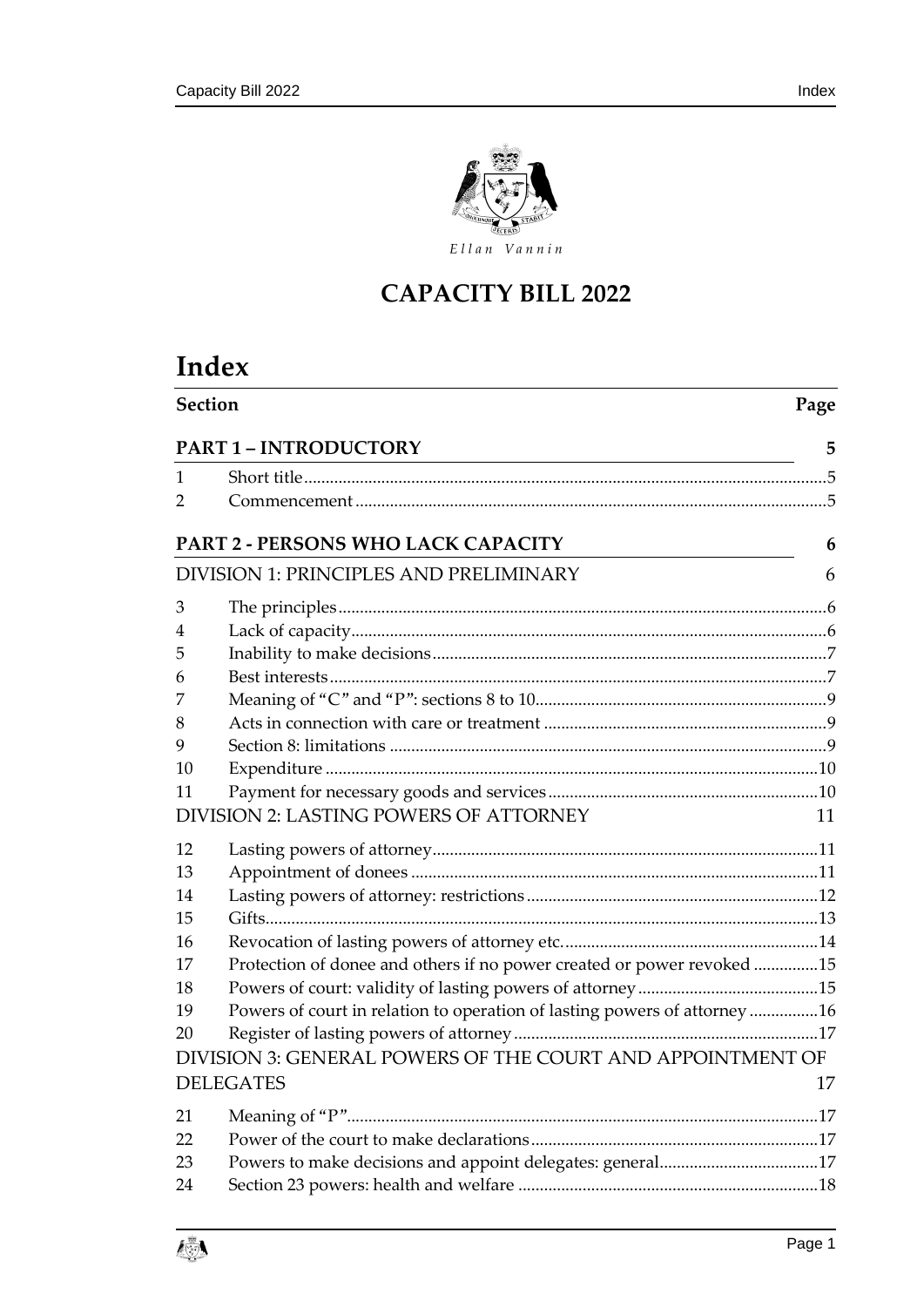| 25 |                                                     |    |
|----|-----------------------------------------------------|----|
| 26 |                                                     |    |
| 27 |                                                     |    |
| 28 |                                                     |    |
|    | DIVISION 4: SUPERVISORY FUNCTIONS OF THE DEPARTMENT | 22 |
| 29 |                                                     |    |
| 30 |                                                     |    |
| 31 |                                                     |    |
| 32 |                                                     |    |
| 33 |                                                     |    |
|    | DIVISION 5: ADVANCE DECISIONS TO REFUSE TREATMENT   | 24 |
| 34 |                                                     |    |
| 35 |                                                     |    |
| 36 |                                                     |    |
| 37 |                                                     |    |
|    | <b>DIVISION 6: SUPPLEMENTAL</b>                     | 26 |
| 38 |                                                     |    |
| 39 |                                                     |    |
| 40 |                                                     |    |
| 41 |                                                     |    |
| 42 |                                                     |    |
|    | <b>DIVISION 7: CODES OF PRACTICE</b>                | 29 |
| 43 |                                                     |    |
| 44 |                                                     |    |
| 45 |                                                     |    |
|    | <b>PART 3 - INTERIM ORDERS AND DIRECTIONS ETC.</b>  | 30 |
|    | <b>DIVISION 1: INTERIM ORDERS AND DIRECTIONS</b>    | 30 |
| 46 |                                                     |    |
| 47 |                                                     |    |
|    | <b>DIVISION 2: PRACTICE AND PROCEDURE</b>           | 32 |
| 48 |                                                     |    |
| 49 |                                                     |    |
| 50 |                                                     |    |
|    | PART 4 - MISCELLANEOUS AND GENERAL                  | 34 |
| 51 |                                                     |    |
| 52 |                                                     |    |
| 53 |                                                     |    |
| 54 |                                                     |    |
| 55 |                                                     |    |

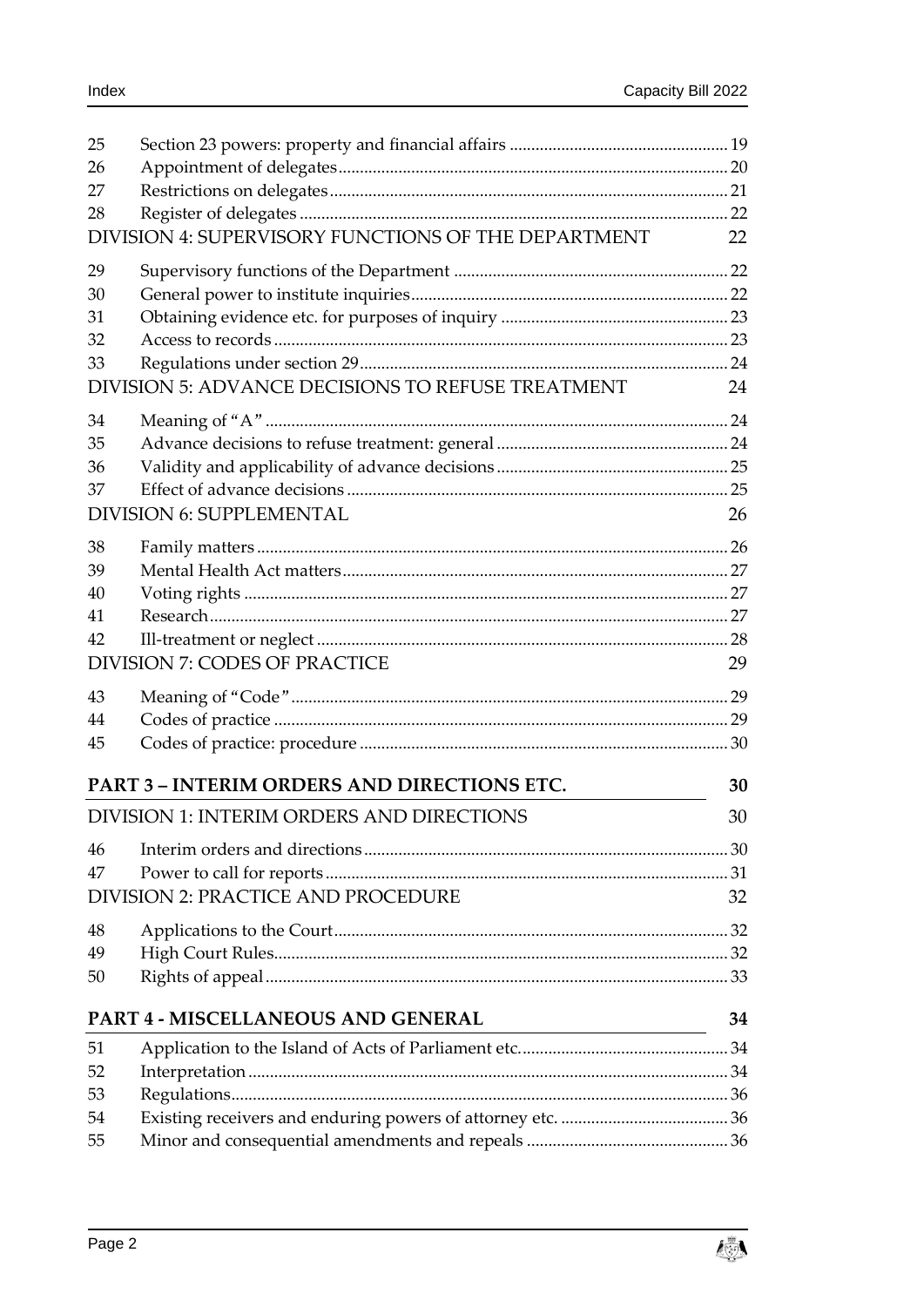| <b>SCHEDULE 1</b>                                           | 37 |
|-------------------------------------------------------------|----|
| LASTING POWERS OF ATTORNEY: FORMALITIES                     | 37 |
| <b>SCHEDULE 2</b>                                           | 46 |
| PROPERTY AND FINANCIAL AFFAIRS: SUPPLEMENTARY PROVISIONS 46 |    |
| <b>SCHEDULE 3</b>                                           | 51 |
| <b>TRANSITIONAL PROVISIONS AND SAVINGS</b>                  | 51 |
| <b>SCHEDULE 4</b>                                           | 54 |
| MINOR AND CONSEQUENTIAL AMENDMENTS                          | 54 |
| <b>SCHEDULE 5</b>                                           | 57 |
| <b>REPEALS</b>                                              | 57 |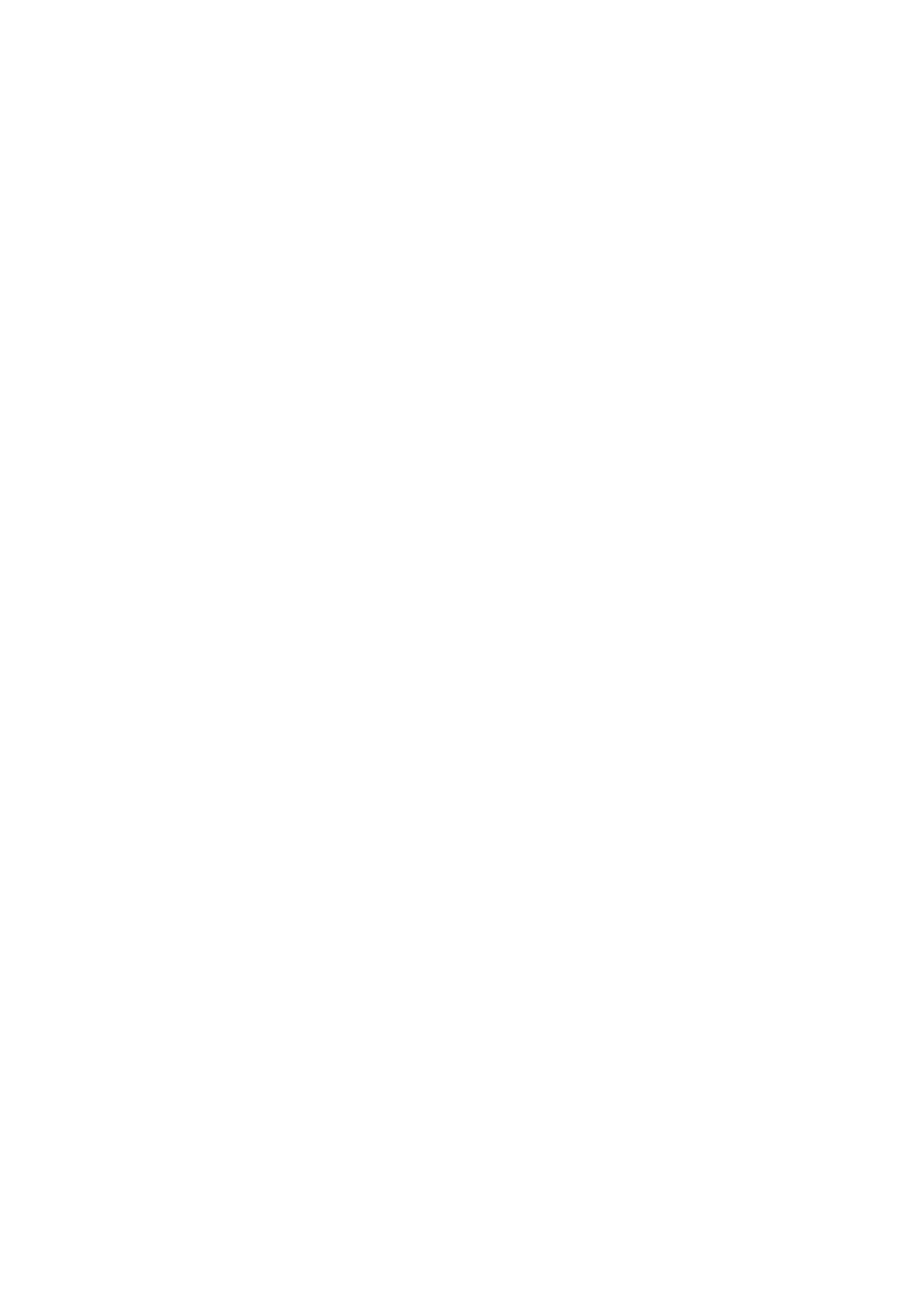

### **CAPACITY BILL 2022**

- **1 A BILL** to make provision relating to the property, financial affairs and health
- and welfare of persons who lack capacity and for establishing the principles to
- be applied for such purposes, for lasting powers of attorney, and for connected
- purposes

**BE IT ENACTED** by the Queen's Most Excellent Majesty, by and with the advice and consent of the Council and Keys in Tynwald assembled, and by the authority of the same, as follows: —

<span id="page-10-2"></span><span id="page-10-1"></span><span id="page-10-0"></span>

| $\sqrt{5}$                         |                |                    | <b>PART 1 - INTRODUCTORY</b>                                                                                                                                                                                                                                |  |  |  |
|------------------------------------|----------------|--------------------|-------------------------------------------------------------------------------------------------------------------------------------------------------------------------------------------------------------------------------------------------------------|--|--|--|
| 6                                  | 1              | <b>Short title</b> |                                                                                                                                                                                                                                                             |  |  |  |
| $\overline{7}$                     |                |                    | The short title of this Act is the Capacity Act 2022.                                                                                                                                                                                                       |  |  |  |
| $\sqrt{8}$                         | $\overline{2}$ |                    | Commencement                                                                                                                                                                                                                                                |  |  |  |
| $\overline{9}$<br>10               |                | (1)                | This Act comes into operation on such day or days as the Department of<br>Health and Social Care by order appoints.                                                                                                                                         |  |  |  |
| 11                                 |                |                    | Tynwald procedure – Laying only.                                                                                                                                                                                                                            |  |  |  |
| $\frac{12}{13}$<br>$\frac{14}{15}$ |                | (2)                | An order under subsection (1) may provide for a provision of this Act<br>which comes into force before another provision of this Act has come into<br>force to have effect, until the other provision has come into force, with<br>specified modifications. |  |  |  |
| 16<br>$\frac{17}{18}$              |                | (3)                | An order under subsection (1) may include such supplemental, incidental,<br>consequential and transitional provisions as appear to the Department to<br>be necessary or expedient.                                                                          |  |  |  |

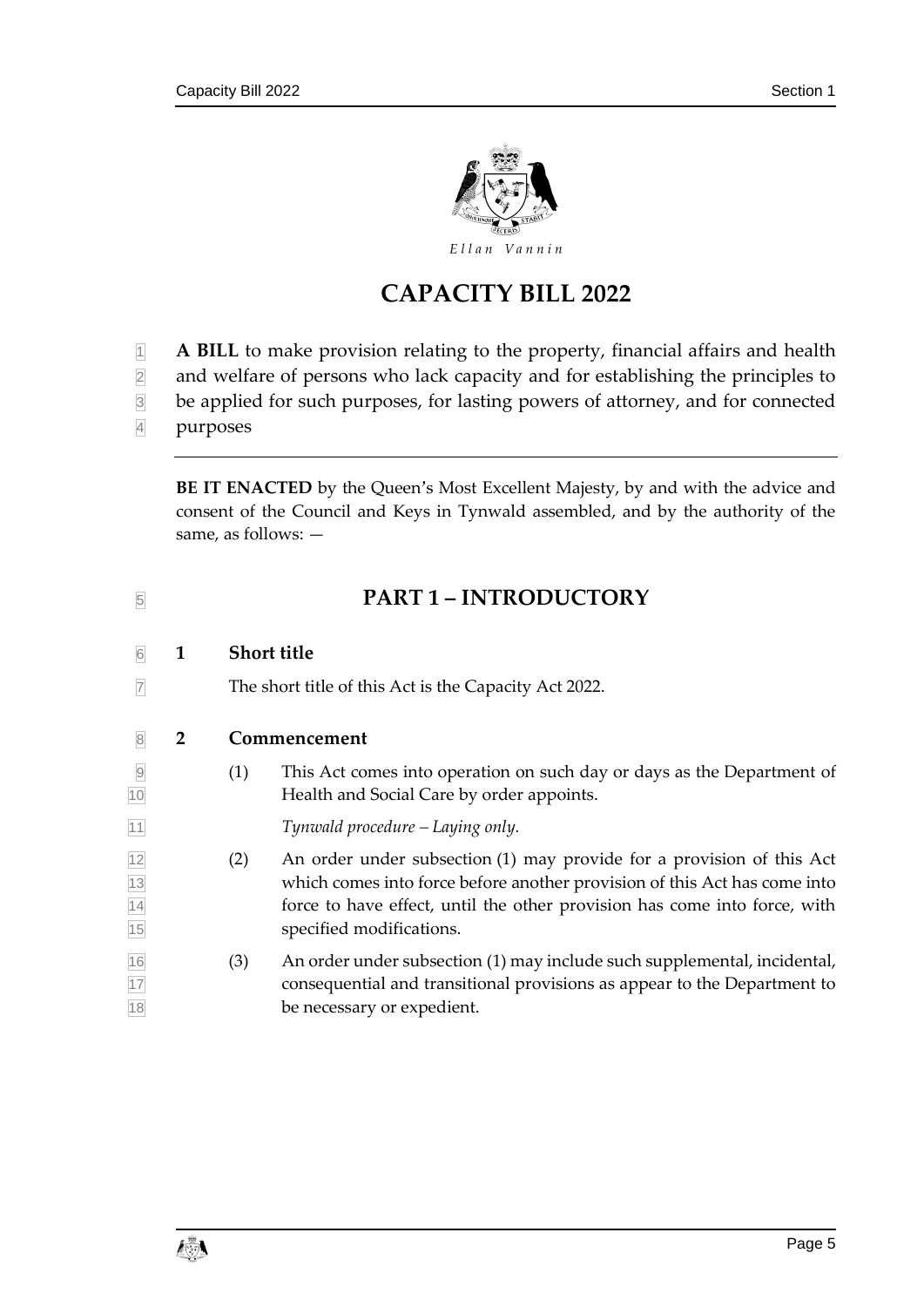<span id="page-11-3"></span><span id="page-11-2"></span><span id="page-11-1"></span><span id="page-11-0"></span>

| $\vert$ 1                          |   |     | PART 2 - PERSONS WHO LACK CAPACITY                                                                                                                                                                                                                                                       |
|------------------------------------|---|-----|------------------------------------------------------------------------------------------------------------------------------------------------------------------------------------------------------------------------------------------------------------------------------------------|
| $\overline{2}$                     |   |     | DIVISION 1: PRINCIPLES AND PRELIMINARY                                                                                                                                                                                                                                                   |
| $\overline{3}$                     | 3 |     | The principles                                                                                                                                                                                                                                                                           |
| $\overline{4}$                     |   | (1) | The following principles apply for the purposes of this Act.                                                                                                                                                                                                                             |
| 5<br>$6\overline{6}$               |   | (2) | A person must be assumed to have capacity unless it is established that<br>person lacks capacity.                                                                                                                                                                                        |
| $\boxed{7}$                        |   | (3) | A person is not to be assumed to lack capacity because of that person's, $-$                                                                                                                                                                                                             |
| $\overline{8}$                     |   |     | (a)<br>age;                                                                                                                                                                                                                                                                              |
| $\overline{9}$                     |   |     | (b)<br>appearance;                                                                                                                                                                                                                                                                       |
| 10                                 |   |     | condition (whether permanent or temporary);<br>(c)                                                                                                                                                                                                                                       |
| 11                                 |   |     | (d)<br>behaviour (or an aspect of that behaviour).                                                                                                                                                                                                                                       |
| $\frac{12}{13}$<br>$\frac{14}{14}$ |   | (4) | A person is not to be treated as unable to make a decision unless all<br>practicable steps to help that person to do so have been taken without<br>success.                                                                                                                              |
| 15<br>16                           |   | (5) | A person is not to be treated as unable to make a decision merely because<br>that person makes or may make an unwise decision.                                                                                                                                                           |
| 17<br>18                           |   | (6) | An act done under this Act for or on behalf of a person who lacks capacity<br>must be done in that person's best interests.                                                                                                                                                              |
| $\frac{19}{20}$                    |   | (7) | A decision made under this Act for or on behalf of a person who lacks<br>capacity must be made in that person's best interests.                                                                                                                                                          |
| $\frac{21}{22}$<br>$\frac{22}{23}$ |   | (8) | Before the act is done, or the decision is made, regard must be had to<br>whether the purpose for which it is needed can be as effectively achieved<br>in a way that is less restrictive of the person's rights and freedom of action.                                                   |
| 24                                 | 4 |     | Lack of capacity                                                                                                                                                                                                                                                                         |
| 25<br>26<br>27<br>28               |   | (1) | For the purposes of this Act, a person lacks capacity in relation to a matter<br>if at the material time that person is unable to make a decision for<br>themselves in relation to the matter because of an impairment of, or a<br>disturbance in the functioning of, the mind or brain. |
| 29                                 |   | (2) | The impairment or disturbance may be permanent or temporary.                                                                                                                                                                                                                             |
| 30<br>$\overline{31}$<br>32        |   | (3) | In proceedings under this Act or any other enactment, any question<br>whether a person lacks capacity within the meaning of this Act must be<br>decided on the balance of probabilities.                                                                                                 |
| 33<br>34<br>35                     |   | (4) | No power which a person may exercise under this Act in relation to any<br>other person who lacks, or is reasonably thought to lack capacity, is<br>exercisable in relation to such a person under the age of 16.                                                                         |
| 36                                 |   | (5) | Subsection $(4)$ is subject to section 25 $(3)$ .                                                                                                                                                                                                                                        |

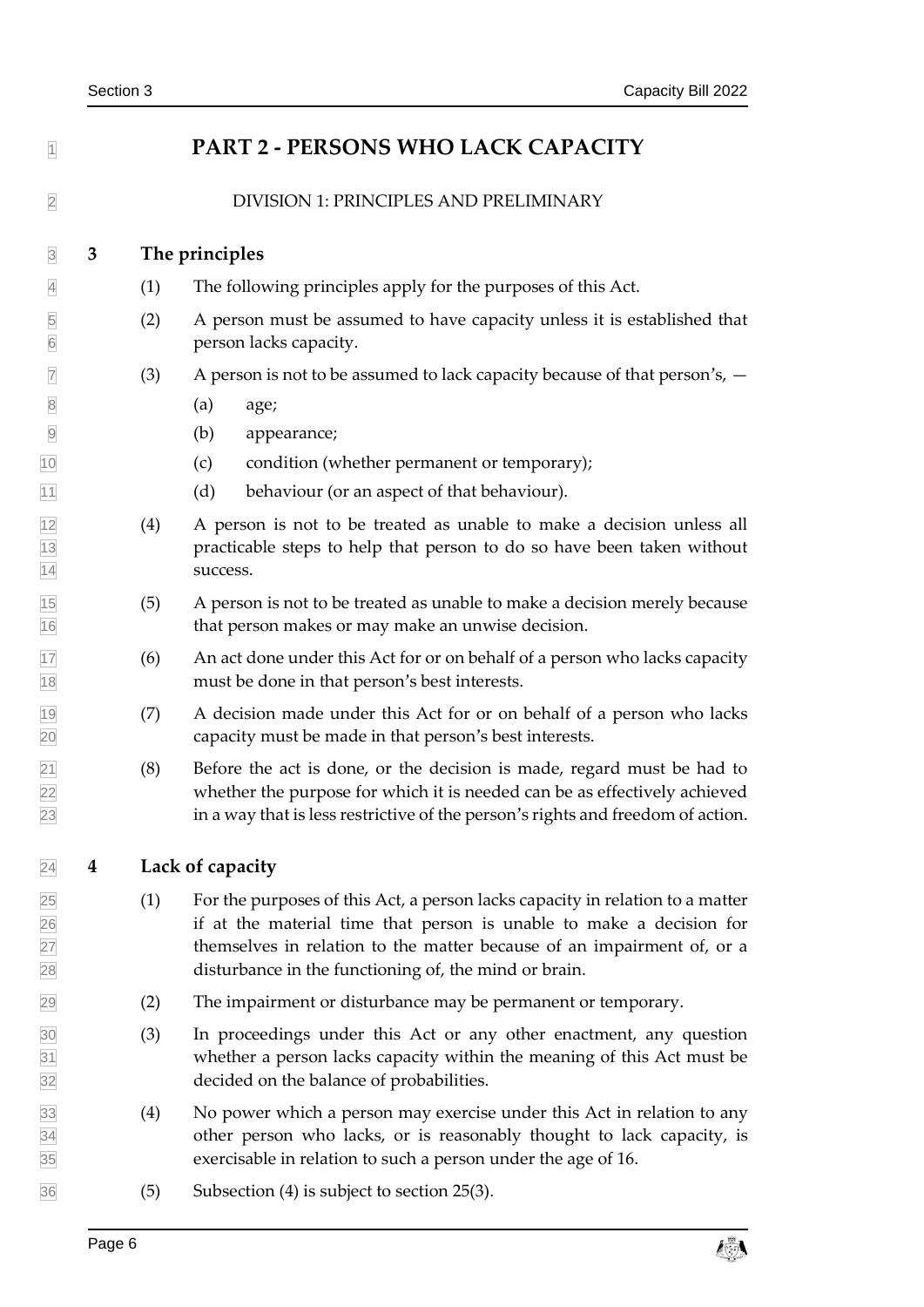<span id="page-12-1"></span><span id="page-12-0"></span>

| $\vert$ 1                                       | 5 |     | Inability to make decisions                                                                                                                                                                                                                                                           |
|-------------------------------------------------|---|-----|---------------------------------------------------------------------------------------------------------------------------------------------------------------------------------------------------------------------------------------------------------------------------------------|
| $\overline{2}$<br>$\overline{3}$                |   | (1) | For the purposes of section 4, a person is unable to make a decision for<br>themselves if that person is unable to, $-$                                                                                                                                                               |
| $\overline{4}$                                  |   |     | understand the information relevant to the decision,<br>(a)                                                                                                                                                                                                                           |
| $\overline{5}$                                  |   |     | retain that information for an appropriate period,<br>(b)                                                                                                                                                                                                                             |
| $6\overline{6}$<br>$\overline{7}$               |   |     | (c)<br>use or weigh that information as part of the process of making the<br>decision, or                                                                                                                                                                                             |
| $\overline{8}$<br>$\overline{9}$                |   |     | (d)<br>communicate their decision (whether by talking, using sign<br>language or any other means).                                                                                                                                                                                    |
| $\frac{10}{11}$ $\frac{11}{12}$ $\frac{12}{13}$ |   | (2) | A person is not to be regarded as unable to understand the information<br>relevant to a decision if they are able to understand an explanation of it<br>given to them in a way that is appropriate to their circumstances (using<br>simple language, visual aids or any other means). |
| $\overline{14}$<br>15                           |   | (3) | The information relevant to a decision includes information about the<br>reasonably foreseeable consequences of -                                                                                                                                                                     |
| 16                                              |   |     | (a)<br>deciding one way or another, or                                                                                                                                                                                                                                                |
| 17                                              |   |     | (b)<br>failing to make the decision.                                                                                                                                                                                                                                                  |
| 18                                              |   | (4) | A period of time is appropriate (regardless of its length) if it is $-$                                                                                                                                                                                                               |
| 19                                              |   |     | of sufficient duration to enable the person to make a decision,<br>(a)                                                                                                                                                                                                                |
| $\overline{20}$                                 |   |     | (b)<br>apt in the circumstances in which it is given, and                                                                                                                                                                                                                             |
| $\frac{21}{22}$<br>$\frac{22}{23}$              |   |     | apt for the purpose for which it is given having regard to whether<br>(c)<br>that purpose is for a single event or state of affairs or a continuing<br>event or state of affairs.                                                                                                     |
| $\overline{24}$<br>25                           |   | (5) | The Department may make regulations as to the steps to be taken to assist<br>a person to make a decision for themselves.                                                                                                                                                              |
| 26                                              | 6 |     | <b>Best interests</b>                                                                                                                                                                                                                                                                 |
| 27<br>28                                        |   | (1) | This section applies where a person $("D")$ is determining, for the purposes<br>of this Act, what is in a person's ("P") best interests.                                                                                                                                              |
| 29                                              |   | (2) | In making the determination D must not make it merely on the basis of $-$                                                                                                                                                                                                             |
| 30                                              |   |     | P's age or appearance, or<br>(a)                                                                                                                                                                                                                                                      |
| $\frac{31}{32}$                                 |   |     | a condition of P's (whether permanent or temporary), or an aspect<br>(b)<br>of P's behaviour.                                                                                                                                                                                         |
| 33<br>34                                        |   | (3) | D must consider the circumstances of which D is aware and which it<br>would be reasonable to regard as relevant.                                                                                                                                                                      |
| 35<br>36<br>37                                  |   | (4) | D must, so far as reasonably practicable, permit and encourage P to<br>participate, or to improve P's ability to participate, as fully as possible in<br>any act done for P and any decision affecting P.                                                                             |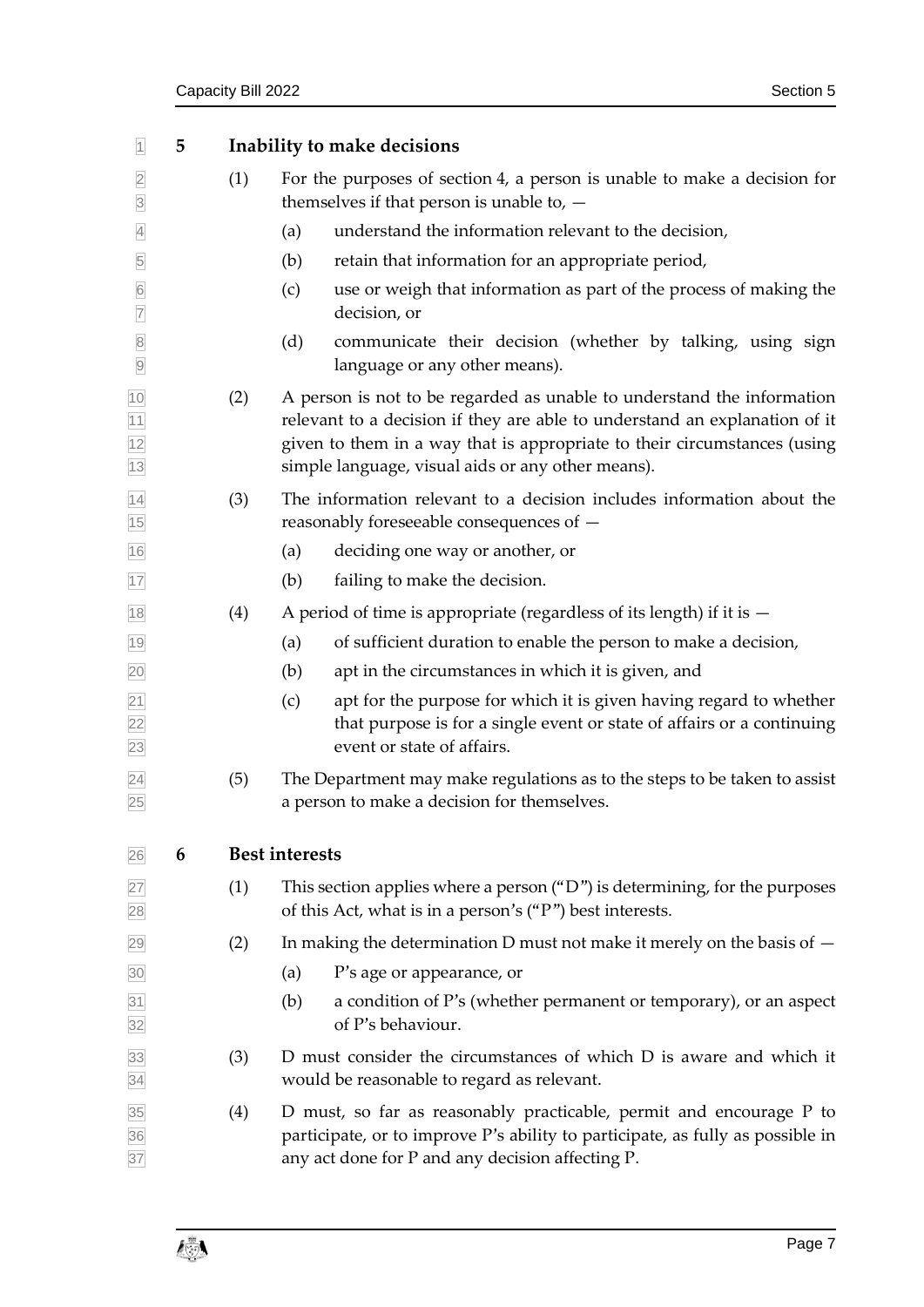$\vert$  (5) D must consider whether it is likely that P will at some time have capacity in relation to the matter in question, and if it appears likely that P will, when that is likely to be. (6) Where D considers that P is likely to have capacity in the future in relation to the matter in question D must, if D considers it in P's best interests to do so, postpone the making of the determination in relation to that matter.  $\boxed{7}$  (7) In making a determination, D must if it is practicable and appropriate to do so, consult — (a) anyone named by P as someone to be consulted on the matter or matters in question or on matters of that kind, (b) anyone engaged in caring for P or interested in P's welfare,  $\frac{1}{2}$  (c) any donee of a power of attorney granted by P, and (d) any delegate appointed for P by the court, as to what would be in P's best interests. (8) Where any person mentioned in subsection (7) has been consulted, D must 16 take into account their views (if any) on  $-$  (a) what would be in P's best interests, and 18 (b) the matters mentioned in subsection  $(9)(a)$  to  $(d)$ . D must consider, so far as is reasonably ascertainable  $-$  (a) P's past and present wishes and feelings whether expressed orally, in writing or by behaviour,  $\sqrt{22}$  (b) any relevant written statement made by P when P had capacity,  $(23)$  (c) the beliefs and values that would be likely to influence P's decision if P had capacity, and  $\overline{25}$  (d) the other factors that P would be likely to consider if P were able to do so including those which were not present when P made an expression of P's wishes in relation to a particular matter. (10) Where ascertainable, the matters referred to in subsection (9) are to be the paramount consideration of D when determining what is in P's best interests.  $\overline{31}$  (11) Where the determination relates to life-sustaining treatment, D – (a) must not, in considering whether the treatment is in the best  $\overline{33}$  interests of P, be motivated by a desire to bring about P's death;  $\overline{34}$  (b) is not under an obligation to provide, or continue to provide, life – sustaining treatment which D does not consider to be in P's best interests. (12) The duties imposed by this section also apply in relation to the exercise of any powers which are exercisable under a lasting power of attorney or are exercisable by a person under this Act where that person reasonably believes that another person lacks capacity.

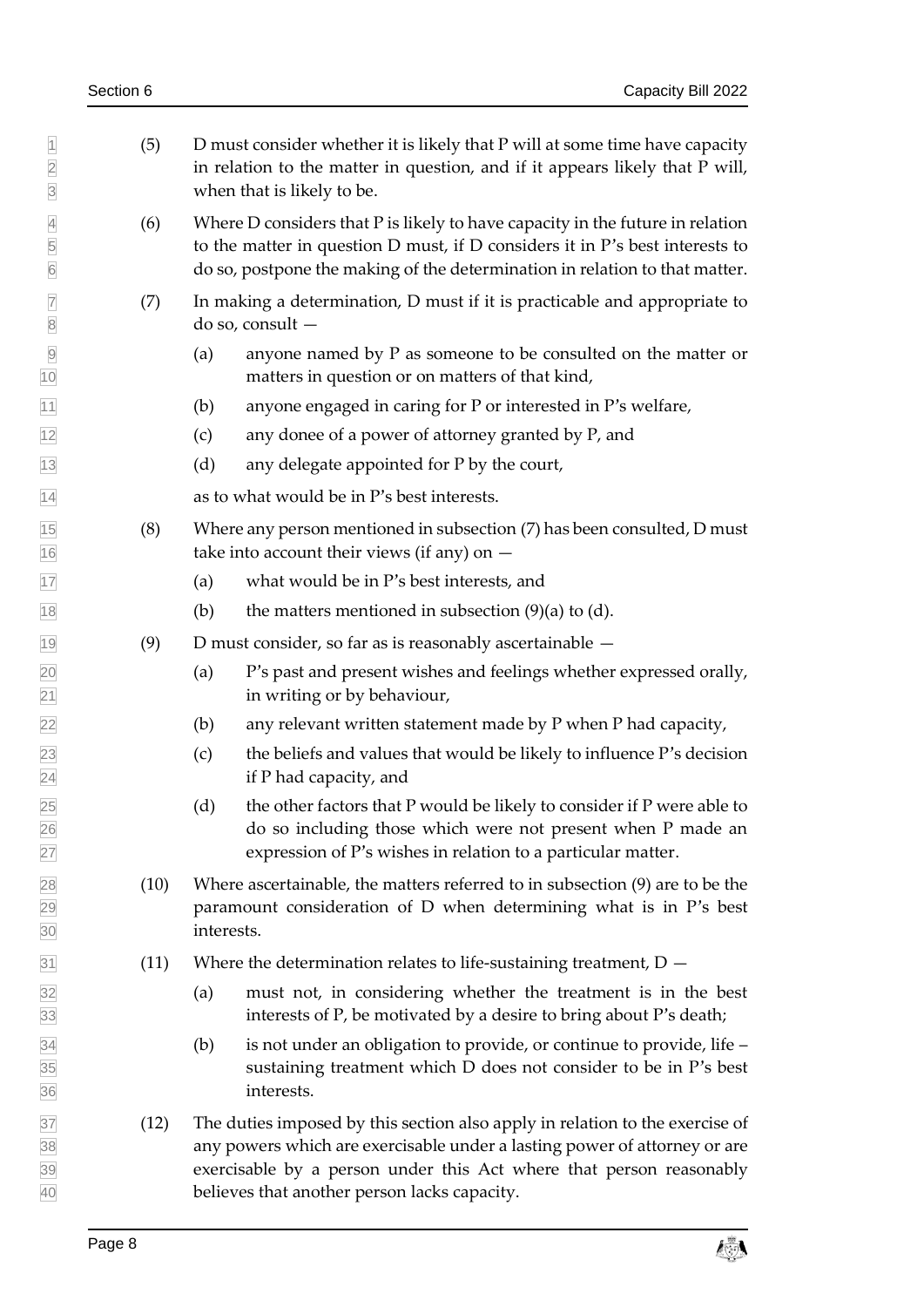<span id="page-14-2"></span><span id="page-14-1"></span><span id="page-14-0"></span>

| $\overline{1}$<br>$\begin{array}{c c} 2 & 3 \\ \hline 4 & 4 \end{array}$<br>5 |   | (13) | In the case of an act done, or a decision made, by a person other than the<br>court, there is sufficient compliance with this section if (having complied<br>with the requirements of this section) that person reasonably believes that<br>what that person does or decides is in the best interests of the person<br>concerned. |
|-------------------------------------------------------------------------------|---|------|-----------------------------------------------------------------------------------------------------------------------------------------------------------------------------------------------------------------------------------------------------------------------------------------------------------------------------------|
| $\overline{6}$                                                                | 7 |      | Meaning of "C" and "P": sections 8 to 10                                                                                                                                                                                                                                                                                          |
| $\overline{7}$<br>$\sqrt{8}$<br>$\overline{9}$                                |   |      | In sections 8 to 10, " $C$ " means a person who does an act in connection with the<br>care or treatment of another person ("P") and C includes a person who instructs<br>another person to act in connection with the care or treatment of P.                                                                                     |
| 10                                                                            | 8 |      | Acts in connection with care or treatment                                                                                                                                                                                                                                                                                         |
| $11$                                                                          |   | (1)  | If, $-$                                                                                                                                                                                                                                                                                                                           |
| $\frac{12}{13}$ $\frac{12}{14}$                                               |   |      | (a)<br>before doing such an act in connection with the care and treatment<br>of P, C takes reasonable steps to establish whether P lacks capacity<br>in relation to the matter in question, and                                                                                                                                   |
| $\frac{15}{16}$                                                               |   |      | when doing the act, C reasonably believes that P lacks capacity in<br>(b)<br>relation to the matter and that it will be in P's best interests for the<br>act to be done,                                                                                                                                                          |
| 18                                                                            |   |      | the act is one to which this section applies.                                                                                                                                                                                                                                                                                     |
| 19<br>20                                                                      |   | (2)  | C does not incur any liability in relation to the act that C would not have<br>incurred if P had had capacity to consent in relation to it and had done so.                                                                                                                                                                       |
| 21                                                                            |   | (3)  | Nothing in this section excludes $C$ 's, $-$                                                                                                                                                                                                                                                                                      |
| 22                                                                            |   |      | civil liability for loss or damage, or<br>(a)                                                                                                                                                                                                                                                                                     |
| 23                                                                            |   |      | (b)<br>criminal liability,                                                                                                                                                                                                                                                                                                        |
| 24                                                                            |   |      | resulting from C's negligence in doing the act.                                                                                                                                                                                                                                                                                   |
| 25<br>26<br>27                                                                |   | (4)  | Nothing in this section affects the operation of sections 35 to 37 or excuses<br>C from any liability resulting from C's failure to follow a valid and<br>applicable advance decision to refuse treatment.                                                                                                                        |
| 28                                                                            | 9 |      | <b>Section 8: limitations</b>                                                                                                                                                                                                                                                                                                     |
| 29<br>30                                                                      |   | (1)  | If C does an act that is intended to restrain $P$ , section 8 does not apply to<br>that act unless, $-$                                                                                                                                                                                                                           |
| 31<br>32                                                                      |   |      | C reasonably believes that it is necessary to do the act in order to<br>(a)<br>prevent harm to P, and                                                                                                                                                                                                                             |
| 33<br>34<br>35                                                                |   |      | the act is a proportionate response to the likelihood of P suffering<br>(b)<br>harm (whether physical, psychological, financial or other harm)<br>and the seriousness of that harm.                                                                                                                                               |
| 36                                                                            |   | (2)  | For the purposes of this section, C restrains $P$ if $C$ , $-$                                                                                                                                                                                                                                                                    |
|                                                                               |   |      |                                                                                                                                                                                                                                                                                                                                   |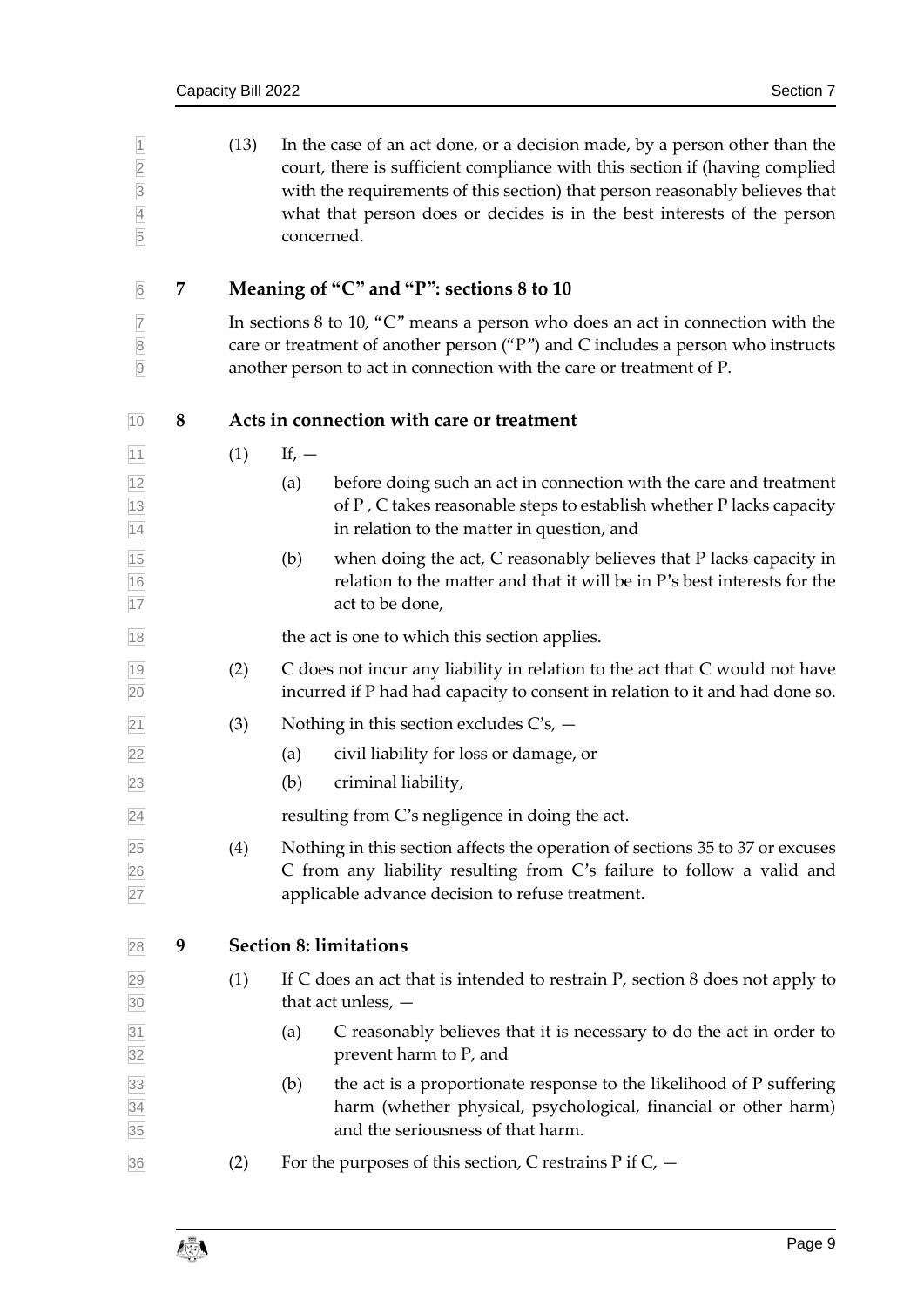- $\Box$  (a) uses, or threatens to use, force to secure the doing of an act which P resists, or
- (b) restricts P's liberty of movement, whether or not P resists.
- (3) Section [8](#page-14-1) does not authorise a person to do an act which conflicts with a decision made, within the scope of their authority and in accordance with this Part, by,  $-$
- (a) a donee of a power of attorney granted by P, or
- $\otimes$  (b) a delegate appointed for P by the court.
- (4) Subsection (5) applies where a decision is sought from the court as to whether a decision by a donee or delegate referred to in subsection (3) prevents the provision of life sustaining treatment or might cause a serious deterioration in P's condition.
- 13 (5) Where this subsection applies, nothing in subsection (3) stops a person,  $-$
- (a) providing life-sustaining treatment, or
- (b) doing any act which that person reasonably believes to be necessary to prevent a serious deterioration in P's condition.

#### <span id="page-15-0"></span>**10 Expenditure**

- (1) If an act to which section [8](#page-14-1) applies involves expenditure, it is lawful for C to do the following, —
- (a) to pledge P's credit for the purpose of the expenditure;
- $\boxed{21}$  (b) to apply money in P's possession for meeting the expenditure.
- 22 (2) If the expenditure is borne for P by C, it is lawful for C to be reimbursed out of money in P's possession or to be otherwise indemnified by P.
- $\sqrt{24}$  (3) Subsections (1) and (2) do not affect any power under which (apart from those subsections) a person, —
- (a) has lawful control of P's money or other property, and
- <span id="page-15-1"></span>(b) has power to spend money for P's benefit.

#### **11 Payment for necessary goods and services**

- (1) If necessary goods or services are supplied to a person who lacks capacity to contract for the supply, that person must pay a reasonable price for them.
- (2) "Necessary" means suitable to a person's condition in life and to that person's actual requirements at the time when the goods or services are supplied.
- (3) "Services" includes the provision of accommodation.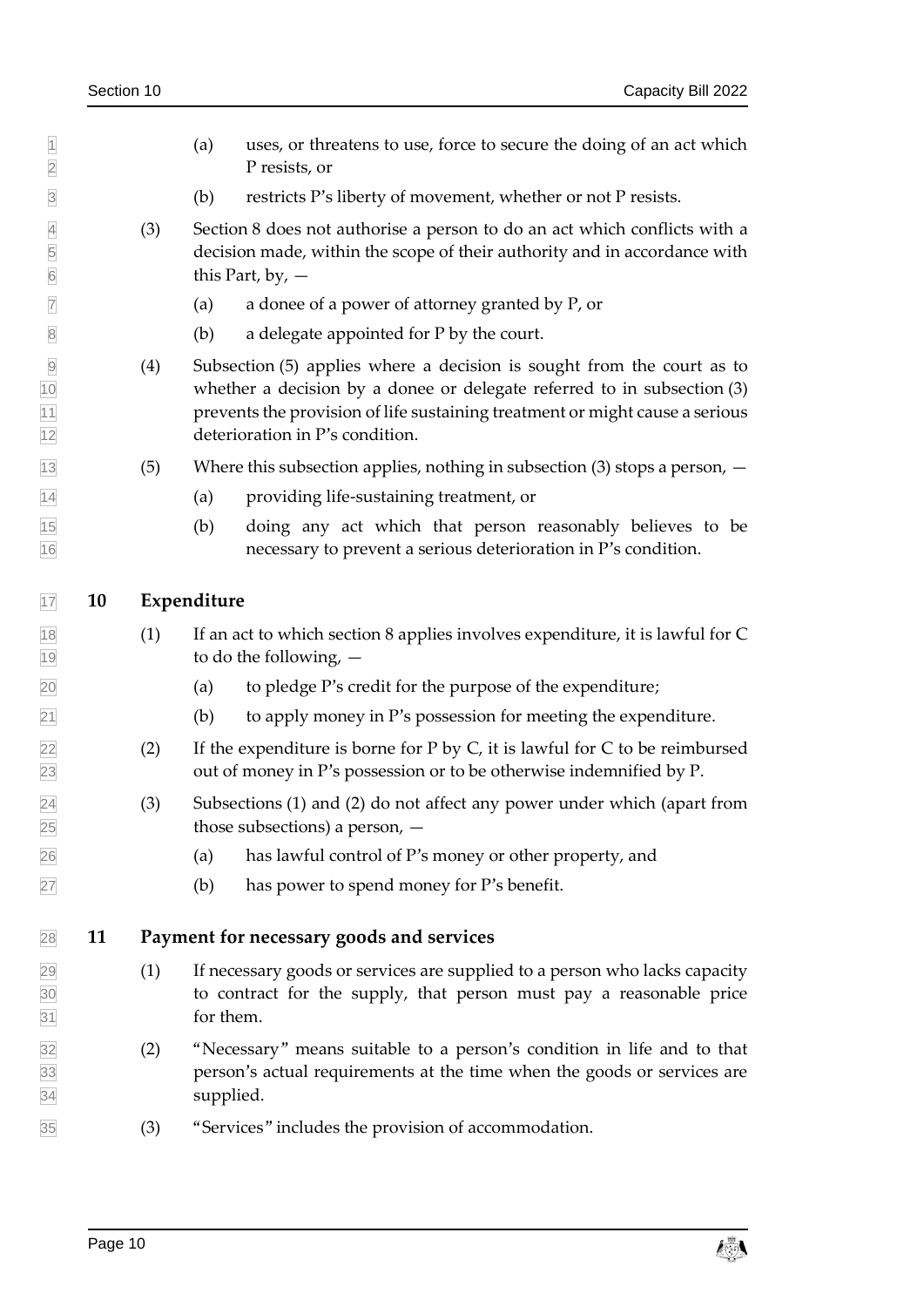<span id="page-16-1"></span><span id="page-16-0"></span>

| $\overline{1}$                        |    |     | DIVISION 2: LASTING POWERS OF ATTORNEY                                                                                                                                                          |
|---------------------------------------|----|-----|-------------------------------------------------------------------------------------------------------------------------------------------------------------------------------------------------|
| $\overline{2}$                        | 12 |     | Lasting powers of attorney                                                                                                                                                                      |
| $\overline{3}$<br>$\overline{4}$<br>5 |    | (1) | A lasting power of attorney is a power of attorney under which an<br>individual donor confers on one or more donees authority to make<br>decisions about either or both of the following, -     |
| $6\overline{6}$<br>$\overline{7}$     |    |     | the donor's health and welfare or specified matters concerning the<br>(a)<br>donor's health and welfare;                                                                                        |
| $\overline{8}$<br>$\overline{9}$      |    |     | the donor's property and financial affairs or specified matters<br>(b)<br>concerning the donor's property and financial affairs,                                                                |
| 10<br>11                              |    |     | and which includes authority to make such decisions in circumstances<br>where the donor no longer has capacity.                                                                                 |
| 12<br>13                              |    | (2) | A lasting power of attorney is not created unless the following are<br>satisfied -                                                                                                              |
| 14                                    |    |     | section 13 is complied with,<br>(a)                                                                                                                                                             |
| $\frac{15}{16}$<br>$\frac{1}{17}$     |    |     | an instrument conferring authority of the kind mentioned in<br>(b)<br>subsection (1) is made and registered in accordance with<br>Schedule 1, and                                               |
| $\frac{18}{1}$<br>19                  |    |     | at the time when the donor executes the instrument, the donor has<br>(c)<br>reached the age of 18 and has capacity to execute it.                                                               |
| $\frac{20}{21}$<br>$\frac{21}{22}$    |    | (3) | An instrument which purports to create a lasting power of attorney but<br>which does not comply with this section, section 13 or Schedule 1 confers<br>no authority.                            |
| 23                                    |    | (4) | The authority conferred by a lasting power of attorney is subject to $-$                                                                                                                        |
| 24                                    |    |     | the provisions of this Act and, in particular, sections 3 and 6, and<br>(a)                                                                                                                     |
| 25                                    |    |     | (b)<br>any conditions or restrictions specified in the instrument.                                                                                                                              |
| 26                                    | 13 |     | <b>Appointment of donees</b>                                                                                                                                                                    |
| 27<br>28<br>29                        |    | (1) | A donee of a lasting power of attorney which relates only to the donor's<br>health and welfare must be a named individual who has reached the<br>age of 18.                                     |
| 30<br>31<br>32                        |    | (2) | A donee of a lasting power of attorney which relates only to the donor's<br>property and financial affairs, must be a named individual who has<br>reached the age of 18 or a trust corporation. |
| 33<br>34                              |    | (3) | An individual who is bankrupt may not be appointed a donee of a lasting<br>power of attorney in relation to the donor's property and financial affairs.                                         |
| 35<br>36<br>37                        |    | (4) | Subsections $(5)$ to $(9)$ apply in relation to an instrument under which two<br>or more persons are appointed to act as donees of a lasting power of<br>attorney.                              |
| 38                                    |    | (5) | The instrument may appoint them to act $-$                                                                                                                                                      |

<span id="page-16-2"></span>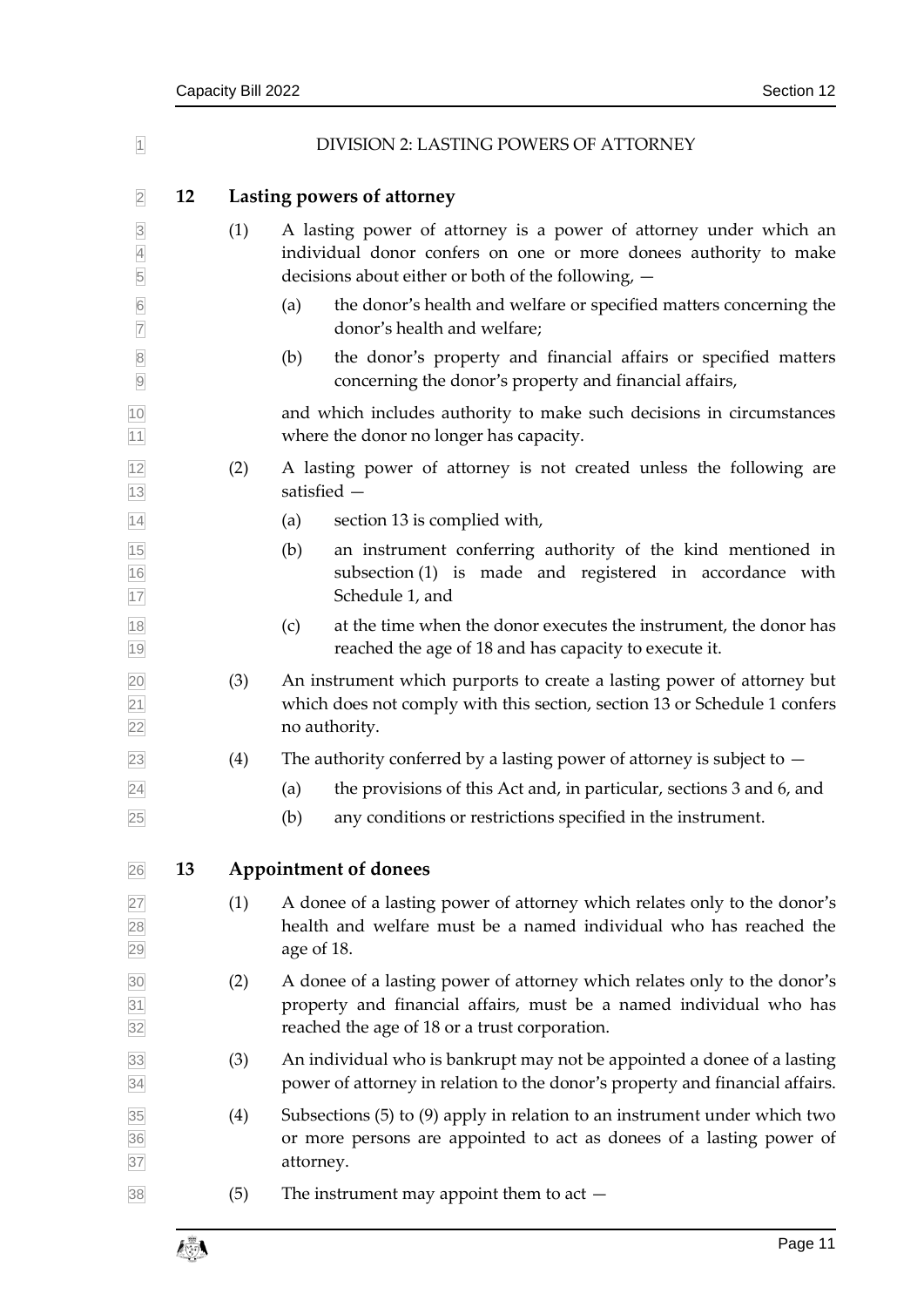$\begin{array}{ccc} \hline \end{array}$  (a) jointly,

(b) jointly and severally, or

- (c) jointly in respect of some matters and jointly and severally in respect of others.
- (6) To the extent to which it does not specify whether they are to act jointly or jointly and severally, the instrument is to be assumed to appoint the donees to act jointly.
- (7) If they are to act jointly, a failure, as respects one of them, to comply with the requirements of subsections (1) to (3) or Part 1 or 2 of Schedule 1 prevents a lasting power of attorney from being created.
- $|11|$  (8) If they are to act jointly and severally, a failure, as respects one of them, to comply with the requirements of subsections (1) to (3) or Part 1 or 2 of Schedule 1 —
- (a) prevents the appointment taking effect in that person's case, but
- (b) does not prevent a lasting power of attorney from being created in the case of the other or others.
- $\overline{17}$  (9) An instrument used to create a lasting power of attorney,  $-$
- (a) cannot give the donee (or, if more than one, any of them) power to appoint a substitute or successor, but
- (b) may itself appoint a person to replace the donee (or, if more than one, any of them) on the occurrence of an event mentioned in section [16\(4\)](#page-19-1) which has the effect of terminating the donee's appointment.
- $\sqrt{24}$  (10) The Department may by regulations specify who may not be appointed as a donee of a lasting power of attorney.

#### <span id="page-17-0"></span>**14 Lasting powers of attorney: restrictions**

- (1) A lasting power of attorney does not authorise the donee (or, if more than  $\overline{28}$  one, any of them) to do an act that is intended to restrain the donor, unless three conditions are satisfied.
- (2) The first condition is that the donor lacks, or the donee reasonably believes  $\frac{31}{31}$  that the donor lacks, capacity in relation to the matter in question.
- (3) The second condition is that the donee reasonably believes that it is necessary to do the act in order to prevent harm to the donor.
- (4) The third condition is that the act is a proportionate response to the likelihood of the donor suffering harm (whether physical, psychological, financial or other harm) and the seriousness of that harm.
- (5) For the purposes of this section, the donee restrains the donor if the donee, —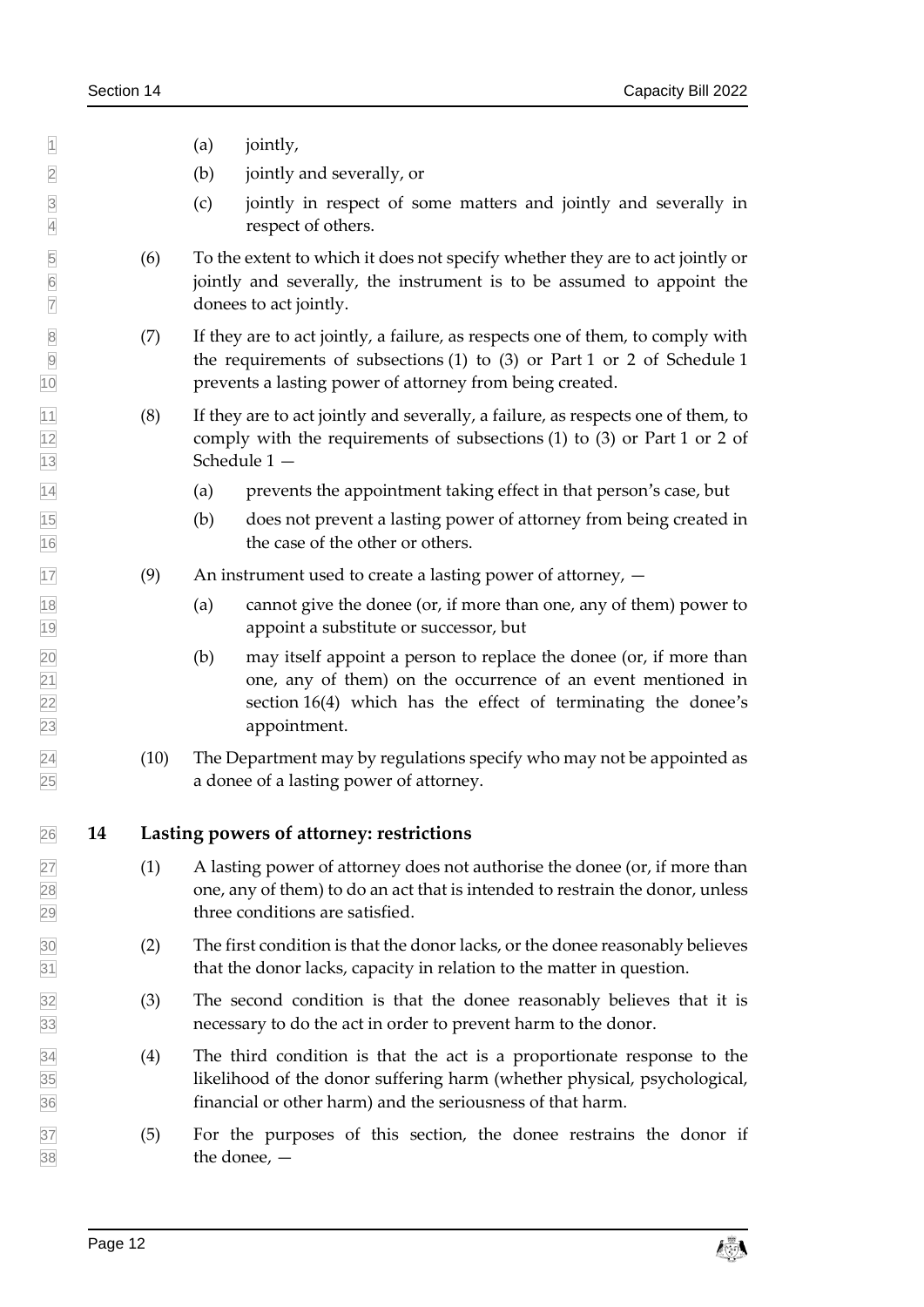<span id="page-18-1"></span><span id="page-18-0"></span>

| $\overline{1}$<br>$\overline{2}$                   |    |       | (a) | uses, or threatens to use, force to secure the doing of an act which<br>the donor resists, or                                                                                                                                                                                                           |
|----------------------------------------------------|----|-------|-----|---------------------------------------------------------------------------------------------------------------------------------------------------------------------------------------------------------------------------------------------------------------------------------------------------------|
| $\overline{3}$<br>$\overline{4}$                   |    |       | (b) | restricts the donor's liberty of movement, whether or not the donor<br>resists,                                                                                                                                                                                                                         |
| 5                                                  |    |       |     | or if the donee authorises another person to do any of those things.                                                                                                                                                                                                                                    |
| $\overline{6}$<br>$\overline{7}$<br>$\overline{8}$ |    | (6)   |     | Where a lasting power of attorney authorises the donee (or, if more than<br>one, any of them) to make decisions about the donor's health and welfare,<br>the authority, $-$                                                                                                                             |
| $\overline{9}$<br>10<br>11                         |    |       | (a) | does not extend to making such decisions in circumstances other<br>than those where the donor lacks, or the donee reasonably believes<br>that the donor lacks, capacity,                                                                                                                                |
| 12                                                 |    |       | (b) | is subject to sections 34 to 37, and                                                                                                                                                                                                                                                                    |
| 13<br>14<br>15                                     |    |       | (c) | extends to giving or refusing consent to the carrying out or<br>continuation of a treatment by a person providing health care for<br>the donor.                                                                                                                                                         |
| 16                                                 |    | (7)   |     | Subsection $(6)(c)$ –                                                                                                                                                                                                                                                                                   |
| 17<br>18<br>19                                     |    |       | (a) | does not authorise the giving or refusing of consent to the carrying<br>out or continuation of life-sustaining treatment, unless the<br>instrument contains express provision to that effect, and                                                                                                       |
| 20                                                 |    |       | (b) | is subject to any conditions or restrictions in the instrument.                                                                                                                                                                                                                                         |
|                                                    |    |       |     |                                                                                                                                                                                                                                                                                                         |
|                                                    |    |       |     |                                                                                                                                                                                                                                                                                                         |
| 21                                                 | 15 | Gifts |     |                                                                                                                                                                                                                                                                                                         |
| 22<br>23<br>$\overline{24}$<br>25                  |    | (1)   |     | Where a lasting power of attorney confers authority to make decisions<br>about the donor's property and financial affairs, it does not authorise a<br>donee (or, if more than one, any of them) to dispose of the donor's<br>property by making gifts except to the extent permitted by subsection (2). |
| 26<br>27                                           |    | (2)   |     | The donee may, if satisfied that it is in the donor's best interests to do so,<br>make gifts, $-$                                                                                                                                                                                                       |
| $\overline{28}$<br>29                              |    |       | (a) | on customary occasions to persons (including the donee) who are<br>related to or connected with the donor, or                                                                                                                                                                                           |
| 30<br>31                                           |    |       | (b) | to any charity to whom the donor made or might have been<br>expected to make gifts,                                                                                                                                                                                                                     |
| 32<br>33                                           |    |       |     | if the value of each such gift is not unreasonable having regard to all the<br>circumstances and, in particular, the size of the donor's estate.                                                                                                                                                        |
| 34                                                 |    | (3)   |     | "Customary occasion" means, -                                                                                                                                                                                                                                                                           |
| 35<br>36                                           |    |       | (a) | the occasion or anniversary of a birth, a marriage or the formation<br>of a civil partnership, or                                                                                                                                                                                                       |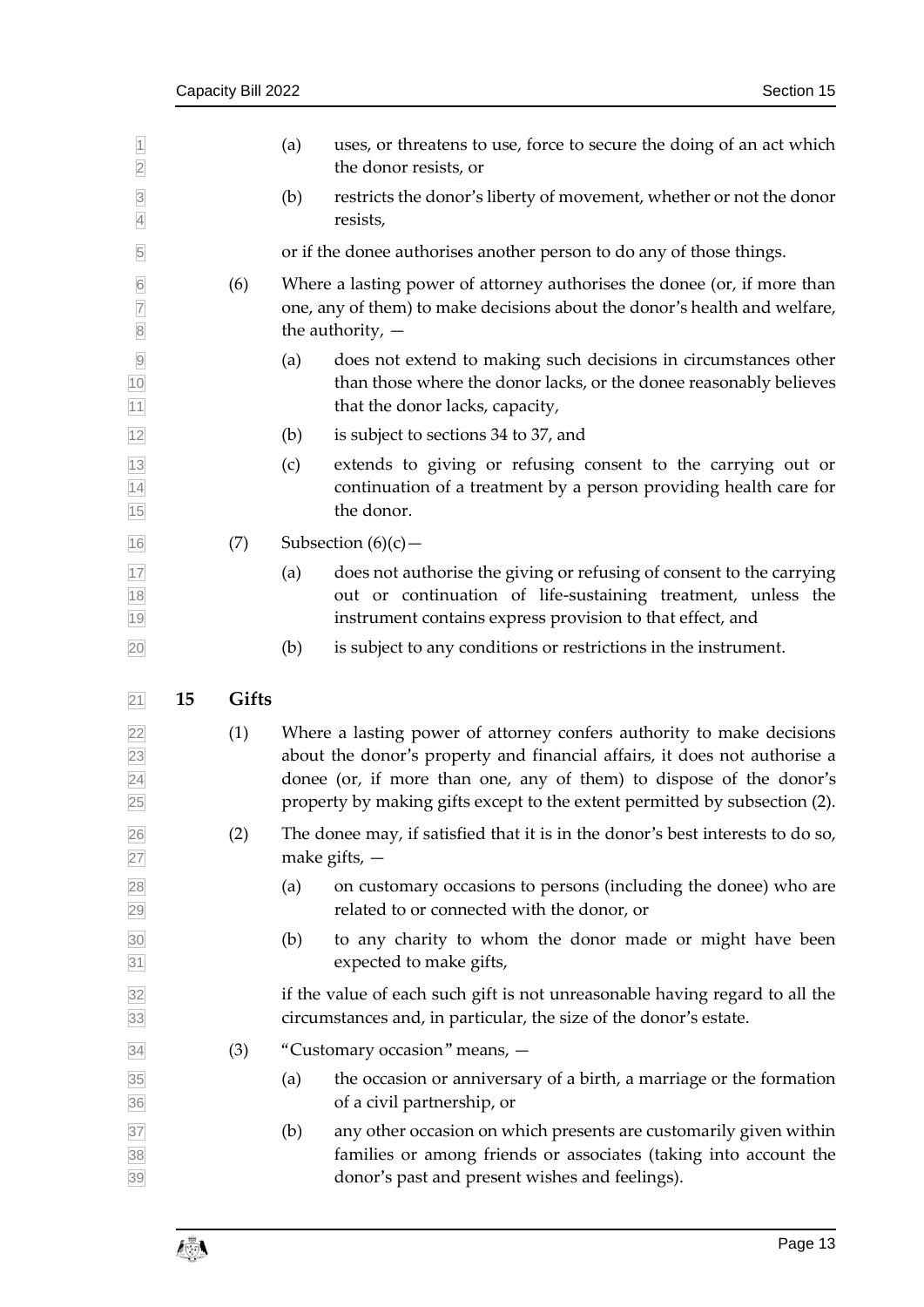| Section 16 |  |
|------------|--|
|------------|--|

<span id="page-19-1"></span><span id="page-19-0"></span>

| $\overline{1}$                                                   |    | (4) | Subsection (2) is subject to any conditions or restrictions in the instrument.                                                                                                                                               |
|------------------------------------------------------------------|----|-----|------------------------------------------------------------------------------------------------------------------------------------------------------------------------------------------------------------------------------|
| $\overline{2}$                                                   | 16 |     | Revocation of lasting powers of attorney etc.                                                                                                                                                                                |
| $\overline{3}$                                                   |    | (1) | This section applies if, $-$                                                                                                                                                                                                 |
| $\overline{4}$<br>$\begin{array}{c c} 5 \\ \hline 6 \end{array}$ |    |     | the donor has executed an instrument ("the instrument") with a<br>(a)<br>view to creating a lasting power of attorney but which has not yet<br>been registered, or                                                           |
| $\overline{7}$<br>$\bf 8$                                        |    |     | a lasting power of attorney ("the power") is registered as having<br>(b)<br>been conferred by the donor.                                                                                                                     |
| $\frac{9}{10}$                                                   |    | (2) | The donor may, at any time when the donor has capacity to do so,<br>revoke, $-$                                                                                                                                              |
| $\overline{11}$                                                  |    |     | the instrument;<br>(a)                                                                                                                                                                                                       |
| 12                                                               |    |     | (b)<br>the power.                                                                                                                                                                                                            |
| $\frac{13}{14}$ $\frac{14}{15}$                                  |    | (3) | Where the instrument or the power relates to the donor's property and<br>financial affairs, the donor's bankruptcy revokes that instrument or that<br>power (as the case may be).                                            |
| $\frac{16}{17}$                                                  |    | (4) | A donee's appointment is terminated upon the occurrence of any of the<br>following events $-$                                                                                                                                |
| $\frac{18}{19}$<br>20                                            |    |     | the disclaimer of the appointment by the donee in accordance with<br>(a)<br>such requirements as may be prescribed for the purposes of this<br>section in regulations made by the Department;                                |
| $\overline{21}$                                                  |    |     | the death of the donee;<br>(b)                                                                                                                                                                                               |
|                                                                  |    |     | the bankruptcy of the donee where the power is in respect of the<br>(c)<br>donor's property and financial affairs;                                                                                                           |
| 22<br>23<br>24<br>25                                             |    |     | (d)<br>where the donee is a trust corporation, its winding-up or<br>dissolution;                                                                                                                                             |
| 26<br>27                                                         |    |     | (e)<br>subject to subsection (7), the dissolution or annulment of a<br>marriage or civil partnership between the donor and the donee;                                                                                        |
| 28                                                               |    |     | (f)<br>the lack of capacity of the donee which is more than temporary.                                                                                                                                                       |
| $\frac{29}{30}$<br>$\frac{31}{31}$                               |    | (5) | Upon the occurrence of an event referred to in subsection (4) the<br>instrument conferring the donee's power to act for the donor is revoked<br>unless subsection (6) applies.                                               |
| 32                                                               |    | (6) | This subsection applies where $-$                                                                                                                                                                                            |
| 33                                                               |    |     | the donee is replaced under the terms of the instrument;<br>(a)                                                                                                                                                              |
| $\frac{34}{35}$ $\frac{36}{36}$                                  |    |     | (b)<br>the donee is one of two or more persons appointed to act as donees<br>jointly and severally in respect of any matter and, after the event,<br>there is at least one remaining donee.                                  |
| 37<br>38<br>39                                                   |    | (7) | The dissolution or annulment of a marriage or civil partnership between<br>the donor and the donee does not terminate the appointment of a donee,<br>or revoke the power, if the instrument provides that it does not do so. |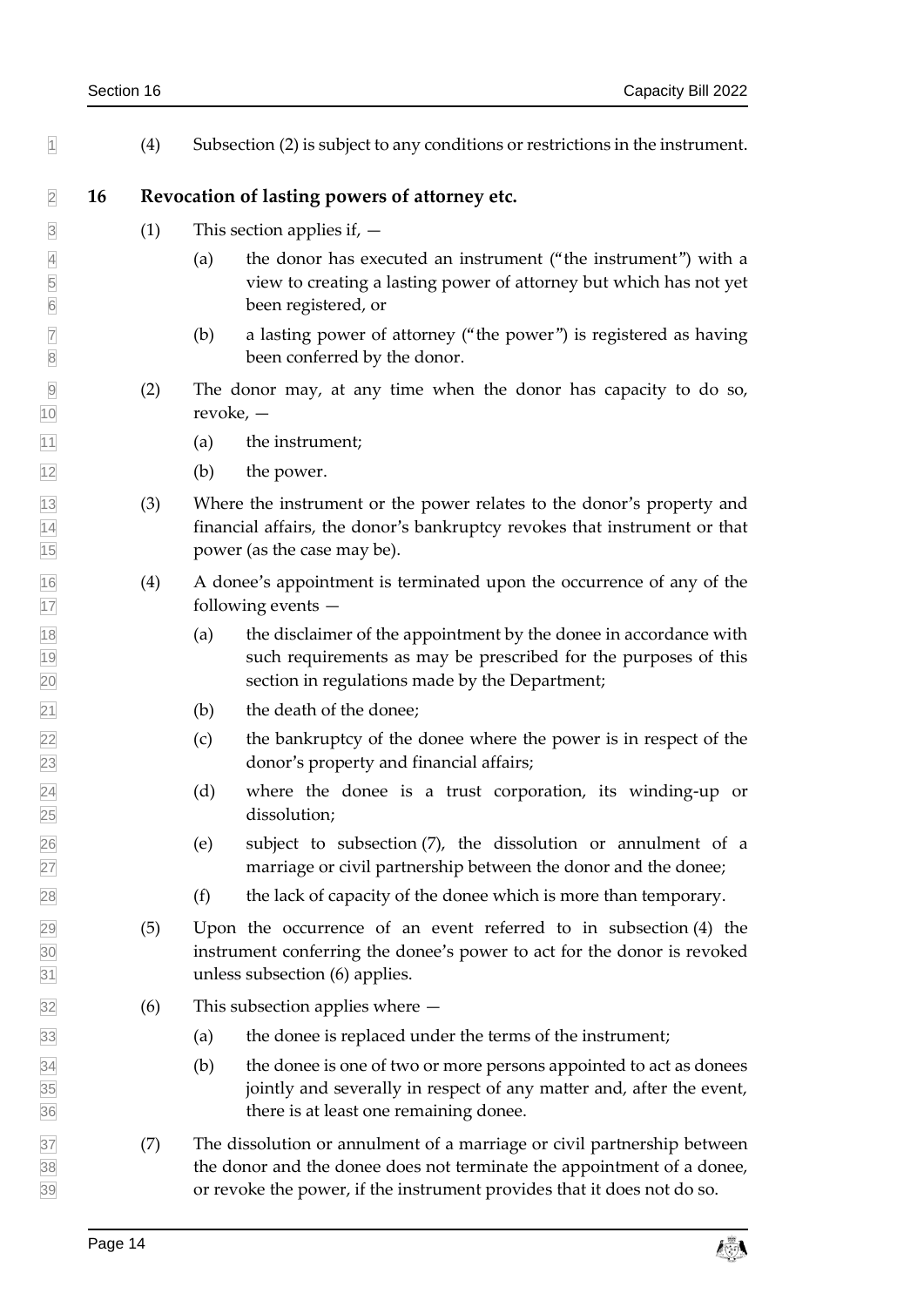<span id="page-20-1"></span><span id="page-20-0"></span>

| 1                                  | 17 |     | Protection of donee and others if no power created or power revoked                                                                                                                                                                                                                                  |
|------------------------------------|----|-----|------------------------------------------------------------------------------------------------------------------------------------------------------------------------------------------------------------------------------------------------------------------------------------------------------|
| $\overline{2}$                     |    | (1) | Subsections (2) and (3) apply if, $-$                                                                                                                                                                                                                                                                |
| $\overline{3}$<br>$\overline{4}$   |    |     | an instrument has been registered under Schedule 1 as a lasting<br>(a)<br>power of attorney, but                                                                                                                                                                                                     |
| 5                                  |    |     | a lasting power of attorney was not created,<br>(b)                                                                                                                                                                                                                                                  |
| $6\overline{6}$<br>$\overline{7}$  |    |     | whether or not the registration has been cancelled at the time of the act or<br>transaction in question.                                                                                                                                                                                             |
| 8<br>9<br>10                       |    | (2) | A donee who acts in purported exercise of the power does not incur any<br>liability (to the donor or any other person) because of the non-existence of<br>the power unless at the time of acting the donee, $-$                                                                                      |
| 11                                 |    |     | knows that a lasting power of attorney was not created, or<br>(a)                                                                                                                                                                                                                                    |
| $\frac{12}{13}$<br>$\frac{13}{14}$ |    |     | (b)<br>is aware of circumstances which, if a lasting power of attorney had<br>been created, would have terminated the donee's authority to act<br>as a donee.                                                                                                                                        |
| 15<br>16<br>17<br>18               |    | (3) | Any transaction between the donee and another person is, in favour of that<br>person, as valid as if the power had been in existence, unless at the time of<br>the transaction that person has knowledge of a matter referred to in<br>subsection $(2)(a)$ or $(b)$ .                                |
| $\frac{19}{20}$<br>$\frac{21}{22}$ |    | (4) | If the interest of a purchaser depends on whether a transaction between<br>the donee and the other person was valid by virtue of subsection (3), it is<br>conclusively presumed in favour of the purchaser that the transaction was<br>valid if, $-$                                                 |
| $\frac{23}{24}$                    |    |     | the transaction was completed within 12 months of the date on<br>(a)<br>which the instrument was registered, or                                                                                                                                                                                      |
| 25<br>26<br>27<br>28<br>29         |    |     | (b)<br>the other person makes a statutory declaration, before or within 3<br>months after the completion of the purchase, that they had no<br>reason at the time of the transaction to doubt that the donee had<br>authority to dispose of the property which was the subject of the<br>transaction. |
| $\overline{30}$<br>$\frac{31}{32}$ |    | (5) | Where two or more donees are appointed under a lasting power of<br>attorney, this section applies as if references to the donee were to all or any<br>of them.                                                                                                                                       |
| 33                                 | 18 |     | Powers of court: validity of lasting powers of attorney                                                                                                                                                                                                                                              |
| 34                                 |    | (1) | This section and section 19 apply if, $-$                                                                                                                                                                                                                                                            |
| 35<br>36<br>37                     |    |     | a person ("P") has executed or purported to execute (but not<br>(a)<br>registered) an instrument with a view to creating a lasting power<br>of attorney, or                                                                                                                                          |
| 38<br>39                           |    |     | an instrument has been registered as a lasting power of attorney<br>(b)<br>conferred by P.                                                                                                                                                                                                           |
| 40                                 |    | (2) | The court may determine any question relating to, $-$                                                                                                                                                                                                                                                |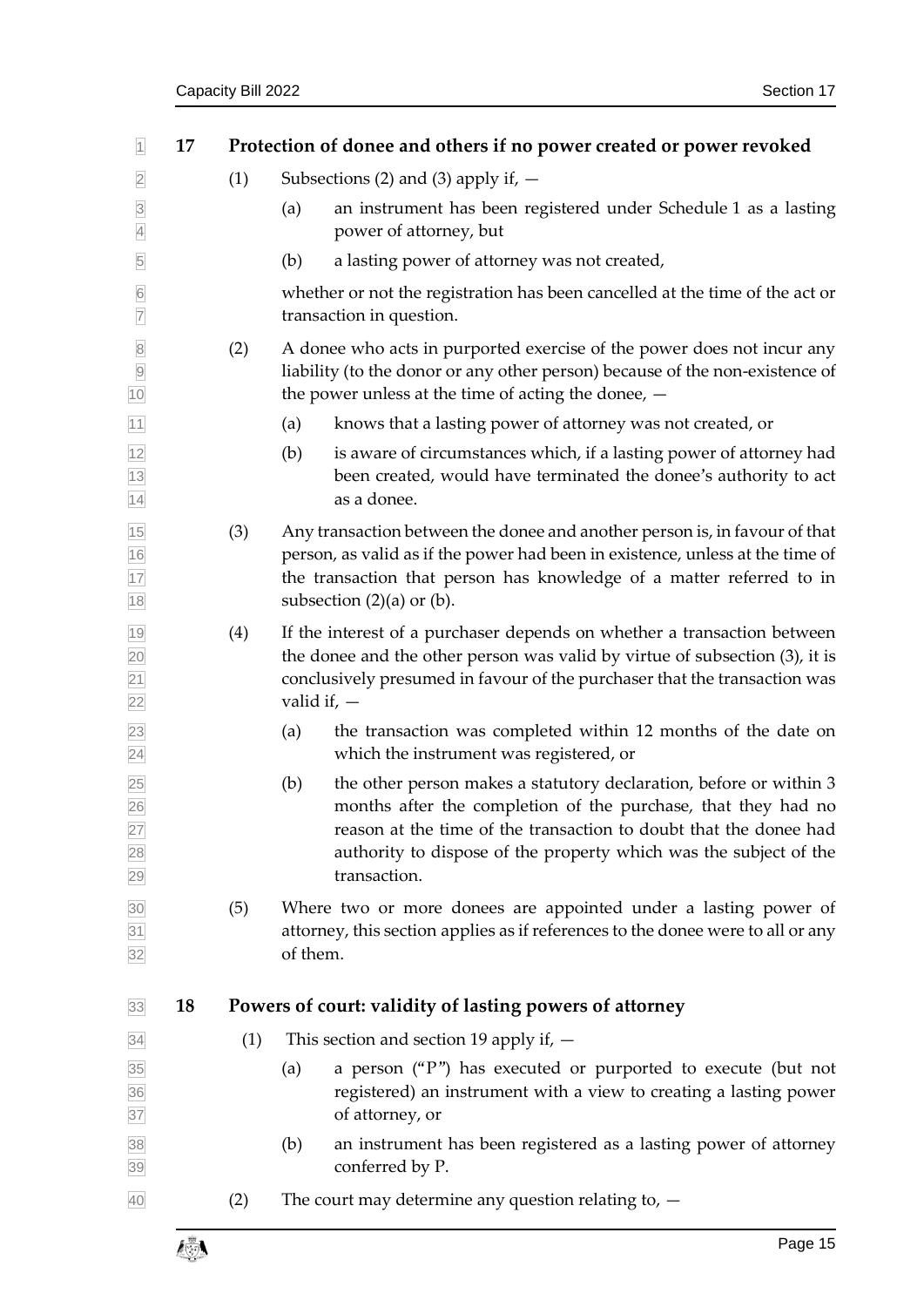- $\vert$  (a) whether one or more of the requirements for the creation of a lasting power of attorney have been met;
- (b) whether the power has been revoked or has otherwise come to an end.
- (3) Where the court is satisfied of any of the matters referred to in subsection (4), it may,  $-$
- 7 (a) direct that an instrument purporting to create the lasting power of attorney is not to be registered, or attorney is not to be registered, or
- (b) if P lacks capacity to do so, revoke the instrument or power in relation to a donee (or if there is more than one, so far as it relates 11 to any of them).
- <span id="page-21-2"></span> $\sqrt{12}$  (4) Those matters are,  $-$
- (a) that fraud or undue pressure of any sort was used to induce P to execute an instrument for the purpose of creating a lasting power of attorney;
- $\frac{16}{16}$  (b) that fraud or undue pressure of any sort was used to induce P to create such a lasting power of attorney;
- $\frac{18}{18}$  (c) that the donee (or, if more than one, any of them) of a lasting power of attorney has behaved, is behaving, or proposes to behave in a way that contravenes the donee's authority or is not in P's best interests.
- <span id="page-21-0"></span>(5) "Donee" includes an intended donee.

#### **19 Powers of court in relation to operation of lasting powers of attorney**

- <span id="page-21-1"></span> (1) The court may determine any question as to the meaning or effect of a lasting power of attorney or an instrument purporting to create one.
- (2) The court may give directions with respect to the decisions which the donee has authority to make but which P lacks capacity to make.
- (3) The court may give any consent or authorisation to act which the donee would have to obtain from P if P had capacity to give it.
- $\overline{30}$  (4) The court may, if P lacks capacity to do so,  $\overline{4}$
- (a) give directions to the donee with respect to the rendering by the donee of reports or accounts and the production of records kept by the donee for that purpose;
- (b) require the donee to supply information or produce documents or things in the donee's possession as donee;
- (c) give directions with respect to the remuneration or expenses of the donee (whether or not the power makes provision for such matters);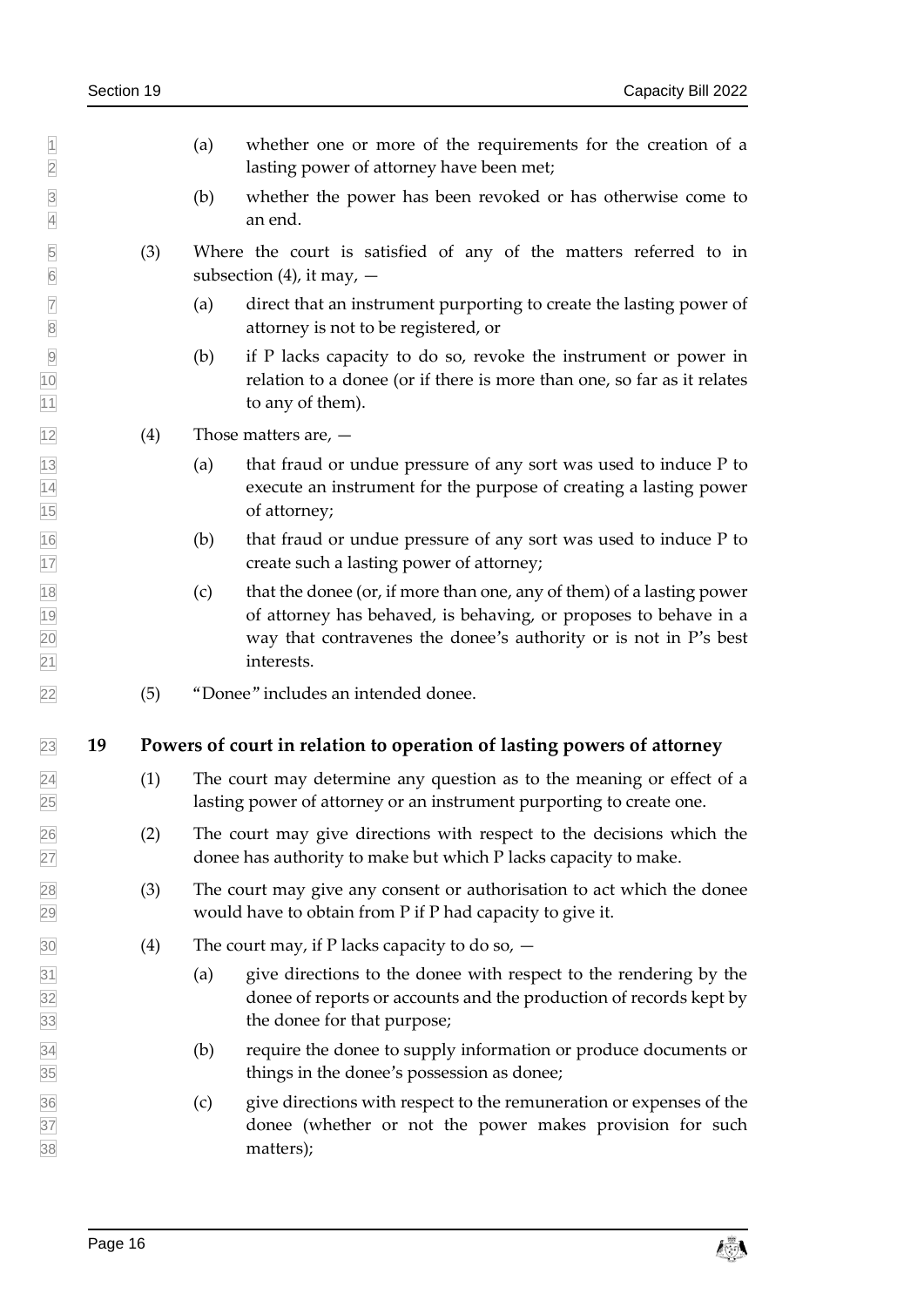<span id="page-22-5"></span><span id="page-22-4"></span><span id="page-22-3"></span><span id="page-22-2"></span><span id="page-22-1"></span><span id="page-22-0"></span>

| $\overline{1}$<br>$\overline{2}$<br>$\overline{3}$  |    |                                                                                                                   | (d)<br>relieve the donee wholly or partly from any liability which the<br>donee has or may have incurred on account of a breach of the<br>donee's duties where the donee has acted honestly and reasonably. |  |  |  |  |
|-----------------------------------------------------|----|-------------------------------------------------------------------------------------------------------------------|-------------------------------------------------------------------------------------------------------------------------------------------------------------------------------------------------------------|--|--|--|--|
| $\overline{4}$<br>5                                 |    | (5)                                                                                                               | The court may authorise the making of gifts which are not within<br>section $15(2)$ .                                                                                                                       |  |  |  |  |
| $6\overline{6}$<br>$\overline{7}$<br>$\overline{8}$ |    | (6)                                                                                                               | Where two or more donees are appointed under a lasting power of<br>attorney, this section applies as if references to the donee were to all or any<br>of them.                                              |  |  |  |  |
| $\overline{9}$                                      | 20 |                                                                                                                   | <b>Register of lasting powers of attorney</b>                                                                                                                                                               |  |  |  |  |
| 10<br>11                                            |    | The Chief Registrar has the function of establishing and maintaining a register of<br>lasting powers of attorney. |                                                                                                                                                                                                             |  |  |  |  |
| 12<br>13                                            |    |                                                                                                                   | DIVISION 3: GENERAL POWERS OF THE COURT AND APPOINTMENT OF<br><b>DELEGATES</b>                                                                                                                              |  |  |  |  |
| 14                                                  | 21 |                                                                                                                   | Meaning of "P"                                                                                                                                                                                              |  |  |  |  |
| 15<br>16                                            |    |                                                                                                                   | In this Division, "P" means a person who lacks capacity in relation to a matter or<br>matters concerning their -                                                                                            |  |  |  |  |
| 17                                                  |    |                                                                                                                   | health and welfare;<br>(a)                                                                                                                                                                                  |  |  |  |  |
| $18$                                                |    |                                                                                                                   | property and financial affairs.<br>(b)                                                                                                                                                                      |  |  |  |  |
| 19                                                  | 22 |                                                                                                                   | Power of the court to make declarations                                                                                                                                                                     |  |  |  |  |
| $\overline{20}$                                     |    | (1)                                                                                                               | The court may make declarations as to, $-$                                                                                                                                                                  |  |  |  |  |
| $\frac{21}{22}$<br>23                               |    |                                                                                                                   | whether a person has or lacks capacity to make a decision specified<br>(a)<br>in the declaration or to make a decision on a matter described in<br>the declaration;                                         |  |  |  |  |
| $\frac{24}{25}$                                     |    |                                                                                                                   | the lawfulness or otherwise of any act done, or yet to be done, in<br>(b)<br>relation to that person.                                                                                                       |  |  |  |  |
| 26                                                  |    | (2)                                                                                                               | "Act" includes an omission and a course of conduct.                                                                                                                                                         |  |  |  |  |
| 27                                                  | 23 |                                                                                                                   | Powers to make decisions and appoint delegates: general                                                                                                                                                     |  |  |  |  |
| 28                                                  |    | (1)                                                                                                               | The court may, by order, $-$                                                                                                                                                                                |  |  |  |  |
| 29<br>30                                            |    |                                                                                                                   | make the decision or decisions on P's behalf in relation to the matter<br>(a)<br>or matters, or                                                                                                             |  |  |  |  |
| $\frac{31}{32}$                                     |    |                                                                                                                   | appoint a "delegate" to make decisions on P's behalf in relation to<br>(b)<br>the matter or matters.                                                                                                        |  |  |  |  |
| $\frac{33}{34}$ $\frac{34}{35}$                     |    | (2)                                                                                                               | When deciding whether it is in P's best interests to appoint a delegate, the<br>court must have regard (in addition to the matters mentioned in section 6)<br>to the principles that, $-$                   |  |  |  |  |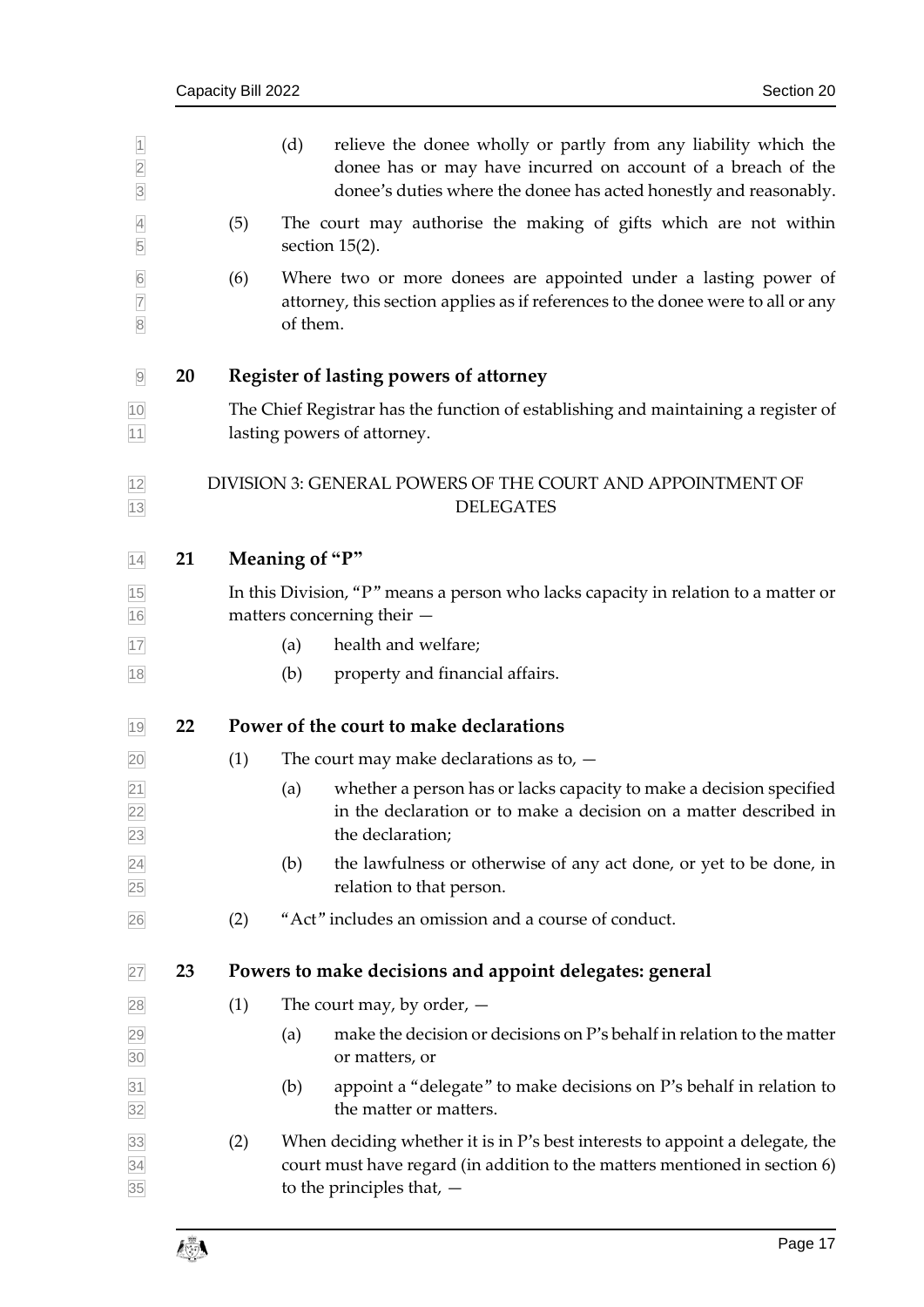<span id="page-23-2"></span><span id="page-23-1"></span><span id="page-23-0"></span> $\vert$  (a) a decision by the court is to be preferred to the appointment of a delegate to make a decision, and (b) the powers conferred on a delegate should be as limited in scope and duration as is reasonably practicable in the circumstances.  $\boxed{5}$  (3) The court may,  $-$  (a) make such further orders, (b) give such directions, or (c) confer on a delegate such powers or impose on a delegate such duties, as it thinks necessary or expedient for giving effect to, or otherwise in connection with, an order or appointment made by it under subsection (1). (4) Without limiting section [6,](#page-12-1) the court may make the order, give the directions or make the appointment on such terms as it considers are in P's best interests, even though no application is before the court for an order, directions or an appointment on those terms. (5) An order of the court may be varied or discharged by a subsequent order. This is subject to paragraph 6 of Schedule 2. (6) The court may, in particular, revoke the appointment of a delegate or vary the powers conferred on a delegate if it is satisfied that the delegate has behaved, is behaving, or proposes to behave in a way that contravenes the authority conferred on the delegate by the court or is not in P's best interests. (7) The powers of the court under this section are subject to the provisions of this Act and, in particular, to sections [3](#page-11-2) and [6.](#page-12-1) **24 Section 23 powers: health and welfare**  $\sqrt{26}$  (1) The powers of the court under section [23](#page-22-4) as respects P's health and welfare extend in particular to, — 28 (a) deciding where P is to live;  $\sqrt{29}$  (b) deciding what contact, if any, P is to have with any specified person or persons; (c) making an order prohibiting a named person from having contact with P; (d) making an order prohibiting the removal of P from the Island; (e) giving or refusing consent to the carrying out or continuation of a treatment by a person providing health care for P where that is not inconsistent with a valid and applicable advance decision to refuse treatment made by P (see Division 5);  $\overline{38}$  (f) giving a direction that a person responsible for P's health care allow a different person to take over that responsibility.

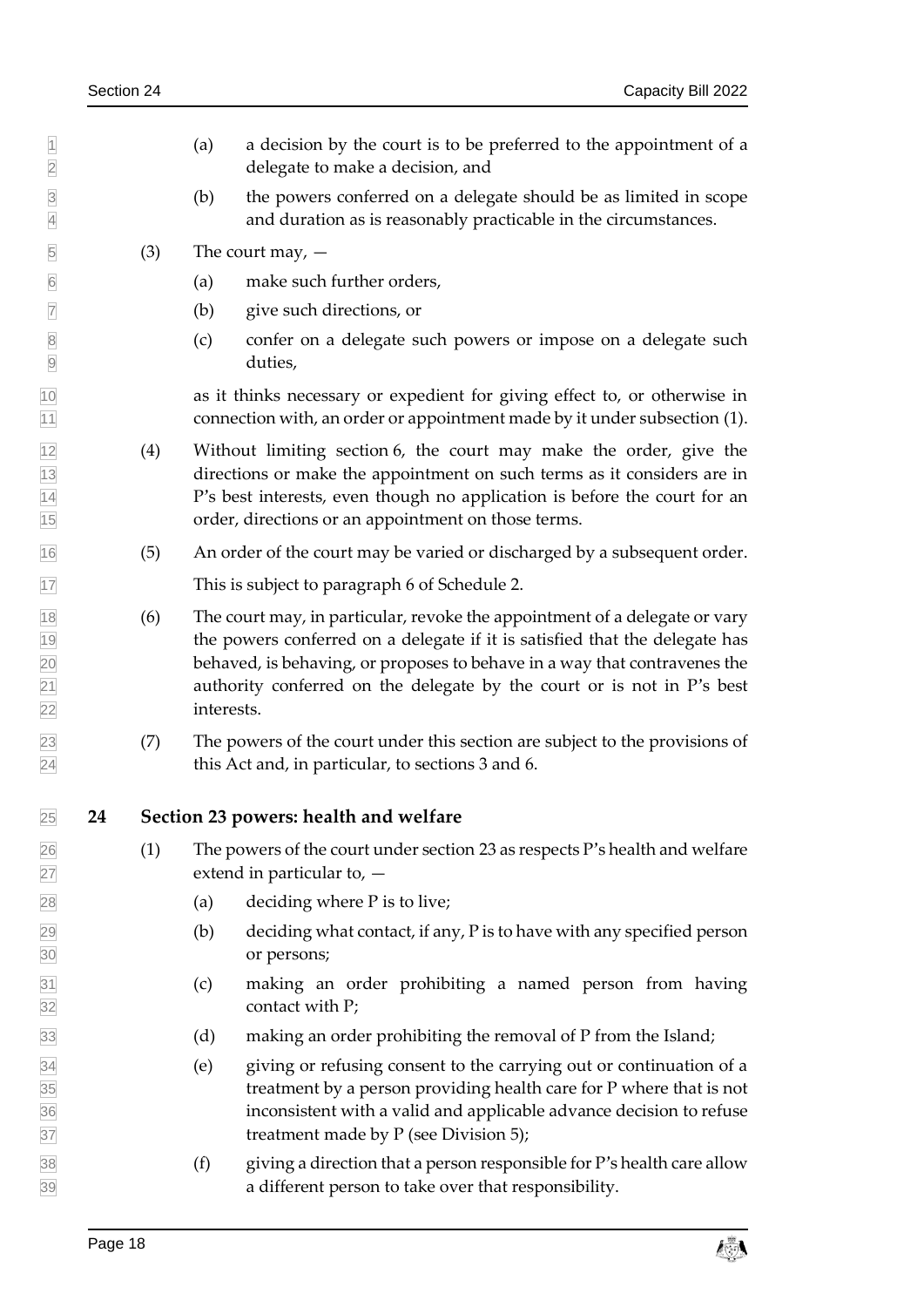<span id="page-24-1"></span><span id="page-24-0"></span>

| $\overline{1}$                                                                  |    | (2) |                                                   | Subsection (1) is subject to section 27.                                                                                                                                                                                                                                                         |  |  |  |
|---------------------------------------------------------------------------------|----|-----|---------------------------------------------------|--------------------------------------------------------------------------------------------------------------------------------------------------------------------------------------------------------------------------------------------------------------------------------------------------|--|--|--|
| $\overline{2}$                                                                  | 25 |     | Section 23 powers: property and financial affairs |                                                                                                                                                                                                                                                                                                  |  |  |  |
| $\overline{3}$<br>$\overline{4}$                                                |    | (1) |                                                   | The powers of the court under section 23 as respects P's property and<br>financial affairs extend in particular to, $-$                                                                                                                                                                          |  |  |  |
| 5                                                                               |    |     | (a)                                               | the control and management of P's property;                                                                                                                                                                                                                                                      |  |  |  |
| $6\overline{6}$<br>$\overline{7}$                                               |    |     | (b)                                               | the sale, exchange, charging, gift or other disposition of P's<br>property;                                                                                                                                                                                                                      |  |  |  |
| $\overline{\mathbf{8}}$                                                         |    |     | (c)                                               | the acquisition of property in P's name or on P's behalf;                                                                                                                                                                                                                                        |  |  |  |
| $\overline{9}$                                                                  |    |     | (d)                                               | the carrying on, on P's behalf, of any profession, trade or business;                                                                                                                                                                                                                            |  |  |  |
| 10<br> 11                                                                       |    |     | (e)                                               | the taking of a decision which will have the effect of dissolving a<br>partnership of which P is a member;                                                                                                                                                                                       |  |  |  |
| $ 12\rangle$                                                                    |    |     | (f)                                               | the carrying out of any contract entered into by P;                                                                                                                                                                                                                                              |  |  |  |
| 13<br>$\overline{14}$                                                           |    |     | (g)                                               | the discharge of P's debts and of any of P's obligations, whether<br>legally enforceable or not;                                                                                                                                                                                                 |  |  |  |
| 15<br>16                                                                        |    |     | (h)                                               | the settlement of any of P's property, whether for P's benefit or for<br>the benefit of others;                                                                                                                                                                                                  |  |  |  |
| 17                                                                              |    |     | (i)                                               | the execution for $P$ of a will but only if $P$ has reached the age of 18;                                                                                                                                                                                                                       |  |  |  |
| 18<br>19                                                                        |    |     | (i)                                               | the exercise of any power (including a power to consent) vested in<br>P whether beneficially or as trustee or otherwise;                                                                                                                                                                         |  |  |  |
| $\frac{20}{21}$<br>$\frac{22}{22}$                                              |    |     | (k)                                               | the conduct of legal proceedings in P's name or on P's behalf<br>(whether or not they relate to either, or both, P's health and welfare<br>or P's property and financial affairs).                                                                                                               |  |  |  |
| $\frac{23}{24}$<br>$\frac{25}{25}$<br>26                                        |    | (2) | land of P.                                        | Subject to any court rules, the powers referred to in subsection $(1)(a)$ to $(c)$<br>and (f) may be exercised by the Attorney General but not so as to authorise<br>the sale, exchange, charging or other disposition or dealing with any                                                       |  |  |  |
| 27<br>28<br>29<br>30                                                            |    | (3) |                                                   | The powers under section 23 as respects any other matter relating to P's<br>property and financial affairs may be exercised even if P has not reached<br>the age of 16, if the court considers that P will still lack capacity to make<br>decisions in respect of that matter when P reaches 18. |  |  |  |
| 31                                                                              |    | (4) |                                                   | Subsection (1) is subject to section 27.                                                                                                                                                                                                                                                         |  |  |  |
| 32                                                                              |    | (5) |                                                   | Schedule 2 supplements the provisions of this section.                                                                                                                                                                                                                                           |  |  |  |
| $\begin{array}{r} \hline 33 \\ \hline 34 \\ \hline 35 \\ \hline 36 \end{array}$ |    | (6) |                                                   | The Governor in Council may, by order, transfer any functions of the<br>Attorney General under this Act to a Government Department (within the<br>meaning of the Government Departments Act 1987), the Governor in Council<br>or the Council of Ministers.                                       |  |  |  |
| 37                                                                              |    |     |                                                   | Tynwald procedure – approval required.                                                                                                                                                                                                                                                           |  |  |  |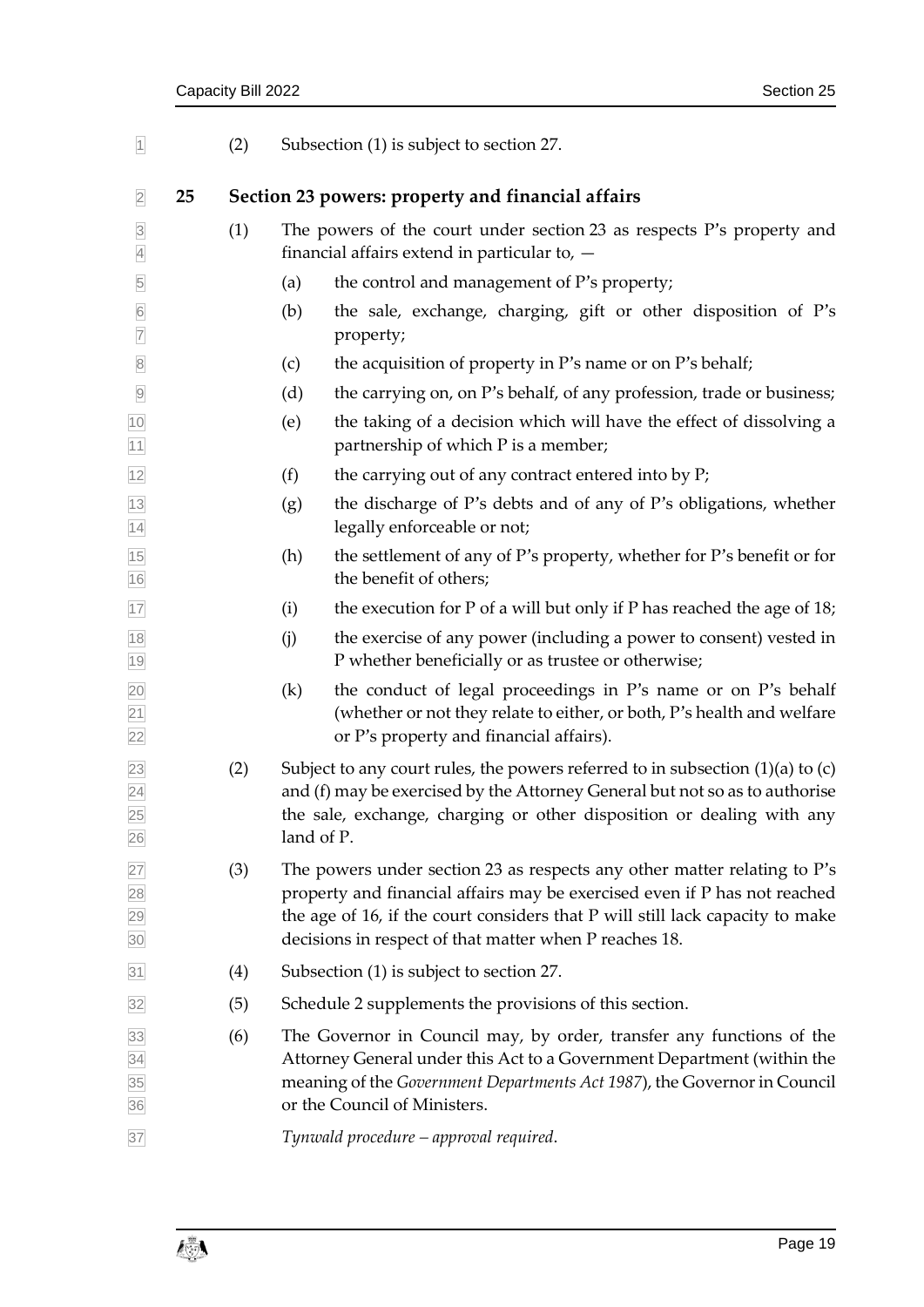<span id="page-25-0"></span>

| $\overline{1}$<br>$\overline{2}$<br>$\overline{3}$ |    | (7) | An order under subsection (6) may amend or repeal any statutory<br>provision appearing to the Governor in Council to be inconsistent with, or<br>to be unnecessary or to require modification, in consequence of the order. |
|----------------------------------------------------|----|-----|-----------------------------------------------------------------------------------------------------------------------------------------------------------------------------------------------------------------------------|
| $\overline{4}$                                     | 26 |     | <b>Appointment of delegates</b>                                                                                                                                                                                             |
| $\overline{5}$                                     |    | (1) | A delegate appointed by the court must be, $-$                                                                                                                                                                              |
| $6 \overline{6}$<br>$\overline{7}$                 |    |     | as respects powers in relation to health and welfare, an individual<br>(a)<br>who has reached the age of 18, or                                                                                                             |
| $\overline{8}$<br>$\overline{9}$                   |    |     | as respects powers in relation to property and financial affairs, an<br>(b)<br>individual who has reached the age of 18 or a trust corporation.                                                                             |
| 10<br>$\overline{11}$                              |    | (2) | "Individual" includes the holder for the time being of a specified office or<br>position.                                                                                                                                   |
| $\frac{12}{2}$<br>13                               |    | (3) | A person may not be appointed as a delegate without that person's<br>consent.                                                                                                                                               |
| 14                                                 |    | (4) | The court may appoint two or more delegates to act, $-$                                                                                                                                                                     |
| 15                                                 |    |     | jointly,<br>(a)                                                                                                                                                                                                             |
| 16                                                 |    |     | jointly and severally, or<br>(b)                                                                                                                                                                                            |
| $\frac{17}{18}$                                    |    |     | jointly in respect of some matters and jointly and severally in<br>(c)<br>respect of others.                                                                                                                                |
| 19<br>20<br>21<br>22<br>23                         |    | (5) | When appointing a delegate or delegates, the court may at the same time<br>appoint one or more other persons to succeed the existing delegate or<br>those delegates, $-$                                                    |
|                                                    |    |     | in such circumstances, or on the happening of such events, as may<br>(a)<br>be specified by the court;                                                                                                                      |
| 24                                                 |    |     | (b)<br>for such period as may be so specified.                                                                                                                                                                              |
| 25<br>26<br>27                                     |    | (6) | A delegate is to be treated as P's agent in relation to anything done or<br>decided by the delegate within the scope of the delegate's appointment<br>and in accordance with this Division.                                 |
| 28                                                 |    | (7) | The delegate is entitled, $-$                                                                                                                                                                                               |
| $\frac{29}{30}$                                    |    |     | to be reimbursed out of P's property for the delegate's reasonable<br>(a)<br>expenses in discharging the delegate's functions, and                                                                                          |
| $\frac{31}{32}$                                    |    |     | (b)<br>if the court so directs when appointing the delegate, to<br>remuneration out of P's property for discharging those functions.                                                                                        |
| 33                                                 |    | (8) | The court may confer on a delegate powers to, $-$                                                                                                                                                                           |
| $\frac{34}{35}$                                    |    |     | take possession or control of all or any specified part of P's<br>(a)<br>property;                                                                                                                                          |
| $\frac{36}{37}$                                    |    |     | exercise all or any specified powers in respect of that property,<br>(b)<br>including such powers of investment as the court may determine.                                                                                 |
| 38                                                 |    | (9) | The court may require a delegate to do either or both of the following, $-$                                                                                                                                                 |
|                                                    |    |     |                                                                                                                                                                                                                             |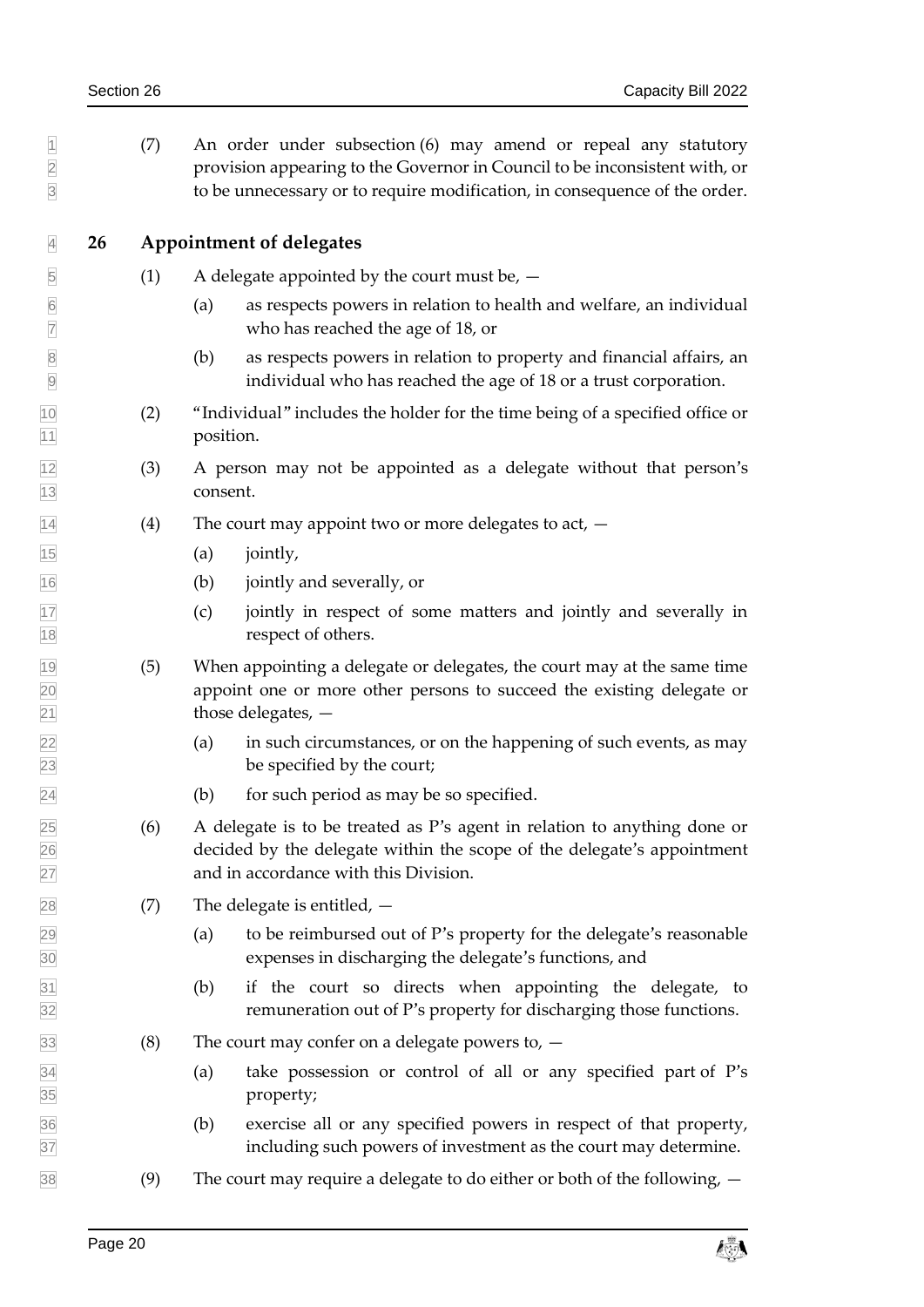<span id="page-26-1"></span><span id="page-26-0"></span>

|                                                                   |    | Capacity Bill 2022 |     |                                                                                                                                                                                                                                                                                                                        | Section 27 |
|-------------------------------------------------------------------|----|--------------------|-----|------------------------------------------------------------------------------------------------------------------------------------------------------------------------------------------------------------------------------------------------------------------------------------------------------------------------|------------|
| $\overline{1}$<br>$\overline{2}$                                  |    |                    | (a) | to give the Department such security as the court thinks fit for the<br>due discharge of the delegate's functions;                                                                                                                                                                                                     |            |
| $\overline{3}$<br>$\overline{4}$                                  |    |                    | (b) | to submit to the Department such reports at such times or at such<br>intervals as the court may direct.                                                                                                                                                                                                                |            |
| $\overline{5}$                                                    | 27 |                    |     | <b>Restrictions on delegates</b>                                                                                                                                                                                                                                                                                       |            |
| $6\overline{6}$<br>$\overline{7}$<br>$\overline{8}$               |    | (1)                |     | A delegate does not have power to make a decision on behalf of P in<br>relation to a matter if the delegate knows or has reasonable grounds for<br>believing that P has capacity in relation to the matter.                                                                                                            |            |
| $\overline{9}$<br>10                                              |    | (2)                |     | The authority conferred on a delegate is subject to the provisions of this<br>Act and, in particular, sections 3 and 6.                                                                                                                                                                                                |            |
| 11                                                                |    | (3)                |     | Nothing in section 23(3) or 24 permits a delegate to be given power, $-$                                                                                                                                                                                                                                               |            |
| 12                                                                |    |                    | (a) | to prohibit a named person from having contact with P;                                                                                                                                                                                                                                                                 |            |
| 13<br>14                                                          |    |                    | (b) | to direct a person responsible for P's health care to allow a different<br>person to take over that responsibility.                                                                                                                                                                                                    |            |
| 15                                                                |    | (4)                |     | A delegate may not be given powers with respect to, $-$                                                                                                                                                                                                                                                                |            |
| 16<br>17                                                          |    |                    | (a) | the settlement of any of P's property, whether for P's benefit or for<br>the benefit of others,                                                                                                                                                                                                                        |            |
| 18                                                                |    |                    | (b) | the execution for P of a will, or                                                                                                                                                                                                                                                                                      |            |
| 19<br>20                                                          |    |                    | (c) | the exercise of any power (including a power to consent) vested in<br>P whether beneficially or as trustee or otherwise.                                                                                                                                                                                               |            |
| $\overline{21}$<br>22<br>23<br>$\overline{24}$<br>$\overline{25}$ |    | (5)                |     | A delegate may not be given power to make a decision on behalf of P<br>which is inconsistent with a decision made, within the scope of a donee's<br>authority and in accordance with this Act, by the donee of a lasting power<br>of attorney granted by $P$ (or, if there is more than one donee, by any<br>of them). |            |
| 26<br>27                                                          |    | (6)                |     | A delegate may not refuse consent to the carrying out or continuation of<br>life-sustaining treatment in relation to P.                                                                                                                                                                                                |            |
| 28<br>29                                                          |    | (7)                |     | A delegate may not do an act that is intended to restrain P unless four<br>conditions are satisfied.                                                                                                                                                                                                                   |            |
| 30<br>31                                                          |    | (8)                |     | The first condition is that, in doing the act, the delegate is acting within the<br>scope of an authority expressly conferred on the delegate by the court.                                                                                                                                                            |            |
| 32<br>33                                                          |    | (9)                |     | The second condition is that P lacks, or the delegate reasonably believes<br>that P lacks, capacity in relation to the matter in question.                                                                                                                                                                             |            |
| 34<br>35                                                          |    | (10)               |     | The third condition is that the delegate reasonably believes that it is<br>necessary to do the act in order to prevent harm to P.                                                                                                                                                                                      |            |
| 36<br>37<br>38                                                    |    | (11)               |     | The fourth condition is that the act is a proportionate response to the<br>likelihood of P's suffering harm (whether physical, psychological,<br>financial or other harm) and the seriousness of that harm.                                                                                                            |            |
| 39                                                                |    | (12)               |     | For the purposes of this section, a delegate restrains $P$ if $-$                                                                                                                                                                                                                                                      |            |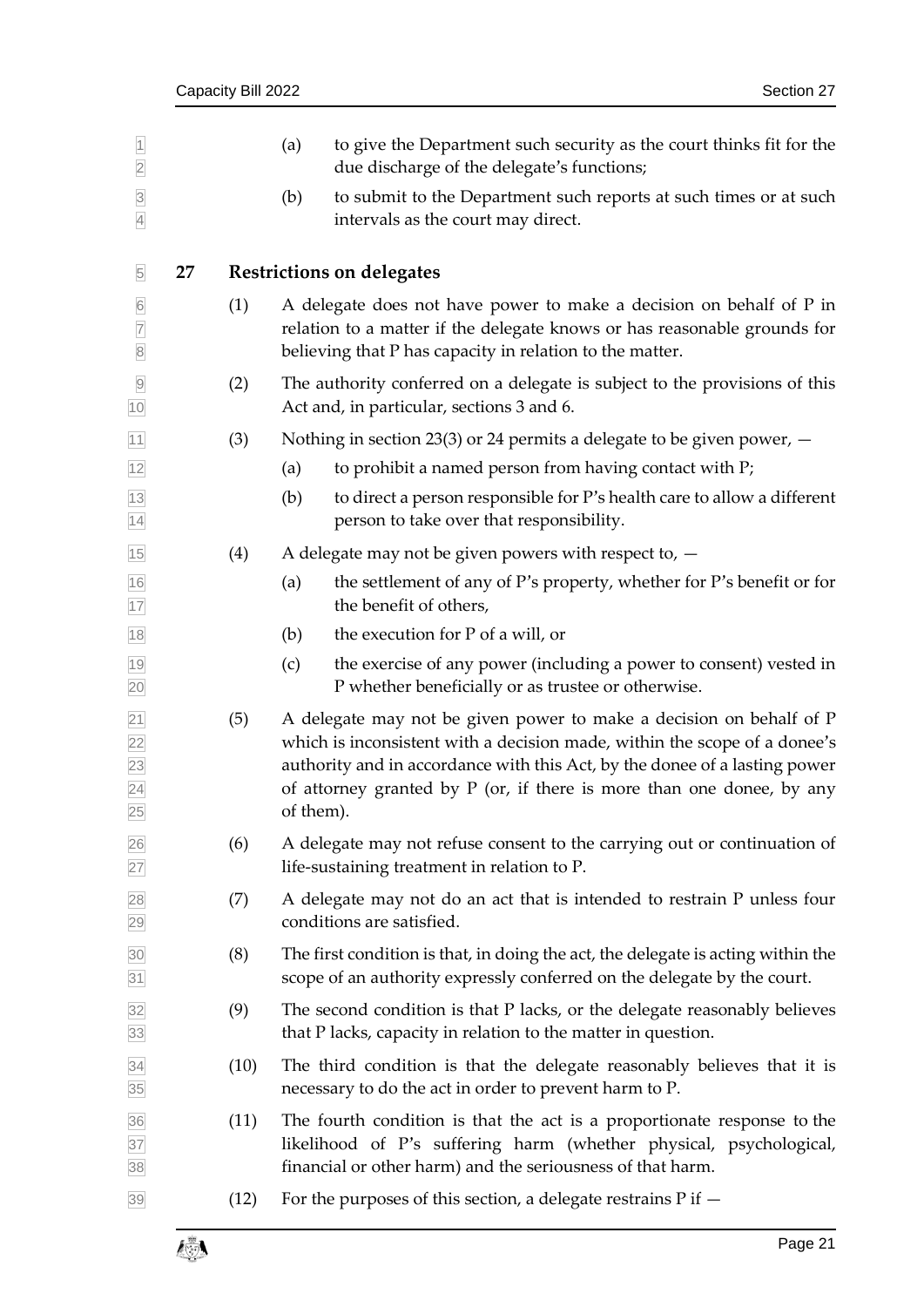<span id="page-27-2"></span><span id="page-27-1"></span><span id="page-27-0"></span>

| $\vert$ 1                        |    | (a)                          | the delegate, $-$                                                                                                                                                                                                                               |
|----------------------------------|----|------------------------------|-------------------------------------------------------------------------------------------------------------------------------------------------------------------------------------------------------------------------------------------------|
| $\overline{2}$<br>$\overline{3}$ |    |                              | uses, or threatens to use, force to secure the doing of an act<br>(i)<br>which P resists, or                                                                                                                                                    |
| $\overline{4}$                   |    |                              | restricts P's liberty of movement, whether or not P resists, or<br>(ii)                                                                                                                                                                         |
| 5<br>$6\overline{6}$             |    | (b)                          | the delegate authorises another person to do any of the things<br>referred to in paragraph (a).                                                                                                                                                 |
| $\overline{7}$                   | 28 | <b>Register of delegates</b> |                                                                                                                                                                                                                                                 |
| $\overline{8}$<br>$\overline{9}$ |    | delegates.                   | The Chief Registrar has the function of establishing and maintaining a register of                                                                                                                                                              |
| 10                               |    |                              | DIVISION 4: SUPERVISORY FUNCTIONS OF THE DEPARTMENT                                                                                                                                                                                             |
| 11                               | 29 |                              | <b>Supervisory functions of the Department</b>                                                                                                                                                                                                  |
| 12                               |    |                              | The Department has the following functions, $-$                                                                                                                                                                                                 |
| 13                               |    | (a)                          | supervising delegates appointed by the court under this Act;                                                                                                                                                                                    |
| $\frac{14}{15}$                  |    | (b)                          | monitoring compliance by such delegates with the provisions of<br>this Act and any court order;                                                                                                                                                 |
| $\frac{16}{17}$                  |    | (c)                          | dealing with representations (including complaints) about the way<br>in which such a delegate is exercising their powers;                                                                                                                       |
| $\overline{18}$                  |    | (d)                          | receiving reports from such a delegate;                                                                                                                                                                                                         |
| 19<br>20<br>21<br>22             |    | (e)                          | dealing with representations (including complaints) about the way<br>in which a donee of a lasting power of attorney in respect of a<br>person's health and welfare and property and financial affairs (or<br>both) is exercising their powers; |
| 23                               |    | (f)                          | receiving reports from such donees;                                                                                                                                                                                                             |
| 24<br>25                         |    | (g)                          | receiving security which the court requires a person to give for the<br>discharge of the person's functions;                                                                                                                                    |
|                                  |    | (h)                          | reporting to the court on such matters relating to proceedings<br>under this Act as the court requires;                                                                                                                                         |
| 26<br>27<br>28<br>29<br>30       |    | (i)                          | publishing, in any manner the Department thinks appropriate, any<br>information the Department thinks appropriate about the<br>discharge of the Department's functions.                                                                         |
| 31                               | 30 |                              | General power to institute inquiries                                                                                                                                                                                                            |
| $\frac{32}{33}$                  |    | (1)                          | The Department may institute an inquiry with regard to a matter or<br>matters referred to in section 29.                                                                                                                                        |
| 34<br>35<br>36                   |    | (2)<br>purposes.             | The Department may from time to time institute inquiries with regard to<br>the matters referred to in section 29, either generally or for particular                                                                                            |

<span id="page-27-3"></span>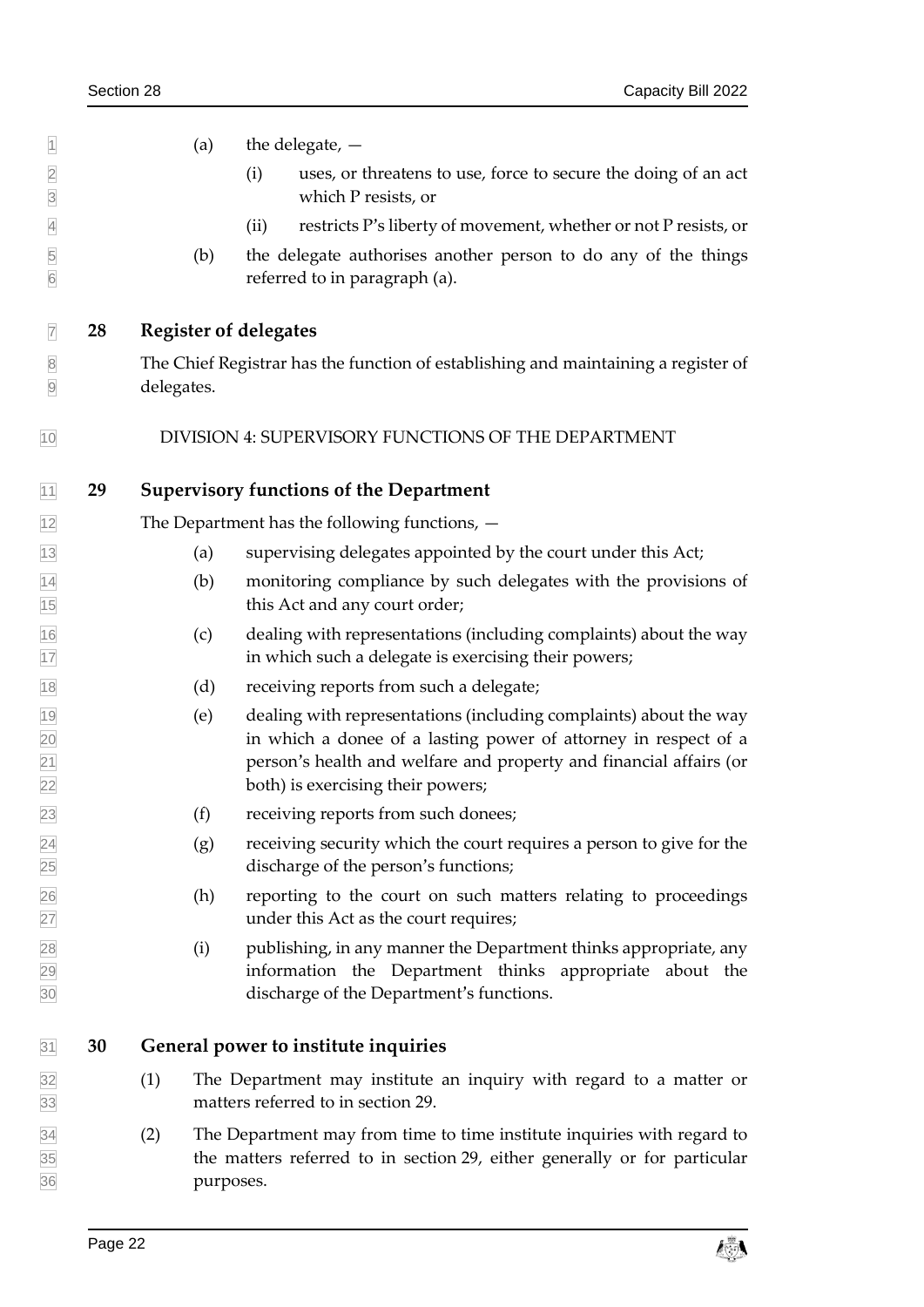<span id="page-28-1"></span><span id="page-28-0"></span>

| $\overline{1}$<br>$\overline{2}$   |    | (3) |                          | The Department may conduct an inquiry referred to in subsection (1) or<br>(2) or appoint a person to conduct such an inquiry and make a report to it.                                                                  |
|------------------------------------|----|-----|--------------------------|------------------------------------------------------------------------------------------------------------------------------------------------------------------------------------------------------------------------|
| $\overline{\mathbf{3}}$            | 31 |     |                          | Obtaining evidence etc. for purposes of inquiry                                                                                                                                                                        |
| $\overline{4}$                     |    | (1) |                          | In this section "inquiry" means an inquiry under section 30.                                                                                                                                                           |
| 5<br>$6\overline{6}$               |    | (2) |                          | For the purposes of an inquiry, the Department, or a person appointed by<br>the Department to conduct it, may direct any person $-$                                                                                    |
| $\overline{7}$<br>$\overline{8}$   |    |     | (a)                      | if a matter in question at the inquiry is one on which the person has<br>or can reasonably obtain information, -                                                                                                       |
| $\overline{9}$<br>10<br>11<br>12   |    |     |                          | (i)<br>to provide accounts and statements in writing with respect<br>to the matter, or to return answers in writing to any<br>questions or inquiries addressed to the person on the<br>matter, and                     |
| 13<br>14                           |    |     |                          | (ii)<br>to verify any such accounts, statements or answers by<br>statutory declaration;                                                                                                                                |
| $\frac{15}{16}$<br>$\frac{17}{18}$ |    |     | (b)                      | to provide copies of documents which are in the custody or under<br>the control of the person and which relate to any matter in question<br>at the inquiry, and to verify any such copies by statutory<br>declaration; |
| 19<br>20                           |    |     | (c)                      | to attend at a specified time and place and give evidence or produce<br>any such documents;                                                                                                                            |
| 21                                 |    |     | (d)                      | to attend at a specified time and place for an interview.                                                                                                                                                              |
| 22<br>23                           |    | (3) |                          | The Department may, at all reasonable times, examine and take copies of<br>any of the following, $-$                                                                                                                   |
| $\overline{24}$                    |    |     | (a)                      | any health record;                                                                                                                                                                                                     |
| 25<br>26                           |    |     | (b)                      | any record of, or held by, Manx Care in connection with its<br>functions under the Manx Care Act 2021;                                                                                                                 |
| 27<br>28                           |    |     | (c)                      | any record of, or held by, a local authority or Government<br>Department;                                                                                                                                              |
| 29<br>30                           |    |     | (d)                      | any record held by a person registered under Part 3 of the<br>Regulation of Care Act 2013,                                                                                                                             |
| 31<br>32                           |    |     |                          | which relates to a person and which the Department considers may be<br>relevant to the inquiry.                                                                                                                        |
| 33                                 | 32 |     | <b>Access to records</b> |                                                                                                                                                                                                                        |
| 34<br>35<br>36                     |    |     | (wherever held) –        | The Department, for the purpose of exercising any of its functions under this Act,<br>may at all reasonable times, examine and take copies of records                                                                  |
| 37<br>38                           |    |     | (a)                      | relating to the appointment of receivers under section 103 of the<br>Mental Health Act 1998,                                                                                                                           |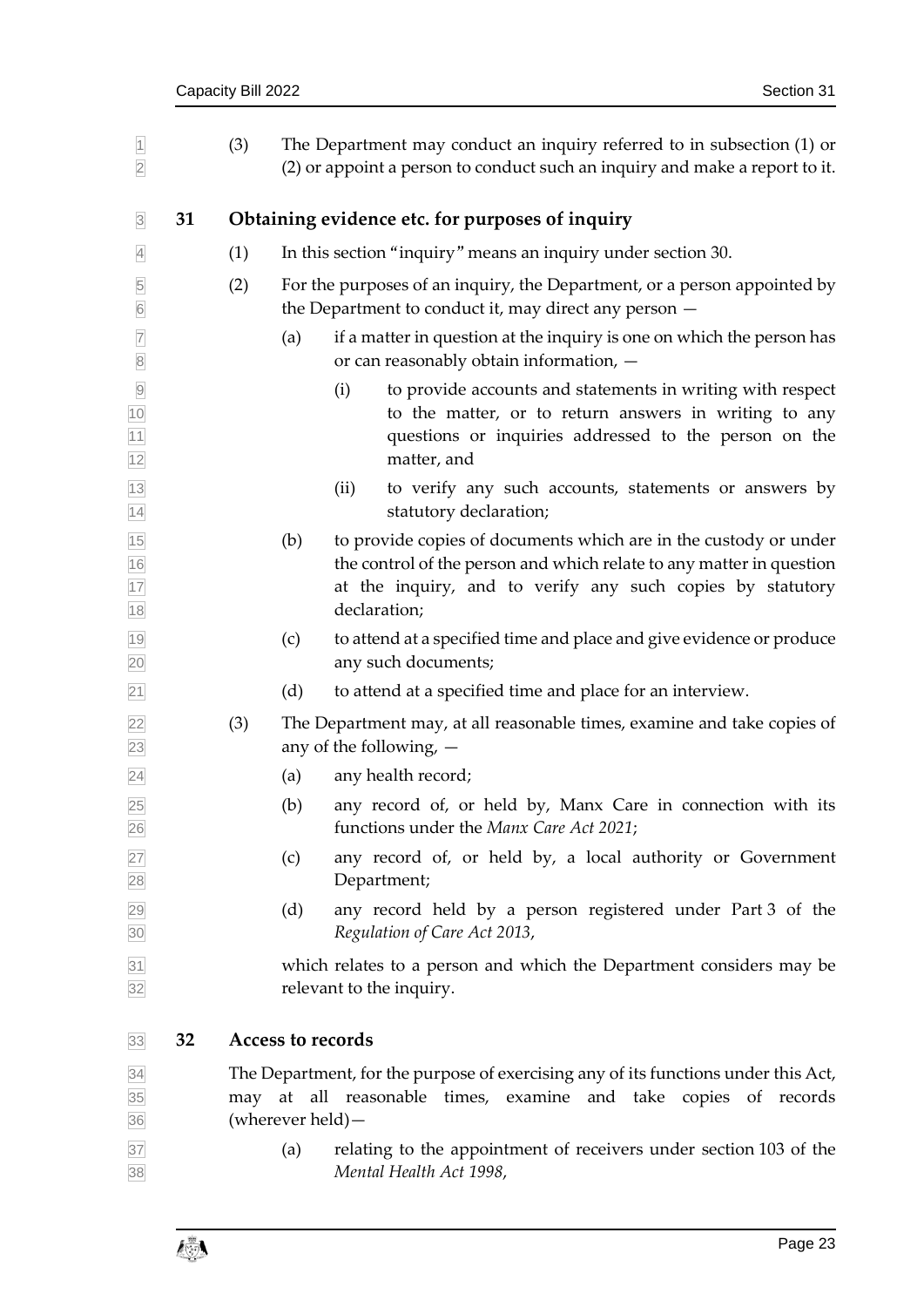- <span id="page-29-0"></span> $\vert \vert$  (b) accounts rendered by a receiver under section 109 of that Act, and (c) any other documents the Department considers necessary for the effective discharge of those functions. **33 Regulations under section 29** (1) The Department may make regulations in connection with its functions under section [29.](#page-27-2)  $\triangledown$  (2) The regulations may, in particular, provide,  $\rightarrow$  $\boxed{8}$  (a) for the giving of security by a delegate appointed by the court; (b) the enforcement and discharge of such a security;  $\overline{10}$  (c) for the making of reports to the Department by,  $\overline{10}$  $\begin{array}{cc} \hline \hline \hline \end{array}$  (i) a delegate appointed by the court; (ii) persons exercising authority under a lasting or enduring power of attorney; (iii) any other person directed by the court to act in, or carry out, a transaction on behalf of a person who lacks capacity. (3) Before making regulations under this section, the Department shall consult the Attorney General and the Deemsters. 18 DIVISION 5: ADVANCE DECISIONS TO REFUSE TREATMENT **34 Meaning of "A"** In this Division, "A" means a person who at the time of making an advance decision had capacity to do so and had reached the age of 16. **35 Advance decisions to refuse treatment: general**  $\sqrt{23}$  (1) "Advance decision" means a decision made by A that if,  $\rightarrow$  $\overline{24}$  (a) at a later time and in such circumstances as A may specify, a specified treatment is proposed to be carried out or continued by a person providing health care for A, and (b) at that time A lacks capacity to consent to the carrying out or continuation of the treatment, the specified treatment is not to be carried out or continued.  $\overline{30}$  (2) For the purposes of subsection (1)(a), a decision may be regarded as specifying a treatment or circumstances even though expressed in layman's terms.
- <span id="page-29-4"></span><span id="page-29-3"></span><span id="page-29-2"></span><span id="page-29-1"></span> (3) A may withdraw or alter an advance decision at any time when A has capacity to do so.

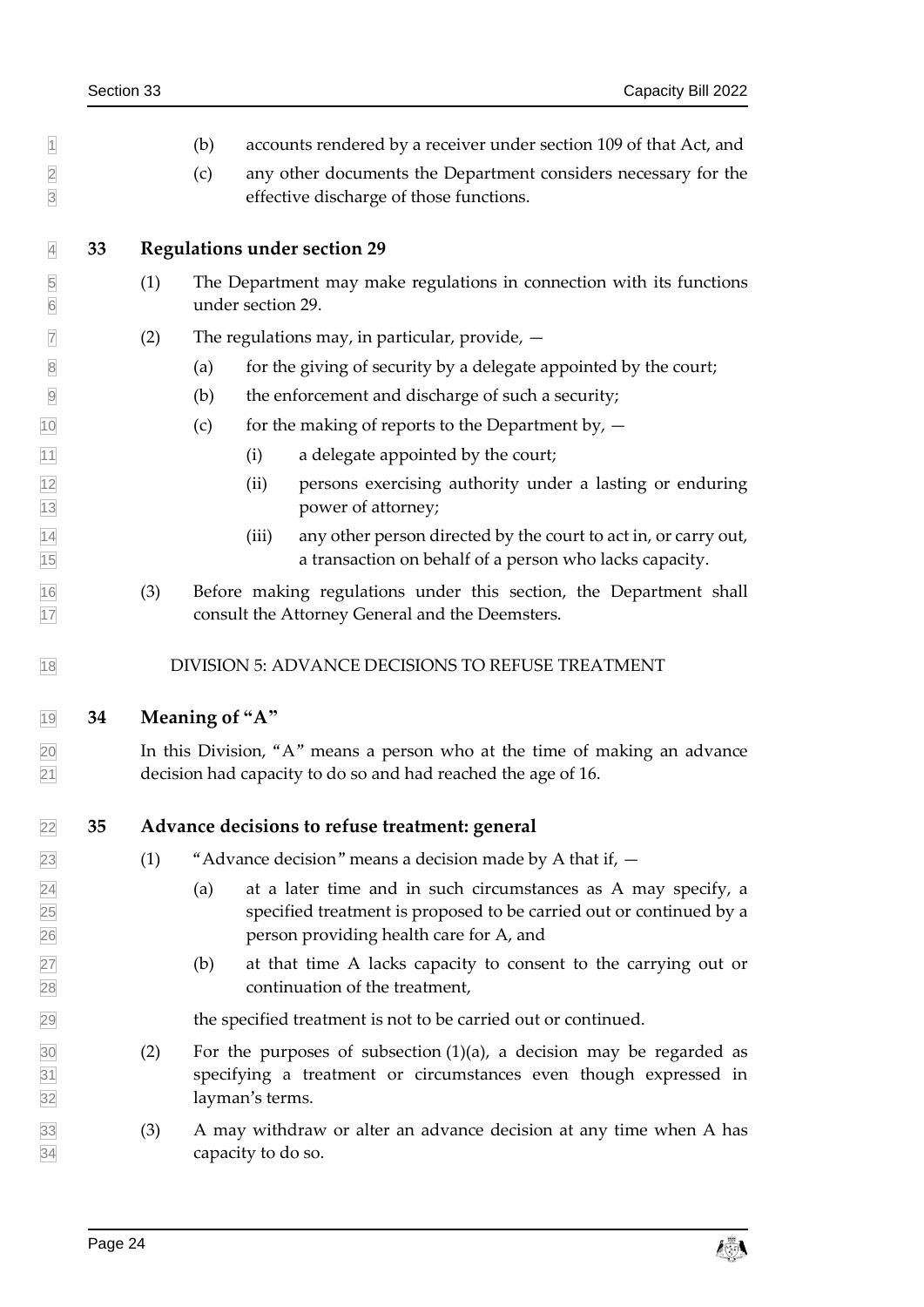<span id="page-30-2"></span><span id="page-30-1"></span><span id="page-30-0"></span>

| $\overline{1}$<br>$\overline{2}$                |    | (4) | Any withdrawal (including a partial withdrawal) of an advance decision<br>need not be in writing.                                                                                                                                                     |
|-------------------------------------------------|----|-----|-------------------------------------------------------------------------------------------------------------------------------------------------------------------------------------------------------------------------------------------------------|
| $\overline{3}$<br>$\overline{4}$<br>5           |    | (5) | An alteration of an advance decision need not be in writing unless<br>section 36(3) applies in relation to the decision resulting from that<br>alteration.                                                                                            |
| 6                                               | 36 |     | Validity and applicability of advance decisions                                                                                                                                                                                                       |
| $\overline{7}$<br>$\boxed{8}$<br>$\overline{9}$ |    | (1) | An advance decision does not affect the liability which a person may incur<br>for carrying out or continuing a treatment in relation to A unless the<br>decision is at the material time valid and applicable to the treatment.                       |
| 10                                              |    | (2) | An advance decision is not valid if A has -                                                                                                                                                                                                           |
| 11                                              |    |     | (a)<br>withdrawn the decision at a time when A had capacity to do so,                                                                                                                                                                                 |
| $\frac{12}{13}$<br>$\frac{14}{15}$              |    |     | conferred authority on the donee (or, if more than one, any of them)<br>(b)<br>of a lasting power of attorney created after the advance decision<br>was made, to give or refuse consent to the treatment to which the<br>advance decision relates, or |
| 16<br>17                                        |    |     | acted (whether by doing, saying or writing) in a way which is<br>(c)<br>clearly inconsistent with -                                                                                                                                                   |
| 18                                              |    |     | A's advance decision, and<br>(i)                                                                                                                                                                                                                      |
| 19                                              |    |     | (ii)<br>that decision remaining A's fixed decision.                                                                                                                                                                                                   |
| $\frac{20}{21}$                                 |    | (3) | An advance decision is not applicable to life-sustaining treatment<br>unless, $-$                                                                                                                                                                     |
| $\overline{22}$<br>23                           |    |     | the decision is verified by a statement by A to the effect that it is to<br>(a)<br>apply to that treatment even if life is at risk, and                                                                                                               |
| $\overline{24}$                                 |    |     | (b)<br>the decision and statement comply with subsection (4).                                                                                                                                                                                         |
| 25                                              |    | (4) | A decision or statement complies with this subsection only if, $-$                                                                                                                                                                                    |
| 26                                              |    |     | it is in writing,<br>(a)                                                                                                                                                                                                                              |
| $\frac{27}{28}$                                 |    |     | it is signed by A or by another person in A's presence and by A's<br>(b)<br>direction,                                                                                                                                                                |
| $\frac{29}{30}$                                 |    |     | the signature is made or acknowledged by A in the presence of a<br>(c)<br>witness, and                                                                                                                                                                |
| 31<br>32                                        |    |     | the witness signs it, or acknowledges their signature, in A's<br>(d)<br>presence.                                                                                                                                                                     |
| $\frac{33}{34}$<br>35                           |    | (5) | The existence of any lasting power of attorney other than one of a<br>description mentioned in subsection $(2)(b)$ does not prevent the advance<br>decision from being regarded as valid and applicable.                                              |
| 36                                              | 37 |     | <b>Effect of advance decisions</b>                                                                                                                                                                                                                    |
| 37<br>38                                        |    | (1) | If A has made an advance decision which is valid and applicable to a<br>treatment, it has effect as if A had made it, and had had capacity to make                                                                                                    |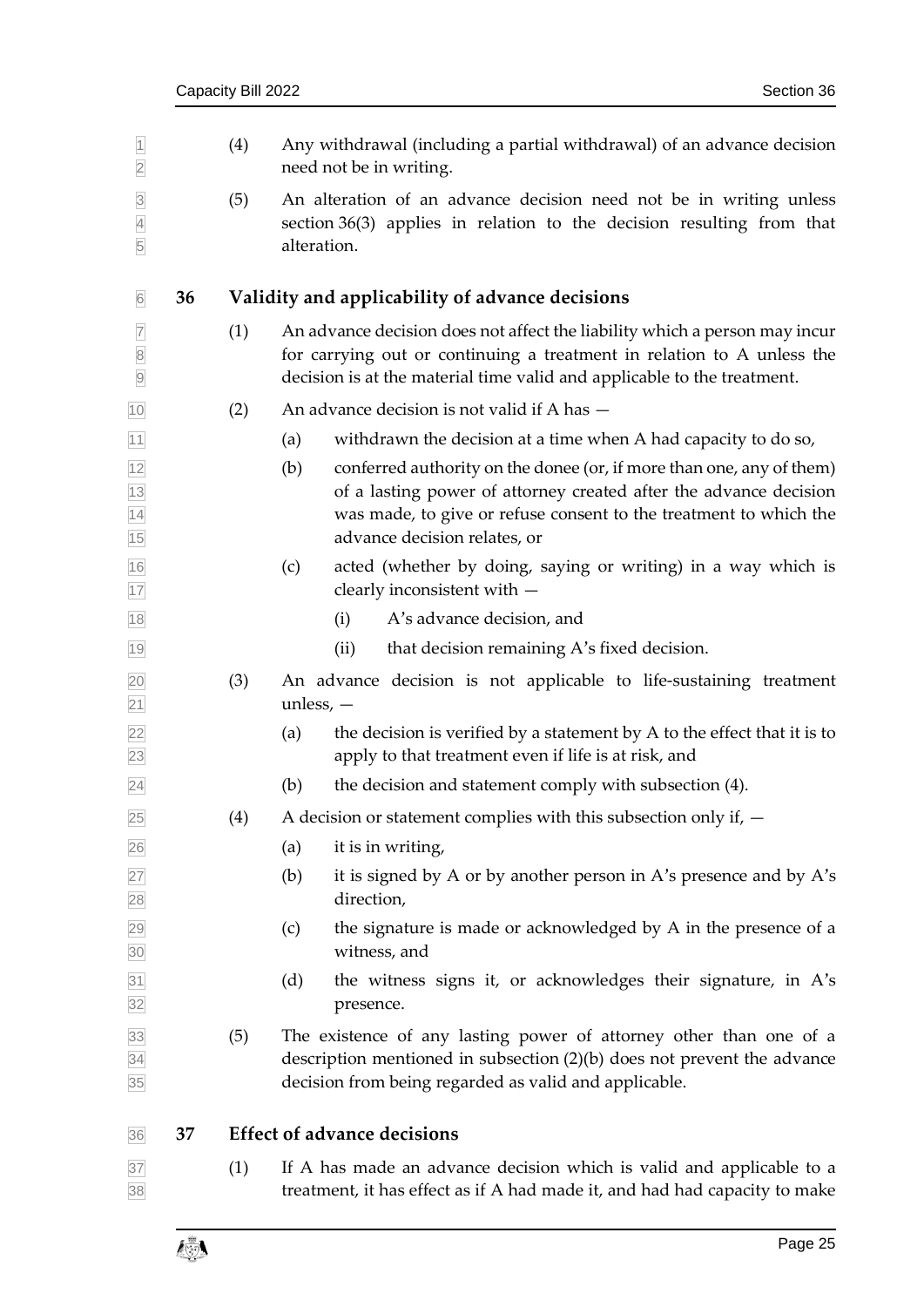$\mathbb{1}$  it, at the time when the question arises whether the treatment should be carried out or continued.

- (2) A person does not incur liability for carrying out or continuing the treatment unless, at the time of doing so, that person is satisfied that a valid advance decision exists which is applicable to the treatment.
- (3) A person does not incur liability for the consequences of withholding or withdrawing a treatment from A if, at the time of doing so, that person reasonably believes that a valid advance decision exists which is applicable to the treatment.
- (4) The court may make a declaration as to whether an advance decision —
- $\boxed{11}$  (a) exists;
- $\sqrt{12}$  (b) is valid:
- (c) is applicable to a treatment.
- $\overline{14}$  (5) While a decision as respects the validity or applicability of an advance decision is sought from the court, nothing in that decision stops a  $|16|$  person,  $-$
- (a) providing life-sustaining treatment, or
- (b) doing any act that person reasonably believes to be necessary to prevent a serious deterioration in A's condition.

#### <span id="page-31-1"></span><span id="page-31-0"></span>DIVISION 6: SUPPLEMENTAL

#### **38 Family matters**

- (1) Nothing in this Act permits a decision on any of the following matters to be made on behalf of a person, —
- (a) consenting to marriage or a civil partnership;
- (b) consenting to have sexual relations;
- (c) consenting to a divorce order under the *Matrimonial Proceedings Act 2003*;
- (d) consenting to a dissolution order being made in relation to a civil partnership on the basis of two years' separation;
- (e) consenting to a child being placed for adoption by an adoption agency;
- $\overline{32}$  (f) consenting to the making of an adoption order;
- (g) discharging parental responsibilities in matters not relating to a child's property.
- (2) "Adoption order" means an adoption order within the meaning of the *Adoption Act 1984.*
- (3) The Department may by regulations modify the list of matters in subsection (1).

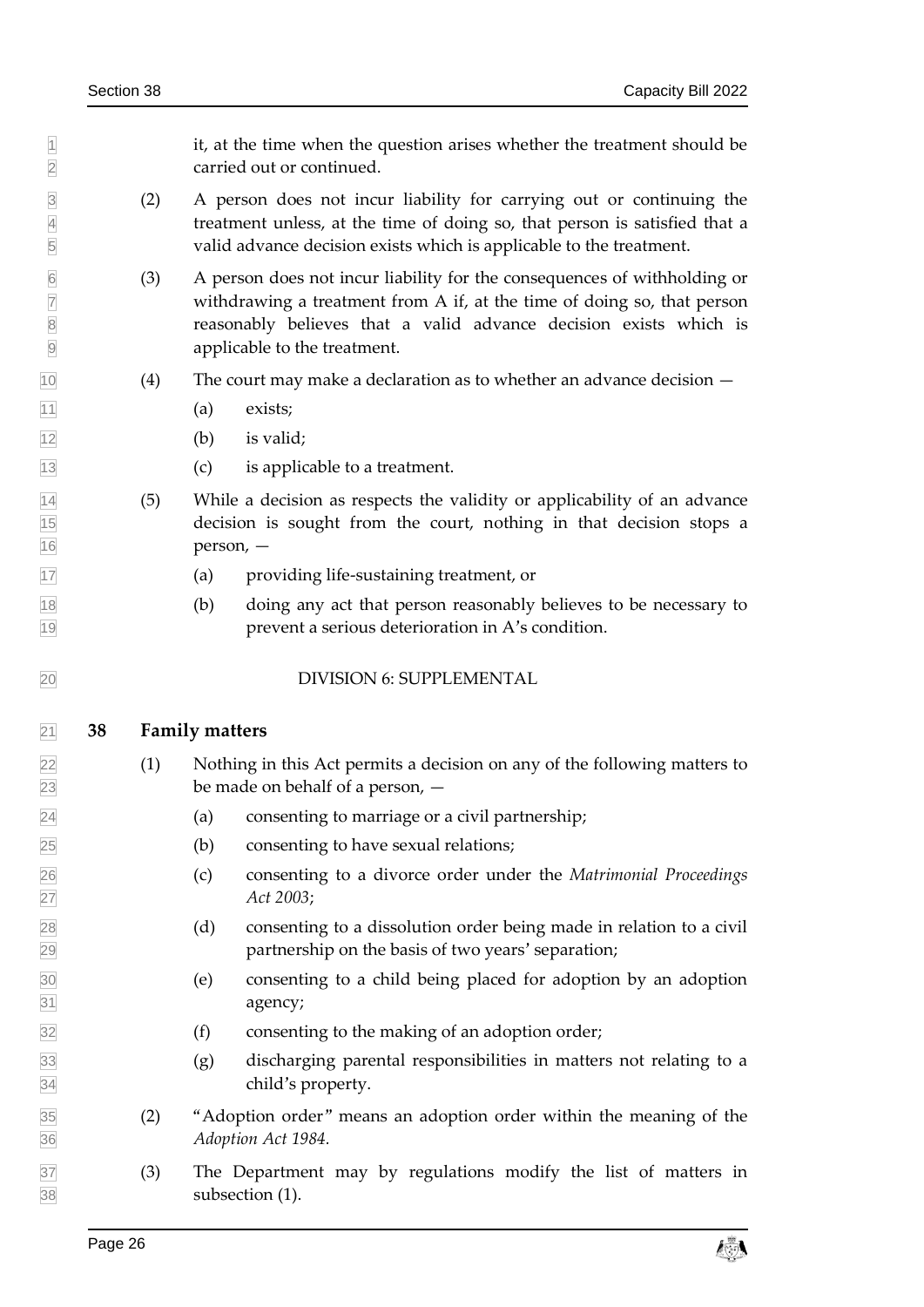<span id="page-32-2"></span><span id="page-32-1"></span><span id="page-32-0"></span>

| $\overline{1}$                                        | 39 |          | <b>Mental Health Act matters</b>                                                                                                                                                                                                                                                                                          |  |  |  |  |
|-------------------------------------------------------|----|----------|---------------------------------------------------------------------------------------------------------------------------------------------------------------------------------------------------------------------------------------------------------------------------------------------------------------------------|--|--|--|--|
| $\overline{2}$                                        |    | (1)      | Nothing in this Act authorises anyone, -                                                                                                                                                                                                                                                                                  |  |  |  |  |
| $\overline{3}$                                        |    |          | to give a patient medical treatment for mental disorder, or<br>(a)                                                                                                                                                                                                                                                        |  |  |  |  |
| $\overline{4}$<br>5                                   |    |          | (b)<br>to consent to a patient being given medical treatment for mental<br>disorder,                                                                                                                                                                                                                                      |  |  |  |  |
| $6\overline{6}$<br>$\overline{7}$                     |    |          | if, at the time when it is proposed to treat the patient, that patient's<br>treatment is regulated by Part 4 of the Mental Health Act 1998.                                                                                                                                                                               |  |  |  |  |
| $\overline{\mathbf{8}}$<br>$\overline{9}$             |    | (2)      | "Medical treatment", "mental disorder" and "patient" have the same<br>meaning as in that Act.                                                                                                                                                                                                                             |  |  |  |  |
| 10                                                    | 40 |          | Voting rights                                                                                                                                                                                                                                                                                                             |  |  |  |  |
| $\frac{11}{12}$                                       |    | (1)      | Nothing in this Act permits a decision on voting at an election for any<br>public office, or at a referendum, to be made on behalf of a person.                                                                                                                                                                           |  |  |  |  |
| $\frac{13}{14}$                                       |    | (2)      | "Referendum" means a referendum to which the Referendum Act 1979<br>applies.                                                                                                                                                                                                                                              |  |  |  |  |
| 15                                                    | 41 | Research |                                                                                                                                                                                                                                                                                                                           |  |  |  |  |
| $\frac{16}{17}$<br>$\frac{17}{18}$                    |    | (1)      | Intrusive research carried out on, or in relation to, a person ("P") who lacks<br>capacity to consent to it may only be carried out as provided for in this<br>section.                                                                                                                                                   |  |  |  |  |
| $\frac{19}{20}$                                       |    | (2)      | In all cases, the interests of P must be assumed to outweigh those of science<br>and society.                                                                                                                                                                                                                             |  |  |  |  |
| $\frac{21}{22}$                                       |    | (3)      | Intrusive research must not be carried out unless the following conditions<br>are satisfied.                                                                                                                                                                                                                              |  |  |  |  |
| 23                                                    |    | (4)      | The first condition is that the research $-$                                                                                                                                                                                                                                                                              |  |  |  |  |
|                                                       |    |          | has the potential to produce a real benefit to P without imposing<br>(a)<br>on P a burden that is disproportionate to that potential benefit to<br>$P$ , or                                                                                                                                                               |  |  |  |  |
| 24 25 26 27 28 29 30                                  |    |          | has the aim of contributing, through significant improvement in the<br>(b)<br>scientific understanding of P's condition, to results capable of<br>conferring a benefit to $P$ or others with the same or a similar<br>condition as P.                                                                                     |  |  |  |  |
| $\frac{31}{32}$<br>$\frac{32}{33}$<br>$\frac{33}{34}$ |    | (5)      | The second condition is that the risk to P from taking part in the research<br>is likely to be minimal and entails only a minimal burden for P, and that<br>anything done to, or in relation to, P will not interfere with P's freedom of<br>action or privacy in a significant way or be unduly invasive or restrictive. |  |  |  |  |
| 35                                                    |    | (6)      | Nothing may be done to, or in relation to, $P$ in the course of the research $-$                                                                                                                                                                                                                                          |  |  |  |  |
| 36<br>37                                              |    |          | to which P appears to object (whether by showing signs of<br>(a)<br>resistance or otherwise) except where what is being done is                                                                                                                                                                                           |  |  |  |  |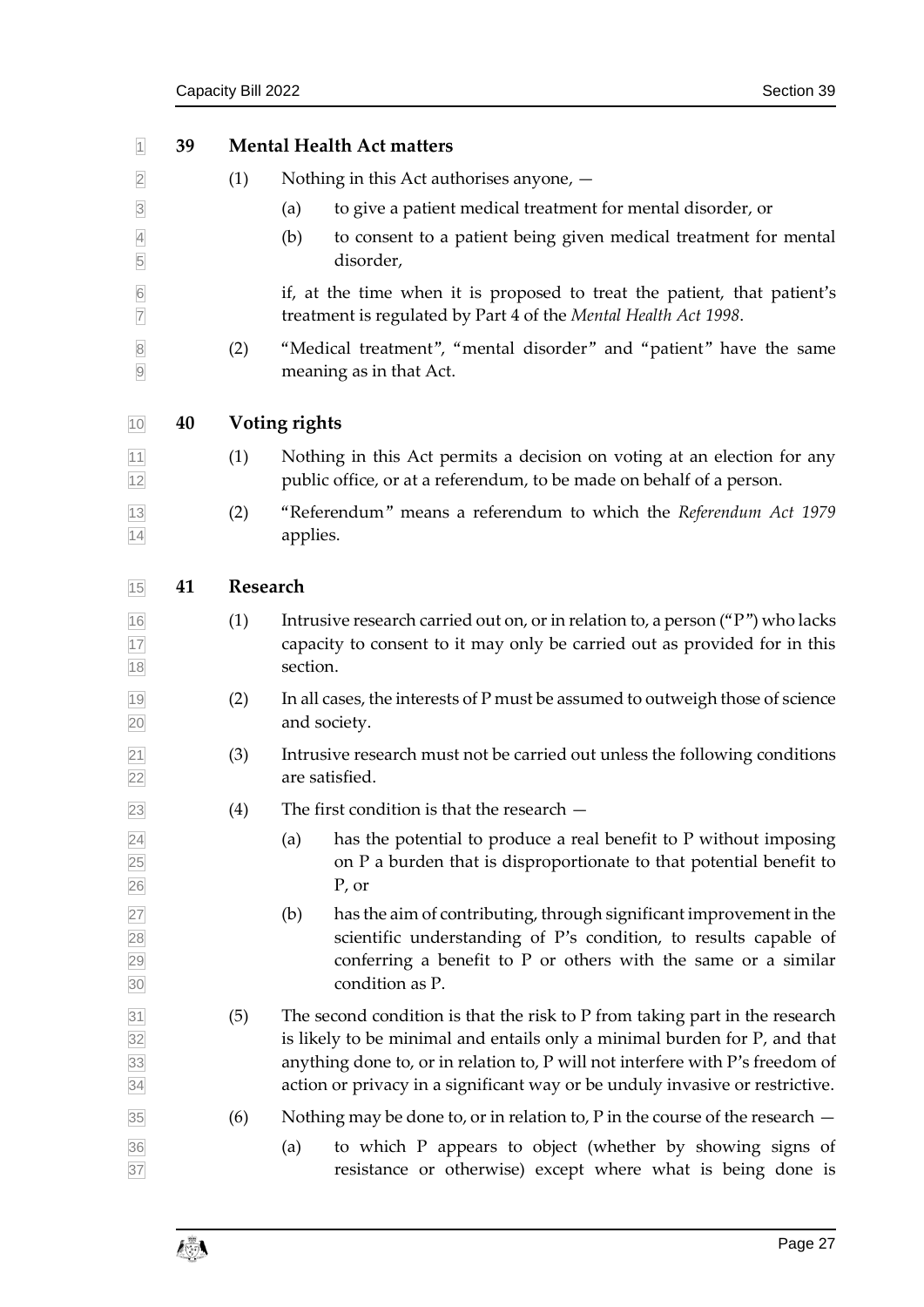intended to protect P from harm or to reduce or prevent pain or discomfort, or

- $\boxed{3}$  (b) which would be contrary to  $-$
- (i) an advance decision of P's to refuse treatment which is valid and applicable, or
- (ii) any other form of statement made by P and not subsequently withdrawn, subsequently withdrawn,

 of which the person conducting or responsible for the research is aware.

- (7) The Cabinet Office may make regulations in respect of intrusive research  $\frac{1}{11}$  and such regulations may, in particular, make provision about,  $\frac{1}{11}$
- (a) what constitutes intrusive research whether generally or otherwise;
- (b) the circumstances which may make research intrusive for the purposes of this section;
- (c) the requirements to be met before the Cabinet Office will approve intrusive research;
- $\overline{17}$  (d) the consultation of P's carers or representatives including the circumstances in which it is to take place and the matters to be consulted on;
- (e) the termination of research;
- $\boxed{21}$  (f) the circumstances when P may be withdrawn from the research;
- $\sqrt{22}$  (g) the safeguards which must apply to, and during the course of, intrusive research;
- $\sqrt{24}$  (h) the circumstances where research in respect of P may be continued notwithstanding a loss of capacity on P's part;
- $\sqrt{26}$  (i) any  $-$
- (i) supplementary, incidental or consequential provision;
- (ii) transitory, transitional or saving provision;

 which it considers necessary or expedient for the purposes of, in consequence of or for giving full effect to this section.

- <span id="page-33-0"></span>**42 Ill-treatment or neglect**
- $\boxed{32}$  (1) A person ("D") who,  $-$
- (a) has the care of a person ("P") who lacks, or whom D reasonably believes to lack, capacity to make decisions concerning their care,
- (b) is the donee of a lasting power of attorney, or an enduring power of attorney, created by P, or
- $\overline{37}$  (c) is a delegate appointed by the court for P,

and who ill-treats or who deliberately neglects P is guilty of an offence.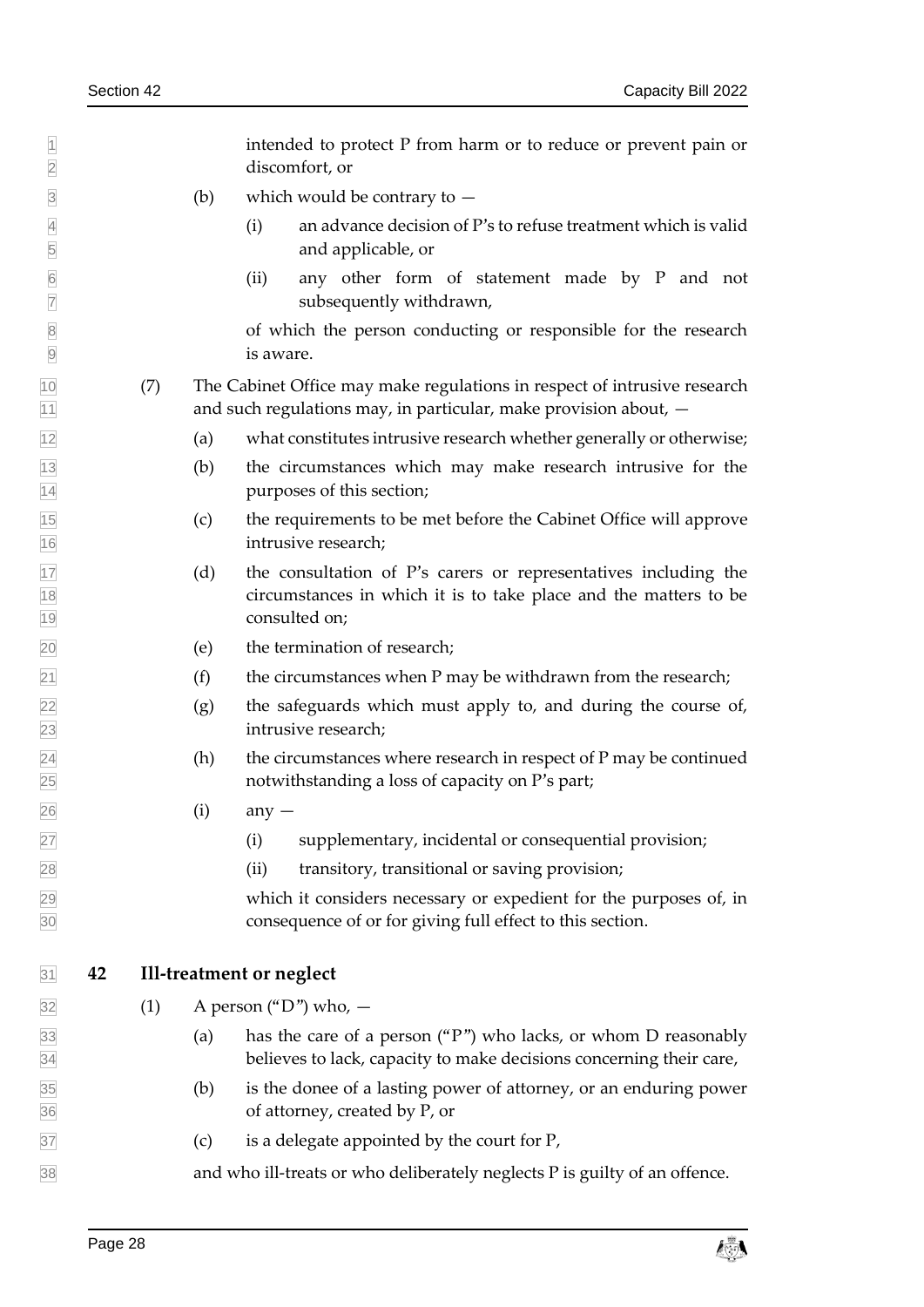<span id="page-34-2"></span><span id="page-34-1"></span><span id="page-34-0"></span>

| $\vert$ 1                        |    | (2) |                          |          | For the purposes of this section, "ill-treatment"-                                                                                                                             |
|----------------------------------|----|-----|--------------------------|----------|--------------------------------------------------------------------------------------------------------------------------------------------------------------------------------|
| $\overline{2}$<br>$\overline{3}$ |    |     | (a)                      |          | may consist of a single event or a course of conduct (whether by act<br>or omission);                                                                                          |
| $\overline{4}$                   |    |     | (b)                      |          | does not have to result in damage or threaten damage to P's health.                                                                                                            |
| 5                                |    | (3) |                          |          | A person guilty of an offence under this section is liable, $-$                                                                                                                |
| $6\overline{6}$<br>$\frac{7}{8}$ |    |     | (a)                      | or both; | on summary conviction, to custody for a term not exceeding 12<br>months or a fine not exceeding twice level 5 on the standard scale                                            |
| $\overline{9}$<br>10             |    |     | (b)                      |          | on conviction on information, to custody for a term not exceeding<br>5 years or a fine or both.                                                                                |
| 11                               |    |     |                          |          | <b>DIVISION 7: CODES OF PRACTICE</b>                                                                                                                                           |
| 12                               | 43 |     | <b>Meaning of "Code"</b> |          |                                                                                                                                                                                |
| $\frac{13}{14}$                  |    |     | under section 44.        |          | In this Division, "code" means a code of practice prepared, approved or revised                                                                                                |
| 15                               | 44 |     | Codes of practice        |          |                                                                                                                                                                                |
| 16                               |    | (1) |                          |          | The Department must $-$                                                                                                                                                        |
|                                  |    |     | (a)                      | one), or | prepare and issue a code of practice (and may issue more than                                                                                                                  |
| 17<br>18<br>19<br>20<br>21       |    |     | (b)                      | approve  | (with<br>without<br>exceptions,<br>adaptations<br>or<br>and<br>modifications) any such code issued under section 42 of the Mental<br>Capacity Act 2005 (an Act of Parliament), |
| 22                               |    |     |                          |          | for the guidance of $-$                                                                                                                                                        |
| 23<br>$\overline{24}$            |    |     |                          | (i)      | persons assessing whether another person has capacity in<br>relation to any matter,                                                                                            |
| 25<br>26                         |    |     |                          | (ii)     | persons acting in connection with the care or treatment of<br>another person,                                                                                                  |
| 27                               |    |     |                          | (iii)    | donees of lasting powers of attorney,                                                                                                                                          |
| 28                               |    |     |                          | (iv)     | delegates appointed by the court,                                                                                                                                              |
| $\frac{29}{30}$                  |    |     |                          | (v)      | persons carrying out research in reliance on any provision<br>made under this Act,                                                                                             |
| $\frac{31}{32}$                  |    |     |                          | (vi)     | persons to whom the provisions of sections 35 to 37 apply<br>or affect,                                                                                                        |
| $\frac{33}{34}$                  |    |     |                          | (vii)    | persons to whom Schedule 3 applies (persons appointed as<br>receivers under Part 7 of the Mental Health Act 1998).                                                             |
| 35<br>36                         |    | (2) |                          |          | A code may also provide guidance in respect of such other matters<br>concerned with this Act as the Department thinks fit.                                                     |
| 37                               |    | (3) |                          |          | The Department may from time to time revise a code.                                                                                                                            |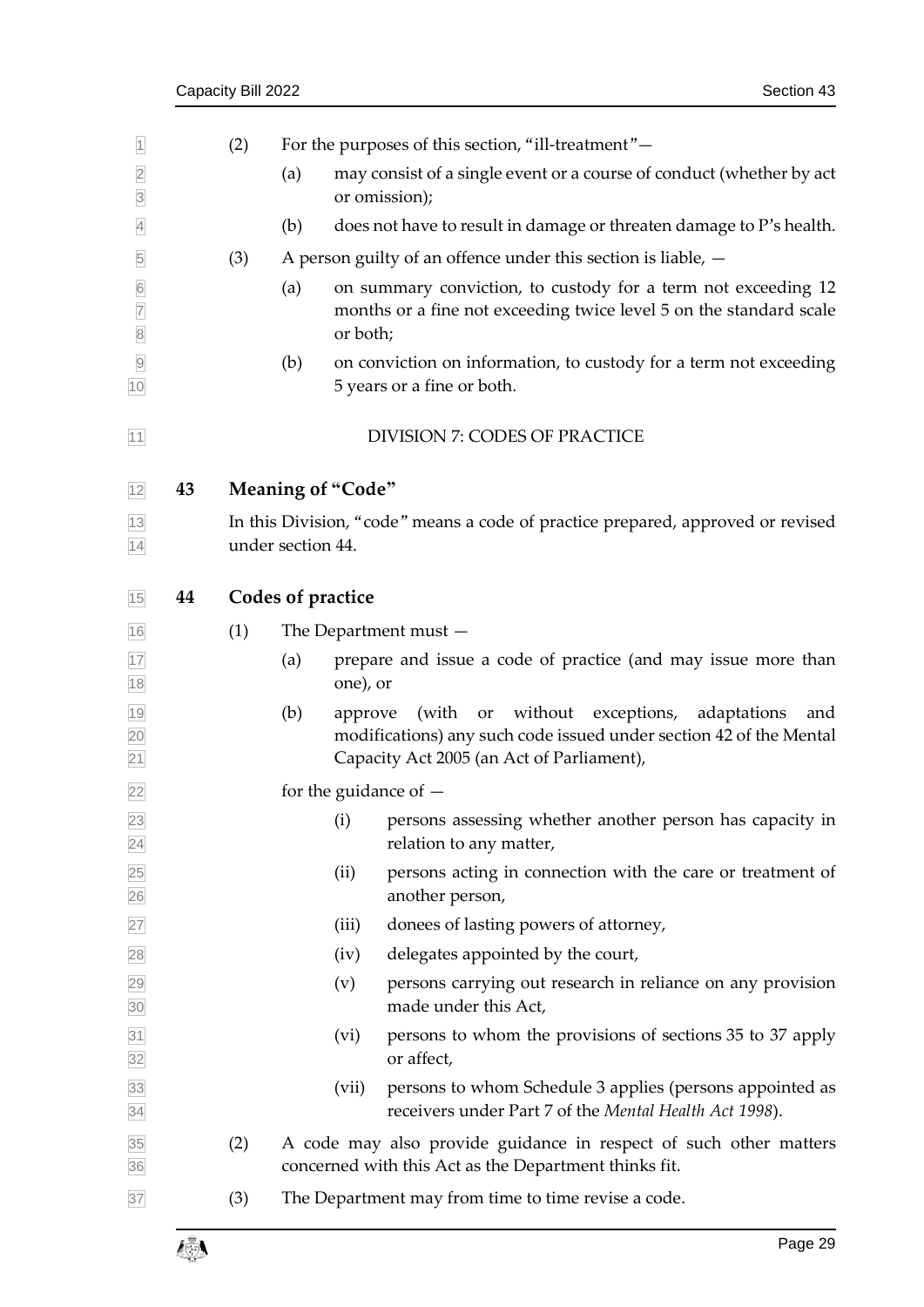<span id="page-35-1"></span><span id="page-35-0"></span> $|1 \rangle$  (4) The Department may delegate the preparation or revision of the whole or any part of a code. (5) It is the duty of a person to have regard to any relevant code if that person is acting in relation to a person who lacks capacity and is doing so in one or more of the following ways, — (a) as the donee of a lasting power of attorney; (b) as a delegate appointed by the court; (c) as a person carrying out research in reliance on any provision made under this Act; (d) in a professional capacity; (e) for remuneration. (6) If it appears to a court or tribunal conducting any criminal or civil proceedings that, — (a) a provision of a code, or (b) a failure to comply with a code, is relevant to a question arising in the proceedings, the provision or failure must be taken into account in deciding the question. **45 Codes of practice: procedure** (1) Before preparing or revising a code, the Department must consult such persons as it considers appropriate. (2) The Department may not issue a code unless a draft of the code has been laid by it before Tynwald. (3) The Department must arrange for any code that it has issued to be published in such a way as it considers appropriate for bringing it to the attention of persons likely to be concerned with its provisions. **PART 3 – INTERIM ORDERS AND DIRECTIONS ETC.** DIVISION 1: INTERIM ORDERS AND DIRECTIONS **46 Interim orders and directions** The court may, pending the determination of an application to it in relation to a person ("P"), make an order or give directions in respect of any matter if,  $\overline{31}$  (a) there is reason to believe that P lacks capacity in relation to the matter, (b) the matter is one to which its powers under this Act extend, and  $\overline{34}$  (c) it is in P's best interests to make the order, or give the directions, without delay.

<span id="page-35-3"></span><span id="page-35-2"></span>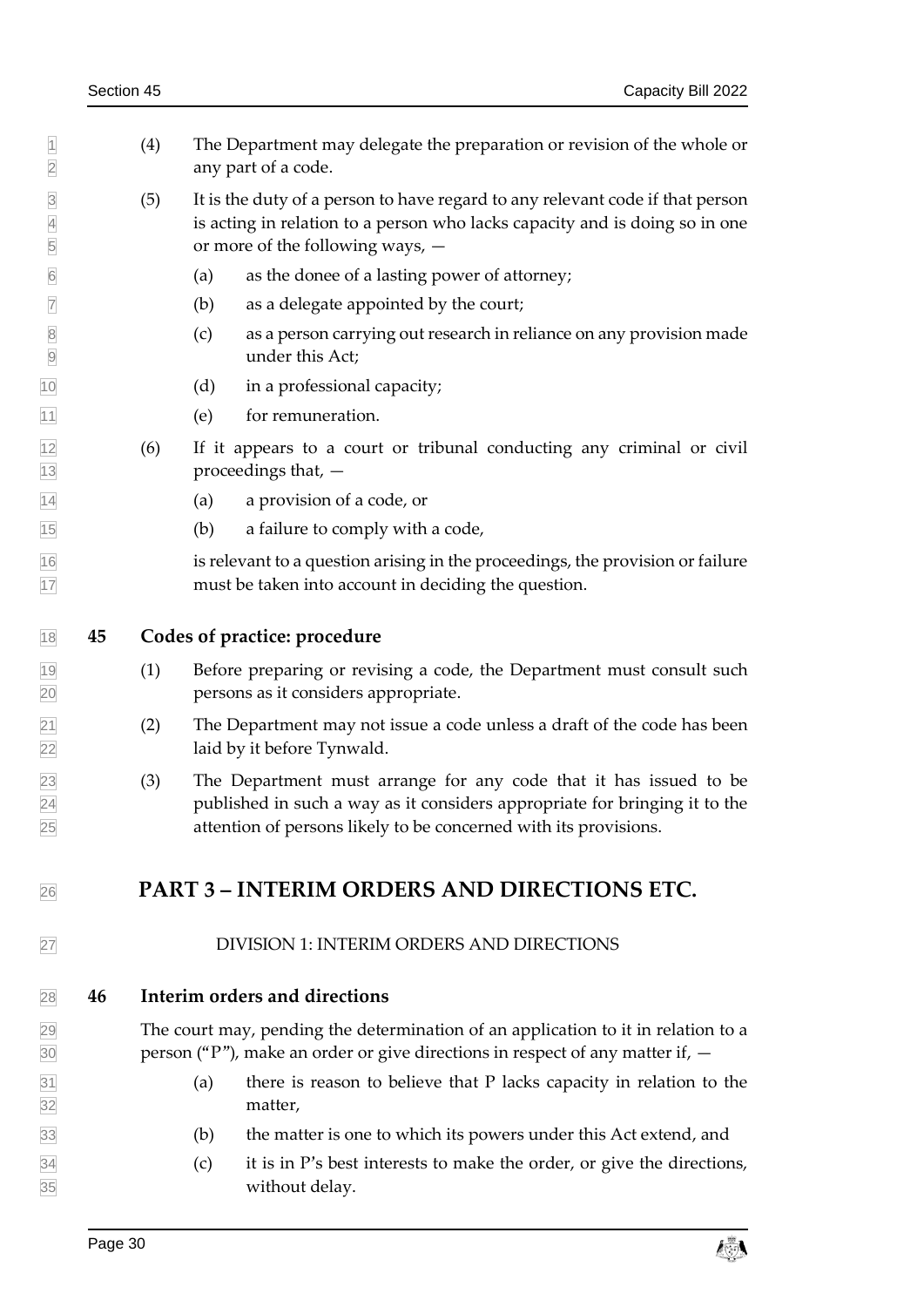<span id="page-36-0"></span>

| $\vert$ 1                                       | 47 |     | Power to call for reports                                                                                                                                                                                                                                           |  |  |  |
|-------------------------------------------------|----|-----|---------------------------------------------------------------------------------------------------------------------------------------------------------------------------------------------------------------------------------------------------------------------|--|--|--|
| $\overline{2}$<br>$\overline{3}$                |    | (1) | This section applies where, in proceedings brought in respect of a person<br>( $P$ ") under this Act, the court is considering a question relating to P.                                                                                                            |  |  |  |
| $\overline{4}$                                  |    | (2) | The court may do any of the following, $-$                                                                                                                                                                                                                          |  |  |  |
| 5<br>$\overline{6}$                             |    |     | require the Department to arrange for a report to be made to it by<br>(a)<br>one of the Department's officers or employees;                                                                                                                                         |  |  |  |
| $\overline{7}$<br>$\overline{\textbf{8}}$       |    |     | require Manx Care to arrange for a report to be made to it by one<br>(b)<br>of Manx Care's officers or employees;                                                                                                                                                   |  |  |  |
| $\overline{9}$<br>10                            |    |     | require a report to be made to it by such other person as the court<br>(c)<br>may direct.                                                                                                                                                                           |  |  |  |
| $\frac{11}{12}$ $\frac{12}{13}$ $\frac{13}{14}$ |    | (3) | The court may direct a person referred to in subsection (2) to carry out, in<br>private, such medical, psychiatric or psychological examination of P as<br>that person is appropriately qualified to perform by reason of that person's<br>training and experience. |  |  |  |
| 15<br>16                                        |    | (4) | Court rules may specify matters which, unless the court otherwise directs,<br>must be dealt with in the report.                                                                                                                                                     |  |  |  |
| 17                                              |    | (5) | The report must deal with $-$                                                                                                                                                                                                                                       |  |  |  |
| 18                                              |    |     | those matters specified in court rules (subject to subsection (3)), and<br>(a)                                                                                                                                                                                      |  |  |  |
| 19                                              |    |     | (b)<br>such other matters relating to P as the court may direct.                                                                                                                                                                                                    |  |  |  |
| $\overline{20}$<br>$\overline{21}$              |    | (6) | For the purpose of complying with subsection (5), the persons referred to<br>in subsection $(2)$ may, $-$                                                                                                                                                           |  |  |  |
| $\overline{22}$                                 |    |     | interview P in private;<br>(a)                                                                                                                                                                                                                                      |  |  |  |
| $\frac{23}{24}$                                 |    |     | (b)<br>at all reasonable times, take copies of the following records<br>relating to $P$ , $-$                                                                                                                                                                       |  |  |  |
| 25                                              |    |     | any health record,<br>(i)                                                                                                                                                                                                                                           |  |  |  |
| 26<br>27<br>28<br>29                            |    |     | (ii)<br>any record of, or held by, Manx Care (or any person Manx<br>Care has entered into an agreement under section 17 of the<br>Manx Care Act 2021) and compiled in connection with a<br>social services function, and                                            |  |  |  |
| 30<br>31                                        |    |     | (iii)<br>any record held by a person registered under Part 3 of the<br>Regulation of Care Act 2013,                                                                                                                                                                 |  |  |  |
| 32<br>33                                        |    |     | but a person referred to in subsection $(2)(c)$ , may only do so subject to any<br>conditions in the court's direction.                                                                                                                                             |  |  |  |
| $\frac{34}{35}$                                 |    | (7) | The report referred to in subsection (2) may be made in writing or orally,<br>as the court may direct.                                                                                                                                                              |  |  |  |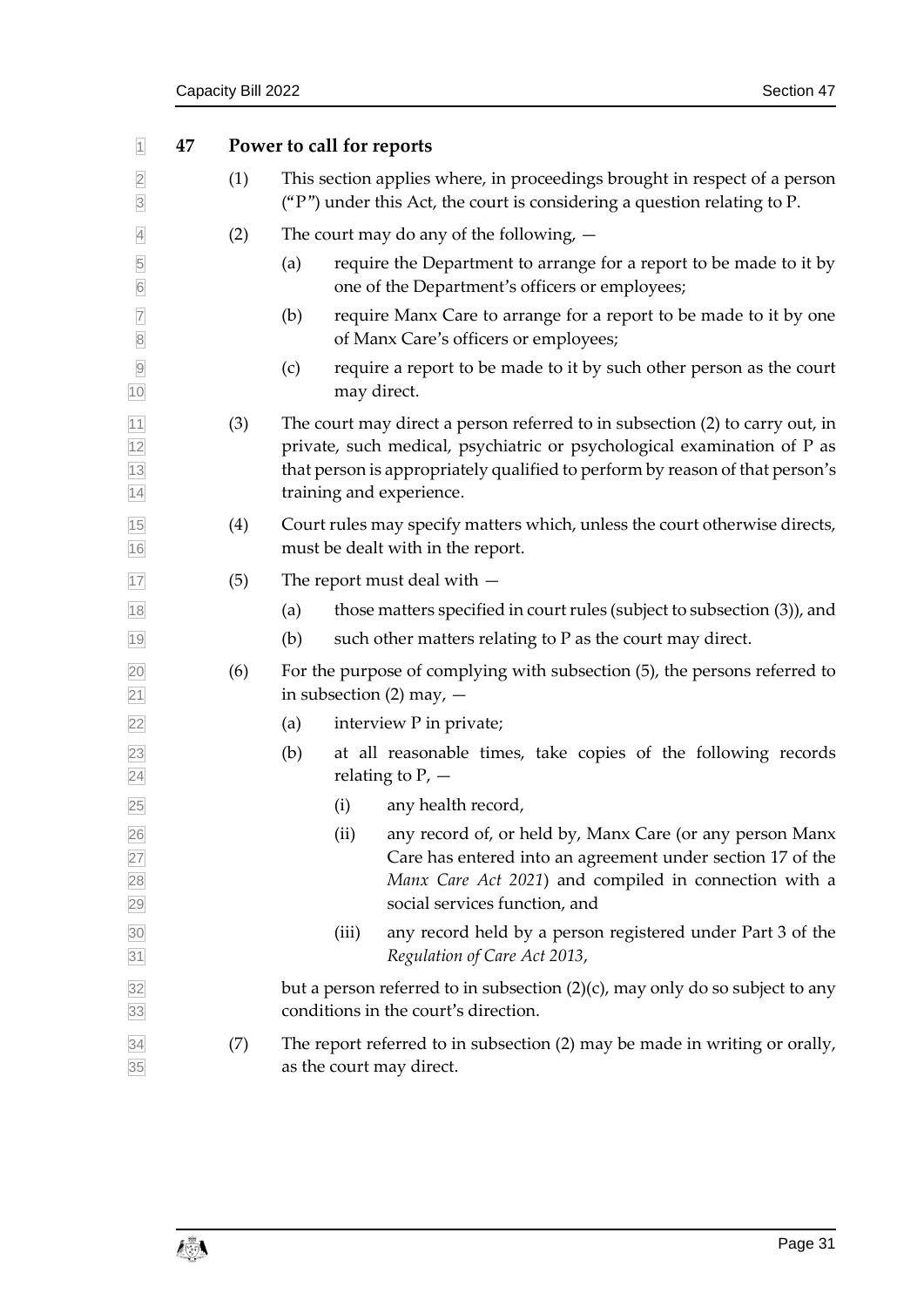<span id="page-37-1"></span><span id="page-37-0"></span>

| $\overline{1}$                            |    |                                  | DIVISION 2: PRACTICE AND PROCEDURE                                                                                                               |  |  |  |  |
|-------------------------------------------|----|----------------------------------|--------------------------------------------------------------------------------------------------------------------------------------------------|--|--|--|--|
| $\overline{2}$                            | 48 | <b>Applications to the Court</b> |                                                                                                                                                  |  |  |  |  |
| $\overline{\mathbf{3}}$<br>$\overline{4}$ |    | (1)                              | No permission is required for an application to the court for the exercise<br>of any of its powers under this Act by, -                          |  |  |  |  |
| $\overline{5}$                            |    |                                  | a person who lacks, or is alleged to lack, capacity,<br>(a)                                                                                      |  |  |  |  |
| $6\overline{6}$<br>$\overline{7}$         |    |                                  | if such a person has not reached 18, by anyone with parental<br>(b)<br>responsibility for that person,                                           |  |  |  |  |
| $\overline{8}$<br>$\overline{9}$          |    |                                  | the donor or a donee of a lasting power of attorney to which the<br>(c)<br>application relates,                                                  |  |  |  |  |
| 10<br>$\overline{11}$                     |    |                                  | (d)<br>a delegate appointed by the court for a person to whom the<br>application relates,                                                        |  |  |  |  |
| $\frac{12}{13}$                           |    |                                  | a person named in an existing order of the court, if the application<br>(e)<br>relates to the order,                                             |  |  |  |  |
| 14                                        |    |                                  | (f)<br>the Attorney General, or                                                                                                                  |  |  |  |  |
| 15                                        |    |                                  | the Department.<br>(g)                                                                                                                           |  |  |  |  |
| $\frac{16}{17}$                           |    | (2)                              | Subject to court rules, permission is required for any other application to<br>the court.                                                        |  |  |  |  |
|                                           |    | (3)                              | In deciding whether to grant permission the court must, in particular, have<br>regard to, $-$                                                    |  |  |  |  |
| 18<br>19<br>20<br>21                      |    |                                  | the applicant's connection with the person to whom the application<br>(a)<br>relates,                                                            |  |  |  |  |
| <u>22</u>                                 |    |                                  | the reasons for the application,<br>(b)                                                                                                          |  |  |  |  |
| $\frac{23}{24}$                           |    |                                  | (c)<br>the benefit to the person to whom the application relates of a<br>proposed order or directions, and                                       |  |  |  |  |
| $\overline{25}$                           |    |                                  | whether the benefit can be achieved in any other way.<br>(d)                                                                                     |  |  |  |  |
| 26<br>27                                  |    | (4)                              | "Parental responsibility" has the same meaning as in the Children and<br>Young Persons Act 2001.                                                 |  |  |  |  |
| 28                                        | 49 |                                  | <b>High Court Rules</b>                                                                                                                          |  |  |  |  |
| $\frac{29}{30}$                           |    | (1)                              | Proceedings with respect to a person who lacks, or is reasonably thought<br>to lack, capacity shall be conducted in accordance with court rules. |  |  |  |  |
| $\overline{31}$                           |    | (2)                              | Court rules may, in particular, make provision, -                                                                                                |  |  |  |  |
| 32                                        |    |                                  | for the carrying out of preliminary or incidental inquiries;<br>(a)                                                                              |  |  |  |  |
| 33                                        |    |                                  | (b)<br>as to who can commence proceedings;                                                                                                       |  |  |  |  |
| $\frac{34}{35}$                           |    |                                  | as to the manner and form in which proceedings are to be<br>(c)<br>commenced;                                                                    |  |  |  |  |
| 36<br>37                                  |    |                                  | (d)<br>as to the persons entitled to be notified of, and be made parties to,<br>the proceedings;                                                 |  |  |  |  |

<span id="page-37-2"></span>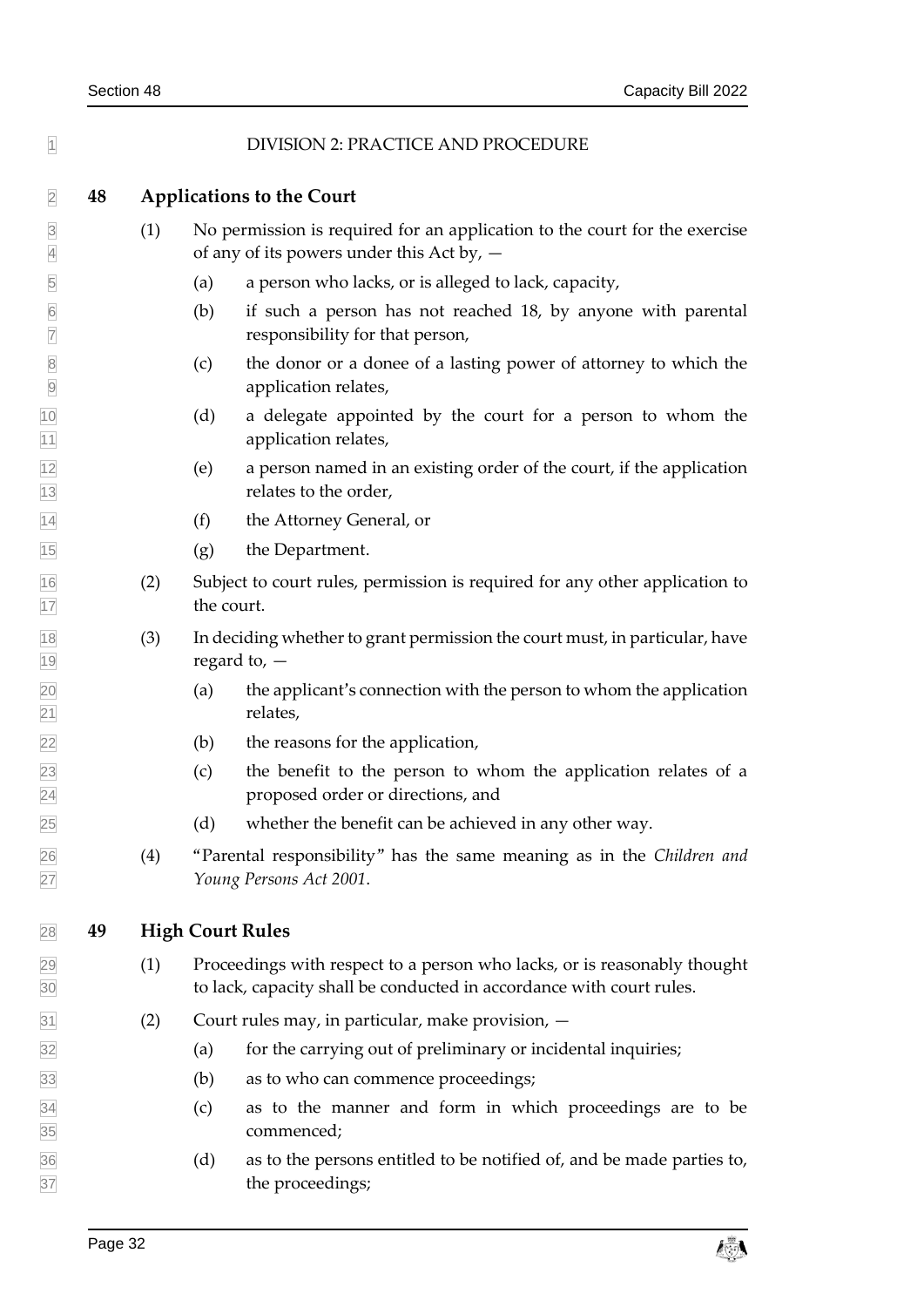<span id="page-38-0"></span>

| $\overline{1}$<br>$\overline{2}$<br>$\overline{3}$                      |    |     | (e)                     | for enabling the court to appoint a suitable person to act in the<br>name of, or on behalf of, or to represent the person to whom the<br>proceedings relate;                                                                                            |
|-------------------------------------------------------------------------|----|-----|-------------------------|---------------------------------------------------------------------------------------------------------------------------------------------------------------------------------------------------------------------------------------------------------|
| $\overline{4}$<br>5                                                     |    |     | (f)                     | for enabling an application to the court to be disposed of without a<br>hearing;                                                                                                                                                                        |
| $\boxed{6}$<br>$\overline{7}$                                           |    |     | (g)                     | for the attendance and examination of the person to whom the<br>proceedings relate;                                                                                                                                                                     |
| $\begin{array}{ c c } \hline 8 \\ \hline 9 \\ \hline \end{array}$<br>10 |    |     | (h)                     | for enabling the court to proceed with, or with any part of, a<br>hearing in the absence of the person to whom the proceedings<br>relate;                                                                                                               |
| $\frac{11}{12}$ $\frac{12}{13}$ $\frac{13}{14}$                         |    |     | (i)                     | for enabling or requiring the proceedings or any part of them to be<br>conducted in private and for enabling the court to determine who<br>is to be admitted when the court sits in private and to exclude<br>specified persons when it sits in public; |
| 15                                                                      |    |     | (j)                     | as to the administration of oaths;                                                                                                                                                                                                                      |
| 16                                                                      |    |     | (k)                     | as to the furnishing of information and documents;                                                                                                                                                                                                      |
| $\frac{17}{18}$                                                         |    |     | (1)                     | as to what may be received as evidence (whether or not admissible<br>apart from the rules) and the manner in which it is to be presented;                                                                                                               |
| 19<br>20                                                                |    |     | (m)                     | for the enforcement of orders made and directions given in the<br>proceedings;                                                                                                                                                                          |
| $\boxed{21}$                                                            |    |     | (n)                     | as to the termination of proceedings.                                                                                                                                                                                                                   |
| $\overline{22}$                                                         |    | (3) |                         | Court rules may also make provision for, $-$                                                                                                                                                                                                            |
| $\frac{23}{24}$                                                         |    |     | (a)                     | the giving of a security by any person and for its enforcement and<br>discharge,                                                                                                                                                                        |
| 25                                                                      |    |     | (b)                     | the scale of costs, fees and percentages, and                                                                                                                                                                                                           |
| 26<br>27                                                                |    |     | (c)                     | the rendering of accounts (form and frequency) by a person<br>ordered, directed or authorised to do anything under this Act.                                                                                                                            |
| 28<br>29                                                                |    | (4) |                         | Court rules may, instead of providing for any matter, refer to provision<br>made or to be made about that matter by directions.                                                                                                                         |
| 30                                                                      | 50 |     | <b>Rights of appeal</b> |                                                                                                                                                                                                                                                         |
| 31<br>32                                                                |    | (1) | the court.              | Court rules must make provision about appeals from any decision of                                                                                                                                                                                      |
| 33                                                                      |    | (2) |                         | Without limiting subsection $(1)$ , Court rules may make provision, $-$                                                                                                                                                                                 |
| $\frac{34}{35}$                                                         |    |     | (a)                     | that, in such cases as may be specified, an appeal from a decision<br>of the court may not be made without permission;                                                                                                                                  |
| 36                                                                      |    |     | (b)                     | as to the person or persons entitled to grant permission to appeal;                                                                                                                                                                                     |
| 37                                                                      |    |     | (c)                     | as to any requirements to be satisfied before permission is granted;                                                                                                                                                                                    |
| 38<br>39                                                                |    |     | (d)                     | as to any considerations to be taken into account in relation to<br>granting or refusing permission to appeal.                                                                                                                                          |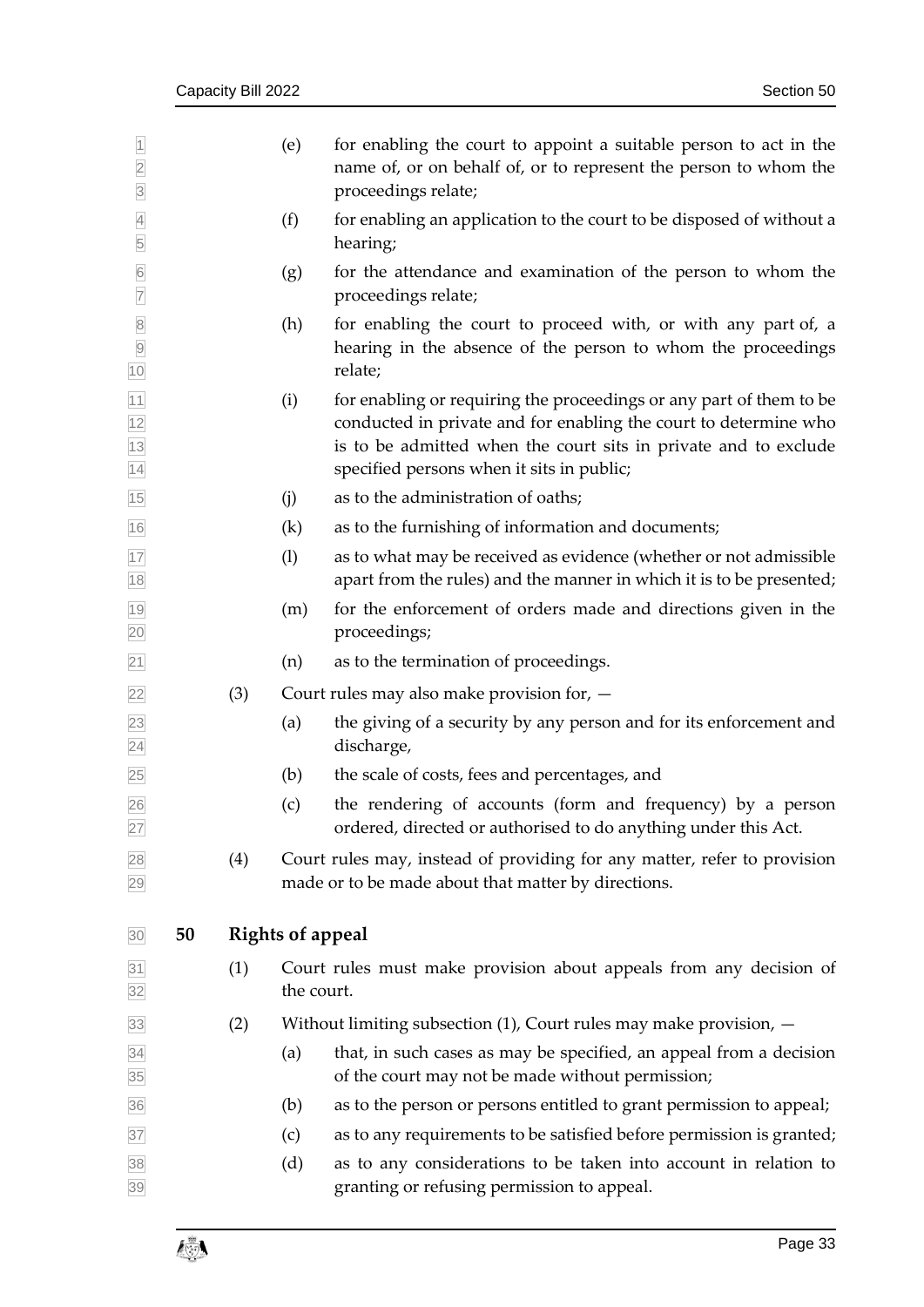### <span id="page-39-1"></span><span id="page-39-0"></span>**PART 4 - MISCELLANEOUS AND GENERAL**

#### **51 Application to the Island of Acts of Parliament etc.**

- (1) The Department may by order apply to the Island as part of the law of the 4 Island, subject to such exceptions, adaptations and modifications as may<br>be specified in the order, any legislation of the United Kingdom to which 5 be specified in the order, any legislation of the United Kingdom to which<br>6 bis section applies. this section applies.
- (2) An order under subsection (1) may include provision repealing or **8** amending any provision of an enactment (other than this Act) which is inconsistent with, or is unnecessary or requires modification in consequence of, the order or any legislation of the United Kingdom **applied to the Island by the order.**
- $\frac{1}{2}$  (3) An order under subsection (1) may do all or any of the following  $-$
- (a) specify the exceptions, adaptations and modifications subject to which the legislation of the United Kingdom applies to the Island;
- (b) set out the legislation of the United Kingdom applied by the order, incorporating the exceptions, adaptations and modifications subject to which it applies to the Island;
- (c) in the case of an order applying legislation of the United Kingdom which amends previous legislation of the United Kingdom applied to the Island, set out the previous legislation so applied as amended, incorporating the exceptions, adaptations and modifications subject to which that legislation applies to the Island.
- $\sqrt{23}$  (4) This section applies to the following legislation  $-$
- (a) the Mental Capacity Act 2005 (of Parliament);
- (b) any Act of Parliament in respect of mental capacity or legal capacity;
- (c) any provision of any Act of Parliament, or of any statutory instrument, amending, varying or modifying, directly or indirectly, any Act referred to in paragraph (a) or (b);
- (d) any statutory instrument made or having effect as if made under any Act referred to in paragraph (a) or (b).

<span id="page-39-2"></span>*Tynwald procedure – approval required.*

#### **52 Interpretation**

 $\boxed{34}$  (1) In this Act –

"**advance decision**" has the meaning given in section [35\(1\);](#page-29-4)

- "**the court**" means the High Court;
- "**court officer**" means a member of staff of the court;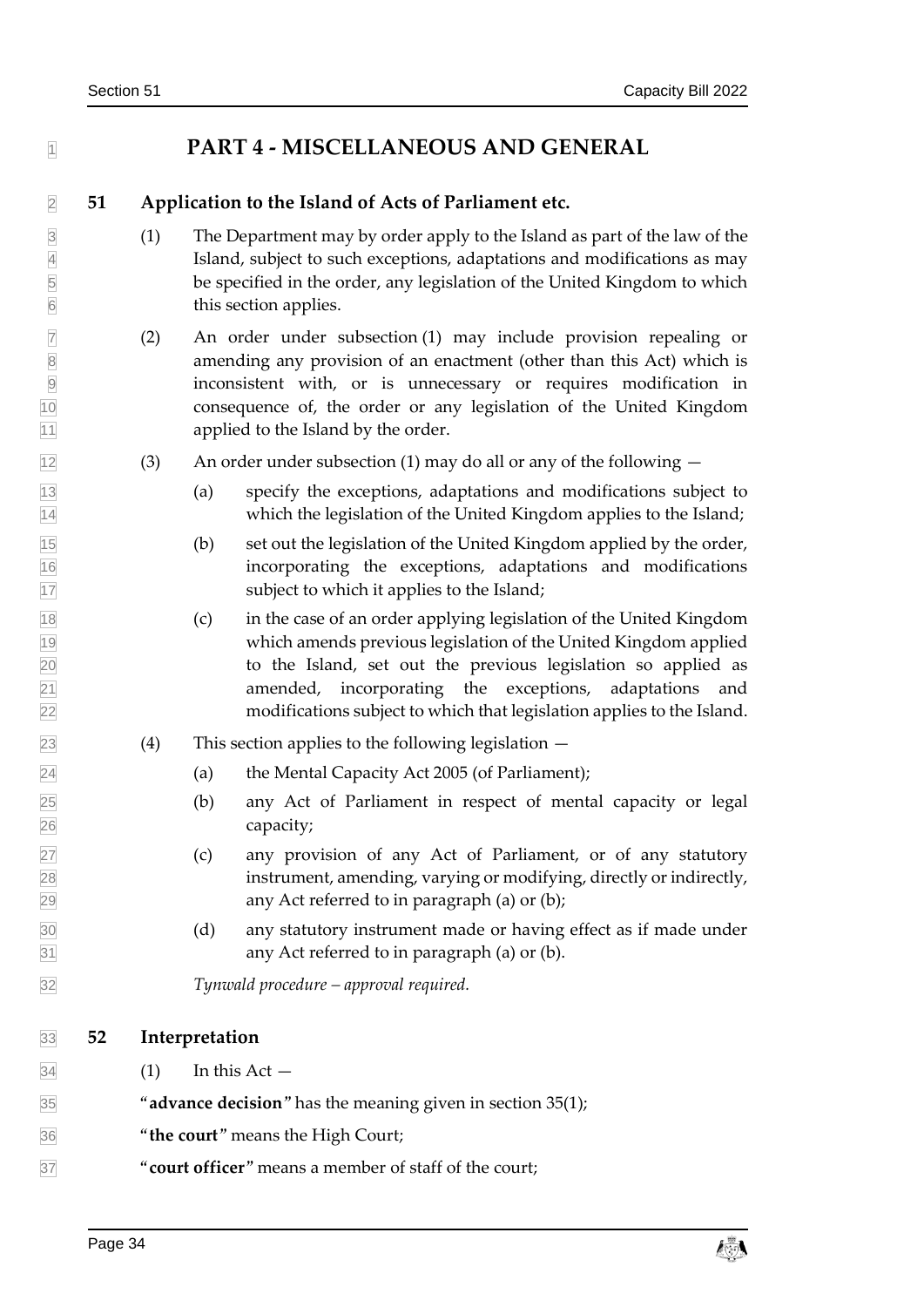| $\overline{1}$<br>$\overline{2}$  | "court rules" means Rules of the High Court made under section 25 of the High<br>Court Act 1991;                                                          |           |                                                                                                                                                                                                                                                                                                                 |  |  |
|-----------------------------------|-----------------------------------------------------------------------------------------------------------------------------------------------------------|-----------|-----------------------------------------------------------------------------------------------------------------------------------------------------------------------------------------------------------------------------------------------------------------------------------------------------------------|--|--|
| $\overline{3}$                    | "delegate" has the meaning given in section $23(1)(b)$ ;                                                                                                  |           |                                                                                                                                                                                                                                                                                                                 |  |  |
| $\overline{4}$                    |                                                                                                                                                           |           | "Department" means the Department of Health and Social Care;                                                                                                                                                                                                                                                    |  |  |
| $\overline{5}$<br>$6\overline{6}$ |                                                                                                                                                           |           | "enactment" includes a provision of subordinate legislation (within the meaning<br>of the Interpretation Act 2015);                                                                                                                                                                                             |  |  |
| $\overline{7}$<br>$\overline{8}$  |                                                                                                                                                           |           | "enduring power of attorney" means a power of attorney for the purposes of the<br>Powers of Attorney Act 1987;                                                                                                                                                                                                  |  |  |
| $\overline{9}$<br>10              |                                                                                                                                                           |           | "health record" has the same meaning as in the GDPR and LED Implementing<br>Regulations 2018;                                                                                                                                                                                                                   |  |  |
| 11                                |                                                                                                                                                           |           | "lasting power of attorney" has the meaning given in section 12;                                                                                                                                                                                                                                                |  |  |
| $\frac{12}{13}$                   | "life-sustaining treatment" means treatment which in the view of a person<br>providing health care for the person concerned is necessary to sustain life; |           |                                                                                                                                                                                                                                                                                                                 |  |  |
| $\overline{14}$                   | "notifiable person" means, -                                                                                                                              |           |                                                                                                                                                                                                                                                                                                                 |  |  |
| 15                                |                                                                                                                                                           | (a)       | the donor's spouse or civil partner;                                                                                                                                                                                                                                                                            |  |  |
| 16<br>17<br>18                    |                                                                                                                                                           | (b)       | any other person (whether of a different sex or the same sex) with<br>whom the donor lives as partner in an enduring family<br>relationship;                                                                                                                                                                    |  |  |
| 19                                |                                                                                                                                                           | (c)       | the donor's children;                                                                                                                                                                                                                                                                                           |  |  |
| 20                                |                                                                                                                                                           | (d)       | the donor's siblings;                                                                                                                                                                                                                                                                                           |  |  |
| $\overline{21}$                   |                                                                                                                                                           | (e)       | the donor's parents;                                                                                                                                                                                                                                                                                            |  |  |
| $\frac{22}{23}$                   |                                                                                                                                                           | (f)       | any other person named in a statement made by the donor as a<br>notifiable person,                                                                                                                                                                                                                              |  |  |
| $\overline{24}$                   |                                                                                                                                                           |           | and includes relationships of full blood or half blood;                                                                                                                                                                                                                                                         |  |  |
| $\frac{25}{26}$                   |                                                                                                                                                           |           | "prescribed", in relation to regulations made under this Act, means prescribed<br>by those regulations;                                                                                                                                                                                                         |  |  |
| $\frac{27}{28}$                   |                                                                                                                                                           | property; | " <b>property</b> " includes any thing in action and any interest in real or personal                                                                                                                                                                                                                           |  |  |
| 29                                |                                                                                                                                                           |           | "treatment" includes a diagnostic or other procedure;                                                                                                                                                                                                                                                           |  |  |
| 30<br>31<br>32<br>33              |                                                                                                                                                           |           | "trust corporation" means a trust corporation referred to in section 65A of the<br>Trustee Act 1961 and a body which is incorporated under the law of the<br>Island or any part of the United Kingdom and is licensed under section 7<br>of the Financial Services Act 2008 in respect of a regulated activity; |  |  |
| 34                                |                                                                                                                                                           |           | "will" includes codicil.                                                                                                                                                                                                                                                                                        |  |  |
| 35<br>36<br>37                    | (2)                                                                                                                                                       |           | In this Act, references to making decisions, in relation to a donee of a<br>lasting power of attorney or a delegate appointed by the court, include,<br>where appropriate, acting on decisions made.                                                                                                            |  |  |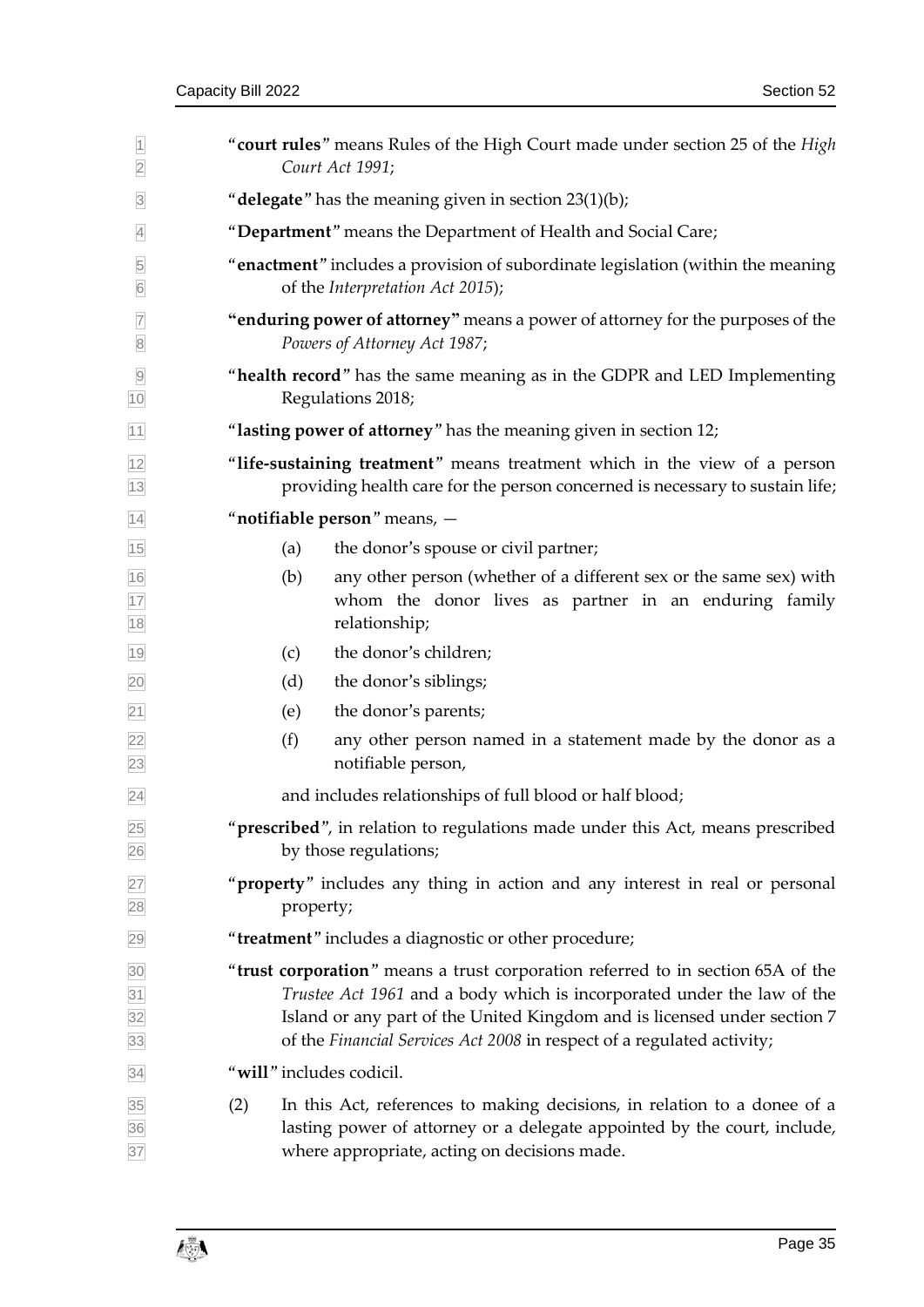<span id="page-41-0"></span>

| $\overline{1}$                     | 53 | <b>Regulations</b> |                                                                                                                                                                |  |  |  |  |
|------------------------------------|----|--------------------|----------------------------------------------------------------------------------------------------------------------------------------------------------------|--|--|--|--|
| $\overline{2}$                     |    | (1)                | Regulations under this Act may $-$                                                                                                                             |  |  |  |  |
| $\overline{\mathbf{3}}$            |    |                    | modify any provision of this Act;<br>(a)                                                                                                                       |  |  |  |  |
| $\overline{4}$<br>$\overline{5}$   |    |                    | (b)<br>make supplementary, incidental, consequential, transitional or<br>saving provision;                                                                     |  |  |  |  |
| 6                                  |    |                    | make different provision for different cases.<br>(c)                                                                                                           |  |  |  |  |
| $\overline{7}$                     |    | (2)                | Regulations may, in particular amend, repeal or revoke an enactment.                                                                                           |  |  |  |  |
| $\sqrt{8}$<br>$\overline{9}$       |    | (3)                | Regulations which modify sections 3, 4, 5 or 6 are subject to section 30 of<br>the Legislation Act 2015 (approval required).                                   |  |  |  |  |
| 10<br>11                           |    | (4)                | Regulations not falling within subsection (3) are subject to section 32 of the<br>Legislation Act 2015 (negative).                                             |  |  |  |  |
| 12                                 | 54 |                    | Existing receivers and enduring powers of attorney etc.                                                                                                        |  |  |  |  |
| 13                                 |    | (1)                | Part 7 of the Mental Health Act 1998 shall cease to have effect.                                                                                               |  |  |  |  |
| $\frac{14}{15}$<br>$\frac{15}{16}$ |    | (2)                | No enduring power of attorney within the meaning of the <i>Powers of</i><br>Attorney Act 1987 is to be created after the coming into operation of<br>this Act. |  |  |  |  |
| 17<br>18                           |    | (3)                | Schedule 3 contains transitional provisions and savings in relation to<br>Part 7 of the Mental Health Act 1998.                                                |  |  |  |  |
| 19                                 | 55 |                    | Minor and consequential amendments and repeals                                                                                                                 |  |  |  |  |
| 20                                 |    | (1)                | Schedule 4 contains minor and consequential amendments.                                                                                                        |  |  |  |  |

<span id="page-41-5"></span><span id="page-41-4"></span><span id="page-41-3"></span><span id="page-41-2"></span><span id="page-41-1"></span>(2) Schedule 5 contains a table of repeals.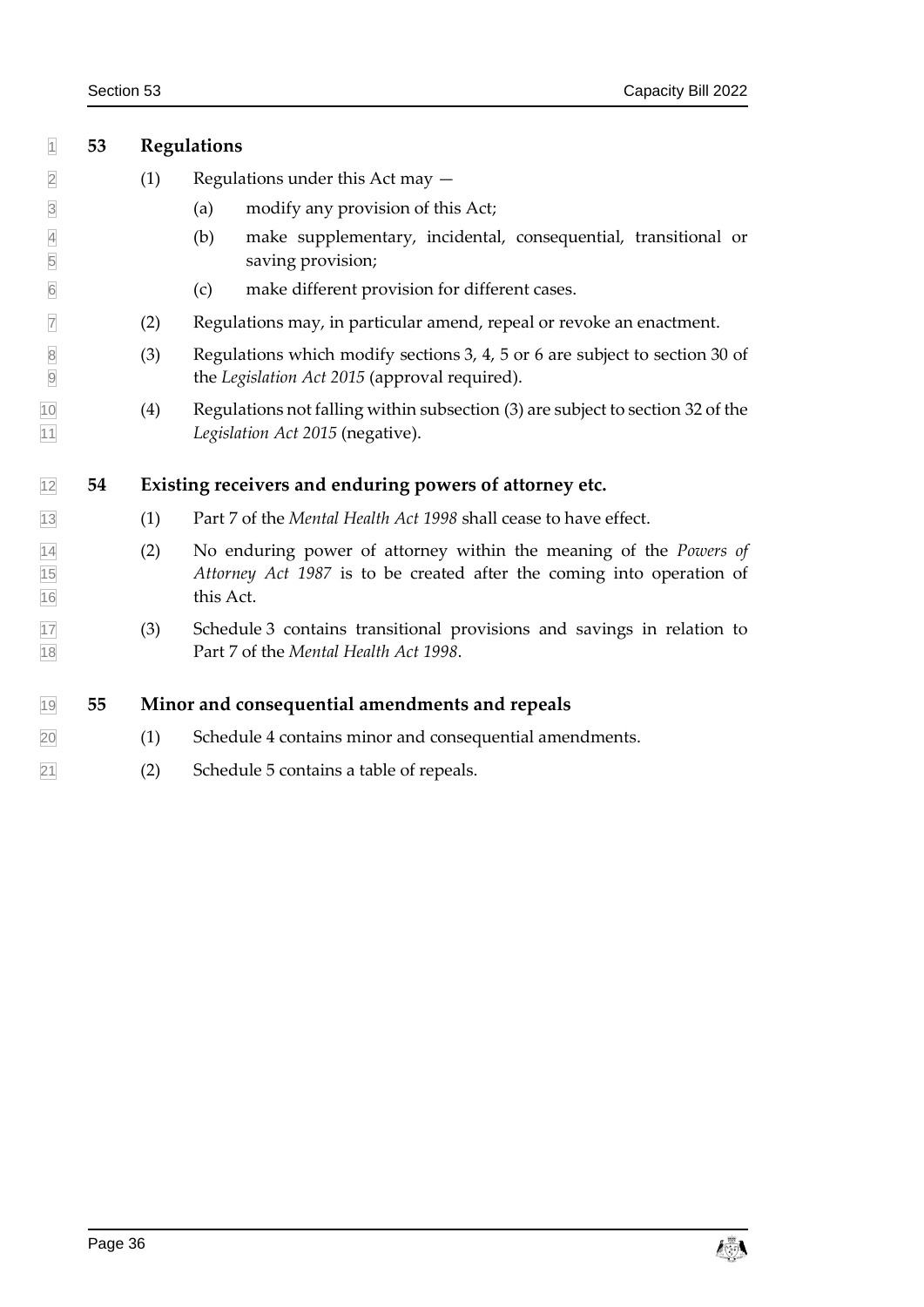<span id="page-42-1"></span><span id="page-42-0"></span>

| $\overline{1}$                     |                                                |                                                                                              |     | <b>SCHEDULE 1</b>                                                                                                                                                                        |  |  |  |  |  |  |
|------------------------------------|------------------------------------------------|----------------------------------------------------------------------------------------------|-----|------------------------------------------------------------------------------------------------------------------------------------------------------------------------------------------|--|--|--|--|--|--|
| $\overline{2}$                     | [Section 12]                                   |                                                                                              |     |                                                                                                                                                                                          |  |  |  |  |  |  |
| $\overline{3}$                     | <b>LASTING POWERS OF ATTORNEY: FORMALITIES</b> |                                                                                              |     |                                                                                                                                                                                          |  |  |  |  |  |  |
| $\overline{4}$                     |                                                |                                                                                              |     | <b>PART 1 - MAKING INSTRUMENTS</b>                                                                                                                                                       |  |  |  |  |  |  |
| 5                                  |                                                |                                                                                              |     | General requirements as to making instruments                                                                                                                                            |  |  |  |  |  |  |
| $\sqrt{6}$                         | $\mathbf{1}$                                   | (1)                                                                                          |     | An instrument is not made in accordance with this Schedule unless, -                                                                                                                     |  |  |  |  |  |  |
| $\overline{7}$                     |                                                |                                                                                              | (a) | it is in the prescribed form,                                                                                                                                                            |  |  |  |  |  |  |
| $\overline{8}$                     |                                                |                                                                                              | (b) | it complies with paragraph 2, and                                                                                                                                                        |  |  |  |  |  |  |
| $\overline{9}$<br>10               |                                                |                                                                                              | (c) | any prescribed requirements in connection with its execution are<br>satisfied.                                                                                                           |  |  |  |  |  |  |
| 11                                 |                                                | (2)                                                                                          |     | Regulations may make different provision according to whether, $-$                                                                                                                       |  |  |  |  |  |  |
|                                    |                                                |                                                                                              | (a) | the instrument relates to health and welfare or to property and<br>financial affairs (or to both);                                                                                       |  |  |  |  |  |  |
| $\frac{12}{13}$<br>$\frac{14}{15}$ |                                                |                                                                                              | (b) | only one or more than one donee is to be appointed (and if more<br>than one, whether jointly or jointly and severally).                                                                  |  |  |  |  |  |  |
| 16                                 |                                                | (3)                                                                                          |     | In this Schedule, -                                                                                                                                                                      |  |  |  |  |  |  |
| 17                                 |                                                |                                                                                              |     | "prescribed" means prescribed by regulations;                                                                                                                                            |  |  |  |  |  |  |
| 18<br>19                           |                                                | "regulations" means regulations made for the purposes of this Schedule by the<br>Department. |     |                                                                                                                                                                                          |  |  |  |  |  |  |
| 20                                 |                                                |                                                                                              |     | Requirements as to content of instruments                                                                                                                                                |  |  |  |  |  |  |
| 21                                 | $\overline{2}$                                 | (1)                                                                                          |     | The instrument must include, $-$                                                                                                                                                         |  |  |  |  |  |  |
| $\frac{22}{23}$                    |                                                |                                                                                              | (a) | the prescribed information about the purpose of the instrument<br>and the effect of a lasting power of attorney,                                                                         |  |  |  |  |  |  |
|                                    |                                                |                                                                                              | (b) | a statement by the donor to the effect that the donor, $-$                                                                                                                               |  |  |  |  |  |  |
|                                    |                                                |                                                                                              |     | has read the prescribed information or a prescribed part of<br>(i)<br>it (or has had it read to the donor), and                                                                          |  |  |  |  |  |  |
|                                    |                                                |                                                                                              |     | intends the authority conferred under the instrument to<br>(ii)<br>include authority to make decisions on the donor's behalf in<br>circumstances where the donor no longer has capacity, |  |  |  |  |  |  |
| 24 25 26 27 28 29 30 31 32         |                                                |                                                                                              | (c) | a statement by the donor naming a person or persons whom the<br>donor wishes to be notified of any application for the registration<br>of the instrument,                                |  |  |  |  |  |  |
| 33<br>34                           |                                                |                                                                                              | (d) | a statement by the donee (or, if more than one, each of them) to the<br>effect that the donee -                                                                                          |  |  |  |  |  |  |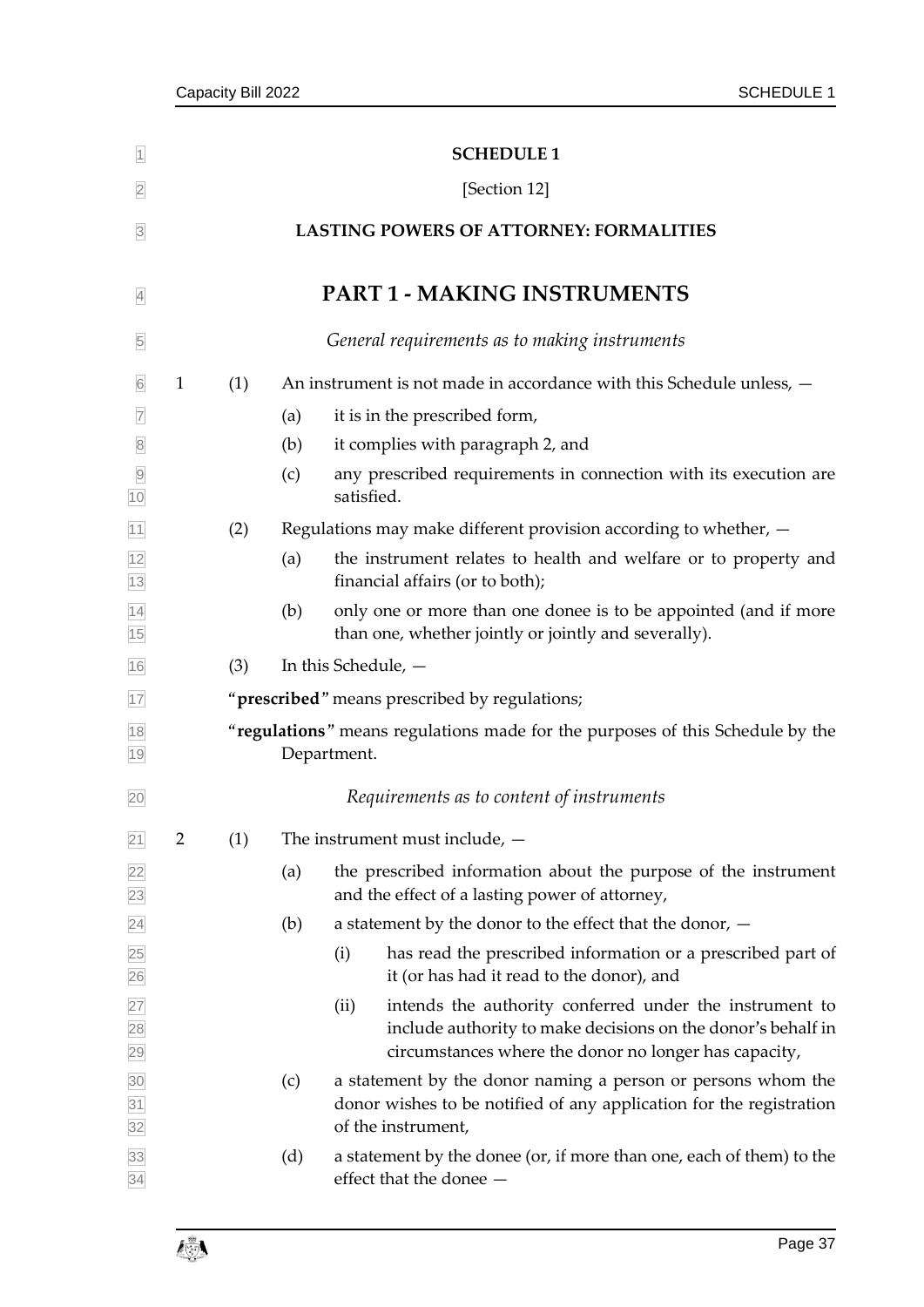- $\vert \vert$  (i) has read the prescribed information or a prescribed part of it (or has had it read to the donee), and (ii) understands the duties imposed on a donee of a lasting power of attorney under sections [3](#page-11-2) and [6,](#page-12-1) and (e) a certificate by a person of a prescribed description that, in that person's opinion, at the time when the donor executes the instrument, — (i) the donor understands the purpose of the instrument and the scope of the authority conferred under it, (ii) no fraud or undue pressure is being used to induce the donor to create a lasting power of attorney, and  $\frac{1}{2}$  (iii) there is nothing else which would prevent a lasting power of attorney from being created by the instrument.  $\sqrt{14}$  (2) Regulations may  $-$  (a) prescribe a maximum number of notifiable persons; (b) prescribe the order in which notifiable persons are to be notified of 17 matters under this Schedule. (3) A certificate under sub-paragraph (1)(e) must be made in the prescribed form and must include any prescribed information. (4) The certificate may not be given by a person appointed as donee under the instrument. *Failure to comply with prescribed form* 3 (1) If an instrument differs in an immaterial respect in form or mode of expression from the prescribed form, it is to be treated by the Chief Registrar as sufficient in point of form and expression. (2) If the court is satisfied that the persons executing the instrument intended  $\sqrt{27}$  it to create a lasting power of attorney, it may declare that an instrument which is not in the prescribed form is to be treated as if it were. **PART 2 – REGISTRATION** *Applications and procedure for registration*  $\begin{bmatrix}31 & 4 & (1) \end{bmatrix}$  An application to the Chief Registrar for the registration of an instrument intended to create a lasting power of attorney must be made in the prescribed form and must include any prescribed information.  $\overline{34}$  (2) The application may be made,  $\boxed{35}$  (a) by the donor,
	-
- (b) by the donee or donees, or

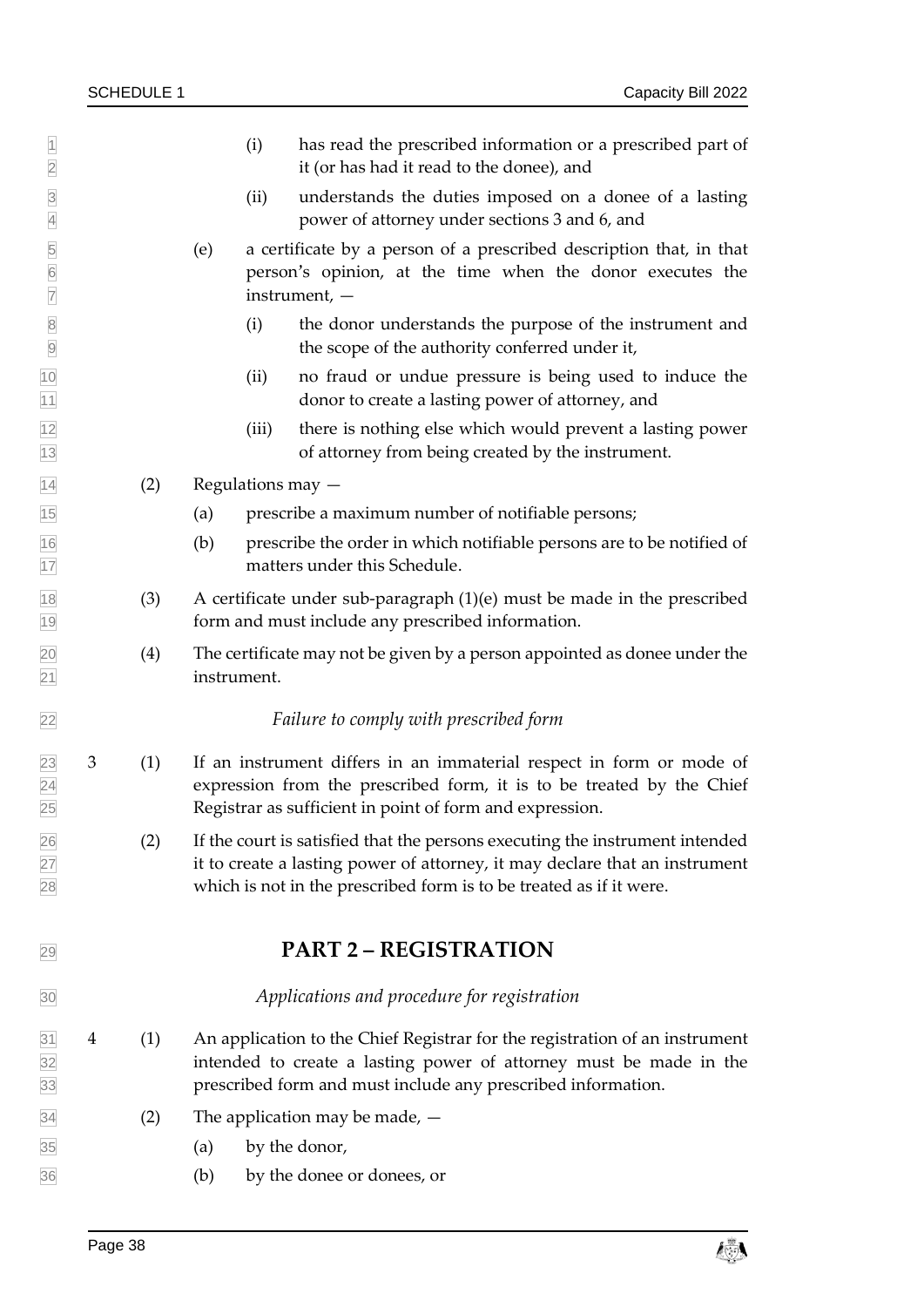|   | Capacity Bill 2022 |                                                                                                                                                         | <b>SCHEDULE 1</b>                                                                                                                                                                 |  |
|---|--------------------|---------------------------------------------------------------------------------------------------------------------------------------------------------|-----------------------------------------------------------------------------------------------------------------------------------------------------------------------------------|--|
|   |                    | (c)                                                                                                                                                     | if the instrument appoints two or more donees to act jointly and<br>severally in respect of any matter, by any of those donees.                                                   |  |
|   | (3)                |                                                                                                                                                         | The application must be accompanied by $-$                                                                                                                                        |  |
|   |                    | (a)                                                                                                                                                     | the instrument, and                                                                                                                                                               |  |
|   |                    | (b)                                                                                                                                                     | any fee provided for under court rules.                                                                                                                                           |  |
|   | (4)                |                                                                                                                                                         | A person who, in an application for registration, makes a statement which<br>that person knows to be false in a material particular is guilty of an offence<br>and is liable, $-$ |  |
|   |                    | (a)                                                                                                                                                     | on summary conviction, to custody for a term not exceeding 12<br>months or a fine not exceeding twice the level 5 amount or both;                                                 |  |
|   |                    | (b)                                                                                                                                                     | on conviction on information, to custody for a term not exceeding<br>2 years or a fine or both.                                                                                   |  |
| 5 |                    | Subject to paragraphs 11 to 14, the Chief Registrar must register the instrument<br>as a lasting power of attorney at the end of the prescribed period. |                                                                                                                                                                                   |  |
|   |                    |                                                                                                                                                         | Notification requirements                                                                                                                                                         |  |
| 6 | (1)                |                                                                                                                                                         | A donor about to make an application under paragraph $4(2)(a)$ must notify<br>each notifiable person that the donor is about to do so.                                            |  |
|   | (2)                |                                                                                                                                                         | The donee (or donees) about to make an application under<br>paragraph $4(2)(b)$ or (c) must notify each notifiable person that the donee<br>is (or they are) about to do so.      |  |
| 7 |                    |                                                                                                                                                         | As soon as is practicable after receiving an application by the donor under<br>paragraph $4(2)(a)$ , a court officer must notify $-$                                              |  |
|   |                    | (a)                                                                                                                                                     | the donee (or donees), and                                                                                                                                                        |  |
|   |                    | (b)                                                                                                                                                     | each notifiable person,                                                                                                                                                           |  |
|   |                    |                                                                                                                                                         | that the application has been received.                                                                                                                                           |  |
| 8 | (1)                |                                                                                                                                                         | As soon as is practicable after receiving an application by a donee (or<br>donees) under paragraph $4(2)(b)$ , a court officer must notify $-$                                    |  |
|   |                    | (a)                                                                                                                                                     | the donor, and                                                                                                                                                                    |  |
|   |                    | (b)                                                                                                                                                     | each notifiable person,                                                                                                                                                           |  |
|   |                    |                                                                                                                                                         | that the application has been received.                                                                                                                                           |  |
|   | (2)                |                                                                                                                                                         | As soon as is practicable after receiving an application by a donee under<br>paragraph $4(2)(c)$ , a court officer must notify, $-$                                               |  |
|   |                    | (a)                                                                                                                                                     | the donor,                                                                                                                                                                        |  |
|   |                    | (b)                                                                                                                                                     | the donee or donees who did not join in making the application,<br>and                                                                                                            |  |
|   |                    | (c)                                                                                                                                                     | each notifiable person,                                                                                                                                                           |  |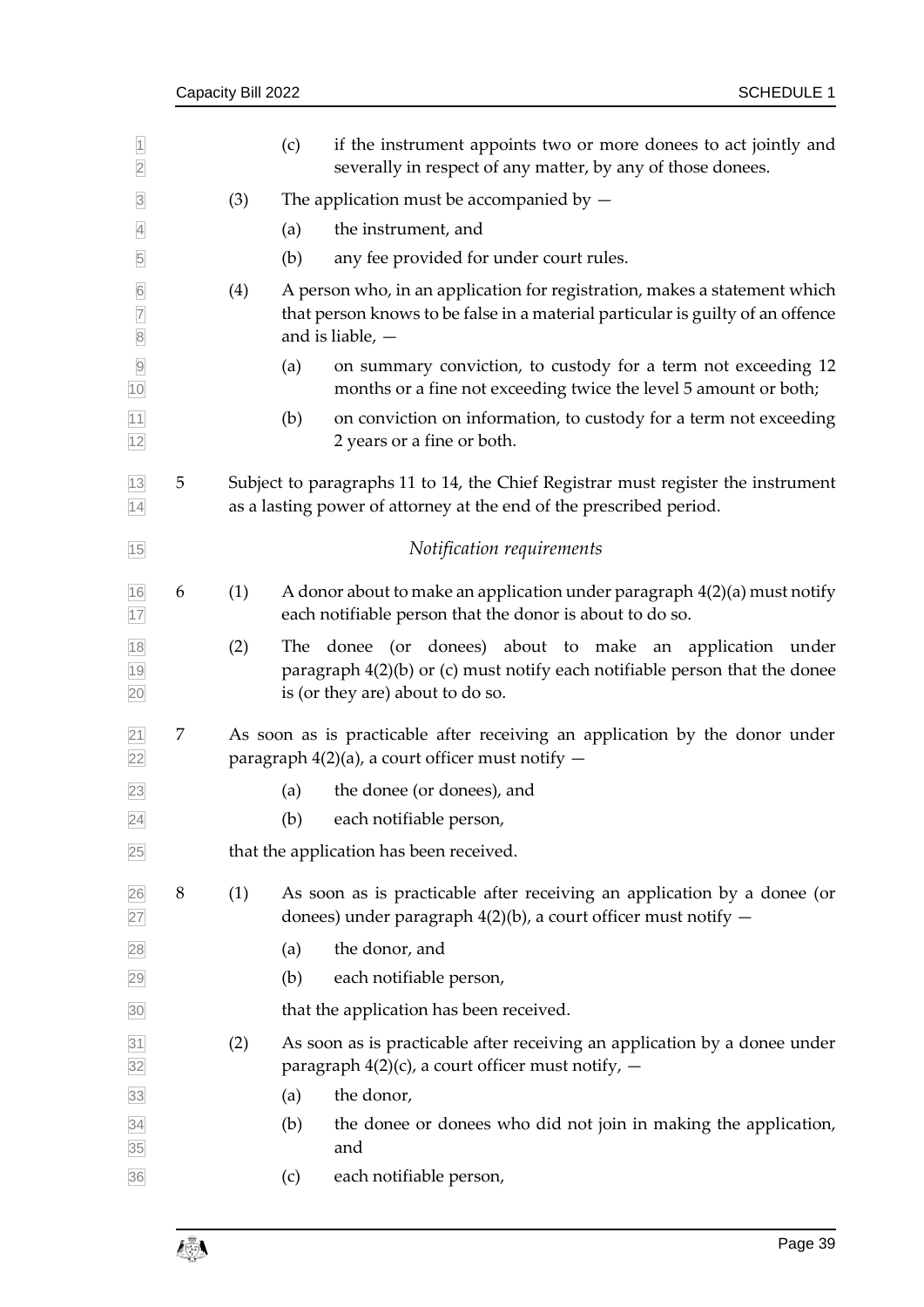| $\overline{1}$                   |    |     | that the application has been received.                                                                                                                                                                                                                                  |
|----------------------------------|----|-----|--------------------------------------------------------------------------------------------------------------------------------------------------------------------------------------------------------------------------------------------------------------------------|
| $\overline{2}$                   | 9  | (1) | A notice under paragraph 6 must be made in the prescribed form.                                                                                                                                                                                                          |
| $\overline{3}$<br>$\overline{4}$ |    | (2) | A notice under paragraph 6, 7 or 8 must include such information, if any,<br>as may be prescribed.                                                                                                                                                                       |
| $\overline{5}$                   |    |     | Power to dispense with notification requirements                                                                                                                                                                                                                         |
| $6\,$                            | 10 |     | The court may, $-$                                                                                                                                                                                                                                                       |
| $\overline{7}$<br>$\boxed{8}$    |    |     | on the application of the donor, dispense with the requirement to<br>(a)<br>notify under paragraph 6(1), or                                                                                                                                                              |
| $\overline{9}$<br>10             |    |     | on the application of the donee or donees concerned, dispense with<br>(b)<br>the requirement to notify under paragraph 6(2).                                                                                                                                             |
| 11                               |    |     | Instrument not made properly or containing ineffective provision                                                                                                                                                                                                         |
| 12<br>13<br>14<br>15             | 11 | (1) | If it appears to the Chief Registrar that an instrument accompanying an<br>application under paragraph 4 is not made in accordance with this<br>Schedule, the Chief Registrar must not register the instrument unless the<br>court directs the Chief Registrar to do so. |
| 16<br>17                         |    | (2) | Sub-paragraph (3) applies if it appears to the Chief Registrar that the<br>instrument contains a provision which, -                                                                                                                                                      |
| 18                               |    |     | would be ineffective as part of a lasting power of attorney, or<br>(a)                                                                                                                                                                                                   |
| 19<br>20                         |    |     | (b)<br>would prevent the instrument from operating as a valid lasting<br>power of attorney.                                                                                                                                                                              |
| $\overline{21}$                  |    | (3) | The $-$                                                                                                                                                                                                                                                                  |
| $\frac{22}{23}$                  |    |     | applicant for registration may apply to the court for it to determine<br>(a)<br>the matter under section 19(1), and                                                                                                                                                      |
| 24<br>25                         |    |     | the Chief Registrar pending the determination by the court, must<br>(b)<br>not register the instrument.                                                                                                                                                                  |
| 26<br>27<br>28                   |    | (4) | Sub-paragraph (5) applies if the court determines under section 19(1)<br>(whether or not on an application by the Chief Registrar) that the<br>instrument contains a provision which -                                                                                   |
| 29                               |    |     | would be ineffective as part of a lasting power of attorney, or<br>(a)                                                                                                                                                                                                   |
| 30<br>31                         |    |     | (b)<br>would prevent the instrument from operating as a valid lasting<br>power of attorney.                                                                                                                                                                              |
| 32                               |    | (5) | The court must $-$                                                                                                                                                                                                                                                       |
| 33                               |    |     | notify the Chief Registrar that it has severed the provision, or<br>(a)                                                                                                                                                                                                  |
| 34                               |    |     | direct the Chief Registrar not to register the instrument.<br>(b)                                                                                                                                                                                                        |
| 35<br>36<br>37                   |    | (6) | Where the court notifies the Chief Registrar that it has severed a provision,<br>the Chief Registrar must register the instrument with a note to that effect<br>attached to it.                                                                                          |

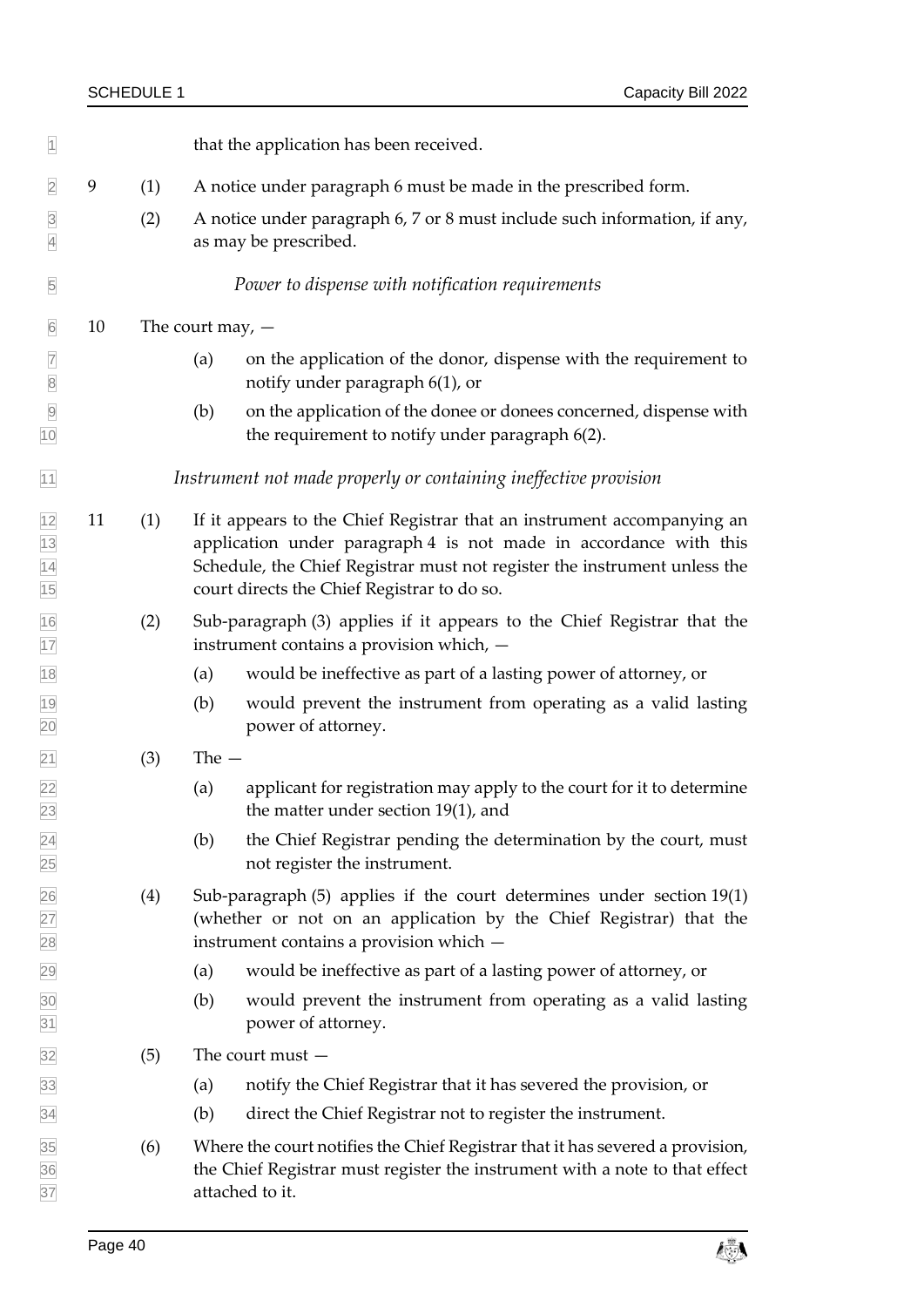| $\overline{1}$                         |    |     |     | Delegate already appointed                                                                                                                                                                                                                    |
|----------------------------------------|----|-----|-----|-----------------------------------------------------------------------------------------------------------------------------------------------------------------------------------------------------------------------------------------------|
| $\overline{2}$                         | 12 | (1) |     | Sub-paragraph (2) applies if it appears to the Chief Registrar that -                                                                                                                                                                         |
| $\overline{3}$                         |    |     | (a) | there is a delegate appointed by the court for the donor, and                                                                                                                                                                                 |
| $\overline{4}$<br>5<br>$6\overline{6}$ |    |     | (b) | the powers conferred on the donee would, if the instrument were<br>registered, to any extent conflict with the powers conferred on the<br>delegate.                                                                                           |
| $\overline{7}$<br>$\overline{8}$       |    | (2) |     | The Chief Registrar must not register the instrument unless directed by<br>the court to do so.                                                                                                                                                |
| $\overline{9}$                         |    |     |     | Objection by donee or notifiable person                                                                                                                                                                                                       |
| 10                                     | 13 | (1) |     | Sub-paragraph $(4)$ applies if a donee or a notifiable person $-$                                                                                                                                                                             |
| $\frac{11}{12}$                        |    |     | (a) | receives a notice under paragraph 6, 7 or 8 of an application for the<br>registration of an instrument, and                                                                                                                                   |
| 13<br>14<br>15<br>16                   |    |     | (b) | before the end of the prescribed period, gives notice to the Chief<br>Registrar of an objection to the registration on the ground that an<br>event mentioned in section $16(3)$ or (4) has occurred which has<br>revoked the instrument.      |
| 17<br>18<br>19                         |    | (2) |     | Sub-paragraph (4) also applies if, before the end of the prescribed period,<br>a qualified person gives notice to the Chief Registrar of an objection to the<br>registration of an instrument on the ground that -                            |
| $\frac{20}{21}$                        |    |     | (a) | an event mentioned in section $16(3)$ or (4) has occurred which has<br>revoked the instrument;                                                                                                                                                |
| 22                                     |    |     | (b) | any matter mentioned in section 18(4) has occurred or is occurring.                                                                                                                                                                           |
| 23                                     |    | (3) |     | A "qualified person" means -                                                                                                                                                                                                                  |
| $\overline{24}$<br>25                  |    |     | (a) | a medical practitioner (within the meaning of the Health Care<br>Professionals Act 2014);                                                                                                                                                     |
| 26                                     |    |     | (b) | a constable (within the meaning of the <i>Police Act 1993</i> );                                                                                                                                                                              |
| 27                                     |    |     | (c) | a member of the legal profession;                                                                                                                                                                                                             |
| 28                                     |    |     | (d) | any other prescribed person.                                                                                                                                                                                                                  |
| 29<br>30<br>31                         |    | (4) |     | If the Chief Registrar is satisfied that the ground for making the objection<br>is established, the Chief Registrar must not register the instrument unless<br>the court, on the application of the person applying for the registration, $-$ |
| 32                                     |    |     | (a) | is satisfied that the ground is not established, and                                                                                                                                                                                          |
| 33                                     |    |     | (b) | directs the Chief Registrar to register the instrument.                                                                                                                                                                                       |
| 34                                     |    | (5) |     | Sub-paragraph $(6)$ applies if a donee or a notifiable person, $-$                                                                                                                                                                            |
| 35<br>36                               |    |     | (a) | receives a notice under paragraph 6, 7 or 8 of an application for the<br>registration of an instrument, and                                                                                                                                   |
| 37                                     |    |     | (b) | before the end of the prescribed period -                                                                                                                                                                                                     |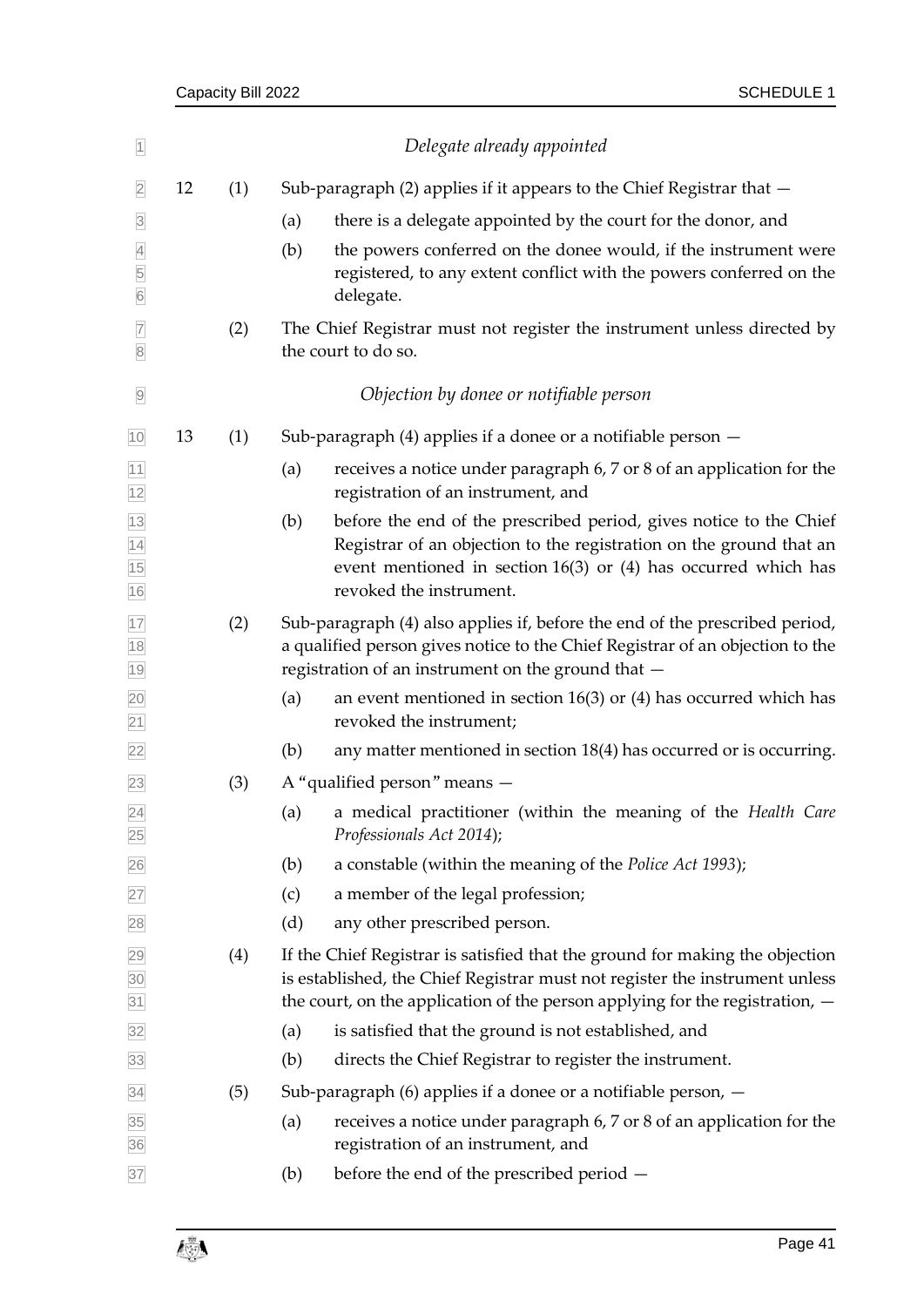| $\overline{1}$<br>$\overline{2}$ |    |     | (i)<br>makes an application to the court objecting to the<br>registration on a prescribed ground, and                                                       |
|----------------------------------|----|-----|-------------------------------------------------------------------------------------------------------------------------------------------------------------|
| $\overline{3}$                   |    |     | notifies the Chief Registrar of the application.<br>(ii)                                                                                                    |
| $\overline{4}$<br>$\overline{5}$ |    | (6) | The Chief Registrar must not register the instrument unless directed by<br>the court to do so.                                                              |
| $6\overline{6}$                  |    |     | Objection by donor                                                                                                                                          |
| $\overline{7}$                   | 14 | (1) | This paragraph applies if the donor $-$                                                                                                                     |
| $\sqrt{8}$<br>$\overline{9}$     |    |     | receives a notice under paragraph 8 of an application for the<br>(a)<br>registration of an instrument, and                                                  |
| 10<br>11                         |    |     | before the end of the prescribed period, gives notice to the Chief<br>(b)<br>Registrar of an objection to the registration.                                 |
| 12<br>$13$                       |    | (2) | The Chief Registrar must not register the instrument unless the court, on<br>the application of the donee or, if more than one, any of them $-$             |
| 14<br>15                         |    |     | (a)<br>is satisfied that the donor lacks capacity to object to the registration,<br>and                                                                     |
| 16                               |    |     | (b)<br>directs the Chief Registrar to register the instrument.                                                                                              |
| 17                               |    |     | Notification of registration                                                                                                                                |
| 18<br>19                         | 15 |     | Where an instrument is registered under this Schedule, the Chief Registrar must<br>give notice of the fact in the prescribed form to $-$                    |
| 20                               |    |     | the donor,<br>(a)                                                                                                                                           |
| 21                               |    |     | (b)<br>the donee or, if more than one, each of them, and                                                                                                    |
| 22                               |    |     | (c)<br>each notifiable person.                                                                                                                              |
| 23                               |    |     | Evidence of registration                                                                                                                                    |
| 24<br>25                         | 16 | (1) | A document purporting to be an office copy of an instrument registered<br>under this Schedule is evidence of -                                              |
| 26                               |    |     | the contents of the instrument, and<br>(a)                                                                                                                  |
| 27                               |    |     | the fact that it has been registered.<br>(b)                                                                                                                |
| 28<br>29                         |    | (2) | Sub-paragraph (1) is without prejudice to any other method of proof<br>authorised by law.                                                                   |
| 30                               |    |     | <b>PART 3 - CANCELLATION OF REGISTRATION AND</b>                                                                                                            |
| 31                               |    |     | <b>NOTIFICATION OF SEVERANCE</b>                                                                                                                            |
| 32<br>33<br>34                   | 17 | (1) | The Chief Registrar must cancel the registration of an instrument as a<br>lasting power of attorney on being satisfied that the power has been<br>revoked - |

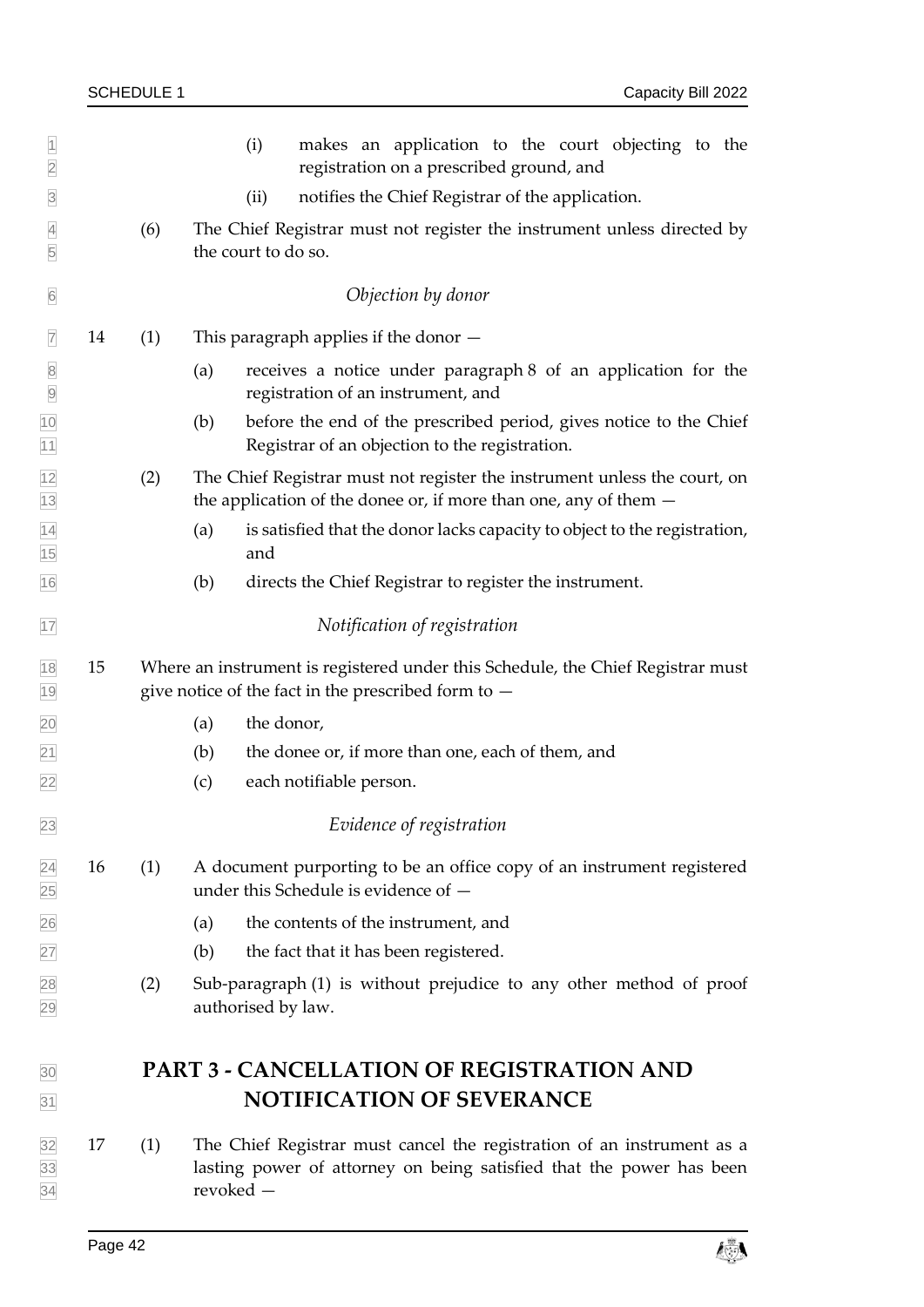| $\overline{1}$                     |    |     | (a) | as a result of the donor's bankruptcy, or                                                                                                                                                                                                                                                                                    |
|------------------------------------|----|-----|-----|------------------------------------------------------------------------------------------------------------------------------------------------------------------------------------------------------------------------------------------------------------------------------------------------------------------------------|
| $\overline{2}$                     |    |     | (b) | on the occurrence of an event mentioned in section $16(4)$ .                                                                                                                                                                                                                                                                 |
| $\overline{3}$<br>$\overline{4}$   |    | (2) |     | If the Chief Registrar cancels the registration of an instrument the Chief<br>Registrar must notify -                                                                                                                                                                                                                        |
| 5                                  |    |     | (a) | the donor,                                                                                                                                                                                                                                                                                                                   |
| $6\overline{6}$                    |    |     | (b) | the donee or, if more than one, each of them, and                                                                                                                                                                                                                                                                            |
| $\overline{7}$                     |    |     | (c) | each notifiable person.                                                                                                                                                                                                                                                                                                      |
| $\,8$<br>$\overline{9}$            | 18 |     |     | The court must direct the Chief Registrar to cancel the registration of an<br>instrument as a lasting power of attorney if it $-$                                                                                                                                                                                            |
| 10<br>$\overline{11}$              |    |     | (a) | determines under section $18(2)(a)$ that a requirement for creating<br>the power was not met,                                                                                                                                                                                                                                |
| 12<br>13                           |    |     | (b) | determines under section 18(2)(b) that the power has been revoked<br>or has otherwise come to an end, or                                                                                                                                                                                                                     |
| 14                                 |    |     | (c) | revokes the power under section $18(3)(b)$ .                                                                                                                                                                                                                                                                                 |
| 15<br>16                           | 19 | (1) |     | Sub-paragraph (2) applies if the court determines under section 19(1) that<br>a lasting power of attorney contains a provision which -                                                                                                                                                                                       |
| 17                                 |    |     | (a) | is ineffective as part of a lasting power of attorney, or                                                                                                                                                                                                                                                                    |
| 18<br>19                           |    |     | (b) | prevents the instrument from operating as a valid lasting power of<br>attorney.                                                                                                                                                                                                                                              |
| 20                                 |    | (2) |     | The court must $-$                                                                                                                                                                                                                                                                                                           |
| $\overline{21}$                    |    |     | (a) | notify the Chief Registrar that it has severed the provision, or                                                                                                                                                                                                                                                             |
| $\frac{22}{23}$                    |    |     | (b) | direct the Chief Registrar to cancel the registration of the<br>instrument as a lasting power of attorney.                                                                                                                                                                                                                   |
| $\overline{24}$<br>25              | 20 |     |     | On the cancellation of the registration of an instrument, the instrument and any<br>office copies of it must be delivered up to the Chief Registrar to be cancelled.                                                                                                                                                         |
| 26                                 |    |     |     | <b>PART 4 - RECORDS OF ALTERATIONS IN REGISTERED</b>                                                                                                                                                                                                                                                                         |
| 27                                 |    |     |     | <b>POWERS</b>                                                                                                                                                                                                                                                                                                                |
| 28                                 |    |     |     | Partial revocation or suspension of power as a result of bankruptcy                                                                                                                                                                                                                                                          |
| $\frac{29}{30}$<br>$\frac{31}{32}$ | 21 |     |     | If in the case of a registered instrument it appears to the Chief Registrar that under<br>section 16 a lasting power of attorney is revoked in relation to the donor's<br>property and financial affairs (but not in relation to other matters), the Chief<br>Registrar must attach to the instrument a note to that effect. |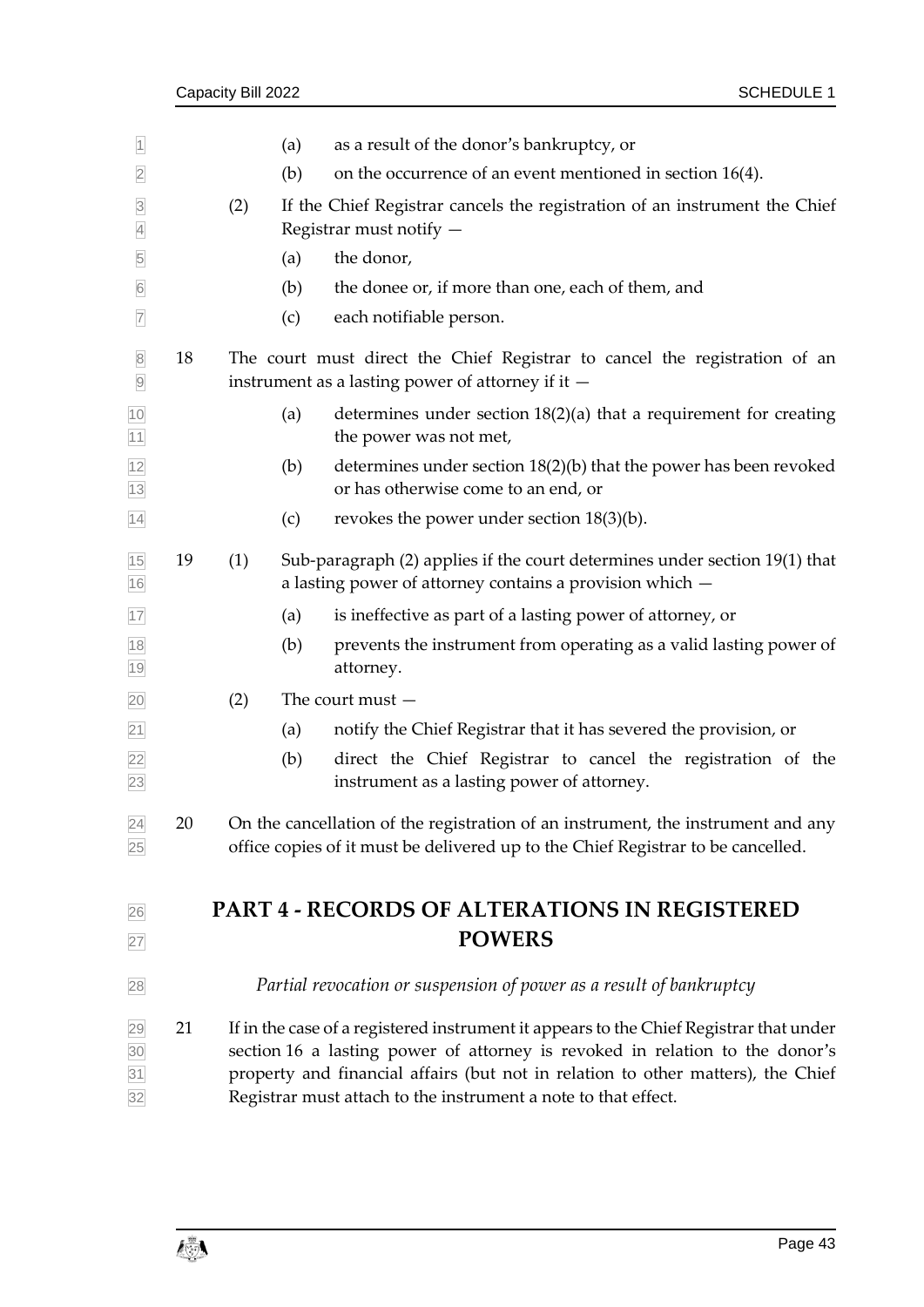| $\overline{1}$                                                      |    | Termination of appointment of donee which does not revoke power                                                                                                                                                                                                                 |  |  |  |  |  |  |  |
|---------------------------------------------------------------------|----|---------------------------------------------------------------------------------------------------------------------------------------------------------------------------------------------------------------------------------------------------------------------------------|--|--|--|--|--|--|--|
| $\overline{2}$<br>$\overline{3}$                                    | 22 | If in the case of a registered instrument it appears to the Chief Registrar that an<br>event has occurred -                                                                                                                                                                     |  |  |  |  |  |  |  |
| $\overline{4}$                                                      |    | which has terminated the appointment of the donee, but<br>(a)                                                                                                                                                                                                                   |  |  |  |  |  |  |  |
| $\overline{5}$                                                      |    | (b)<br>which has not revoked the instrument,                                                                                                                                                                                                                                    |  |  |  |  |  |  |  |
| $\boxed{6}$                                                         |    | the Chief Registrar must attach to the instrument a note to that effect.                                                                                                                                                                                                        |  |  |  |  |  |  |  |
| $\overline{7}$                                                      |    | Replacement of donee                                                                                                                                                                                                                                                            |  |  |  |  |  |  |  |
| $\begin{array}{c}\n 8 \\  \hline\n 9 \\  \hline\n 10\n \end{array}$ | 23 | If in the case of a registered instrument it appears to the Chief Registrar that the<br>donee has been replaced under the terms of the instrument, the Chief Registrar<br>must attach to the instrument a note to that effect.                                                  |  |  |  |  |  |  |  |
| 11                                                                  |    | Severance of ineffective provisions                                                                                                                                                                                                                                             |  |  |  |  |  |  |  |
| $\frac{12}{13}$                                                     | 24 | If in the case of a registered instrument the court notifies the Chief Registrar under<br>paragraph 19(2)(a) that it has severed a provision of the instrument, the Chief<br>Registrar must attach to it a note to that effect.                                                 |  |  |  |  |  |  |  |
| 15                                                                  |    | Notification of alterations                                                                                                                                                                                                                                                     |  |  |  |  |  |  |  |
| $\frac{16}{17}$<br>$\frac{18}{18}$                                  | 25 | If the Chief Registrar attaches a note to an instrument under paragraph 21, 22, 23<br>or 24 the Chief Registrar must give notice of the note to the donee or donees of<br>the power (or, as the case may be, to the other donee or donees of the power).                        |  |  |  |  |  |  |  |
| 19                                                                  |    | <b>PART 5 - INSTRUMENTS IN OVERSEAS FORM</b>                                                                                                                                                                                                                                    |  |  |  |  |  |  |  |
| 20                                                                  |    | Power of attorney in overseas form                                                                                                                                                                                                                                              |  |  |  |  |  |  |  |
| $\frac{21}{22}$<br>$\frac{23}{24}$                                  | 26 | (1)<br>This paragraph applies to an instrument which is made in a prescribed<br>form under the law of a prescribed overseas country and which has the<br>effect of conferring on a person named in the instrument authority to do<br>on behalf of the maker of the instrument - |  |  |  |  |  |  |  |
|                                                                     |    | anything specified in the instrument,<br>(a)                                                                                                                                                                                                                                    |  |  |  |  |  |  |  |
| 25<br>26<br>27<br>28                                                |    | anything which the maker can lawfully do by an agent or attorney,<br>(b)<br>or                                                                                                                                                                                                  |  |  |  |  |  |  |  |
|                                                                     |    | anything (except a thing or things specified in the instrument).<br>(c)                                                                                                                                                                                                         |  |  |  |  |  |  |  |
| 29<br>30<br>31                                                      |    | (2)<br>The Department may by regulations provide that such an instrument shall<br>have effect according to its tenor, as if it had been made in a form having<br>effect for that purpose under the law of the Island.                                                           |  |  |  |  |  |  |  |
| 32                                                                  |    | Regulations under this paragraph may modify the provisions of this Part.<br>(3)                                                                                                                                                                                                 |  |  |  |  |  |  |  |
|                                                                     |    |                                                                                                                                                                                                                                                                                 |  |  |  |  |  |  |  |

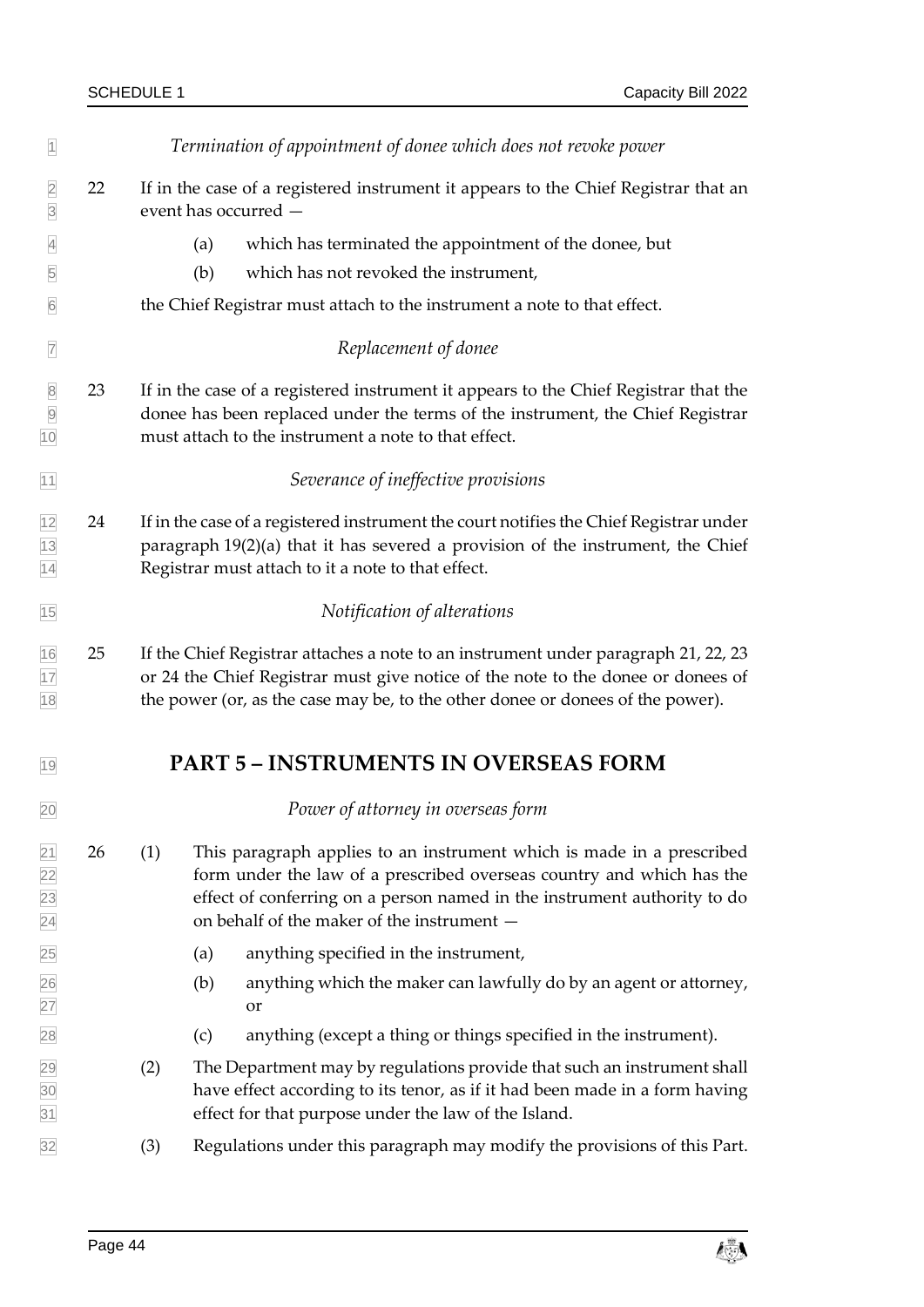|    | Capacity Bill 2022 |                                                                                                                                                                                                                                                                                                                                         |  |  |  |  |
|----|--------------------|-----------------------------------------------------------------------------------------------------------------------------------------------------------------------------------------------------------------------------------------------------------------------------------------------------------------------------------------|--|--|--|--|
|    | (4)                | Nothing in regulations under this paragraph enables anything to be done<br>which cannot lawfully be done by an agent or attorney.                                                                                                                                                                                                       |  |  |  |  |
|    | (5)                | "Overseas country" means a country or territory outside the Island.                                                                                                                                                                                                                                                                     |  |  |  |  |
|    |                    | <b>PART 6 - REGISTER OF LASTING POWERS</b>                                                                                                                                                                                                                                                                                              |  |  |  |  |
|    |                    | The Register of lasting powers                                                                                                                                                                                                                                                                                                          |  |  |  |  |
| 27 |                    | The Chief Registrar's function referred to in section 20 of establishing and<br>maintaining a register of lasting powers applies for the purposes of this Schedule.                                                                                                                                                                     |  |  |  |  |
|    |                    | Disclosure of information on a register                                                                                                                                                                                                                                                                                                 |  |  |  |  |
| 28 | (1)                | Any person may, by an application made under sub-paragraph (2),<br>request the Chief Registrar to carry out a search of the register.                                                                                                                                                                                                   |  |  |  |  |
|    | (2)                | An application must, $-$                                                                                                                                                                                                                                                                                                                |  |  |  |  |
|    |                    | (a)<br>state, $-$                                                                                                                                                                                                                                                                                                                       |  |  |  |  |
|    |                    | the name of the person to whom the application relates, and<br>(i)                                                                                                                                                                                                                                                                      |  |  |  |  |
|    |                    | such other details about that person as the Chief Registrar<br>(ii)<br>may require for the purpose of carrying out the search, and                                                                                                                                                                                                      |  |  |  |  |
|    |                    | be accompanied by any prescribed fee.<br>(b)                                                                                                                                                                                                                                                                                            |  |  |  |  |
|    | (3)                | The Chief Registrar may require the applicant to provide such further<br>information, or produce such documents, as the Chief Registrar<br>reasonably considers necessary to enable the Chief Registrar to carry out<br>the search.                                                                                                     |  |  |  |  |
|    | (4)                | As soon as reasonably practicable after receiving the application, $-$                                                                                                                                                                                                                                                                  |  |  |  |  |
|    |                    | the Chief Registrar must by certificate notify the applicant of the<br>(a)<br>result of the search, and                                                                                                                                                                                                                                 |  |  |  |  |
|    |                    | in the event that it reveals one or more entries on the register, the<br>(b)<br>Chief Registrar must disclose to the applicant all the information<br>appearing on the register in respect of each entry.                                                                                                                               |  |  |  |  |
|    | (5)                | The Chief Registrar may, upon a request in writing, supply any person<br>with an office copy of a registered instrument if the Chief Registrar is<br>satisfied that the person making the request has a good reason for doing<br>so and it is not reasonably practicable to obtain a copy of the instrument<br>from the donor or donee. |  |  |  |  |
|    | (6)                | "Office copy" means a true copy of the original marked by the Chief<br>Registrar as being an office copy.                                                                                                                                                                                                                               |  |  |  |  |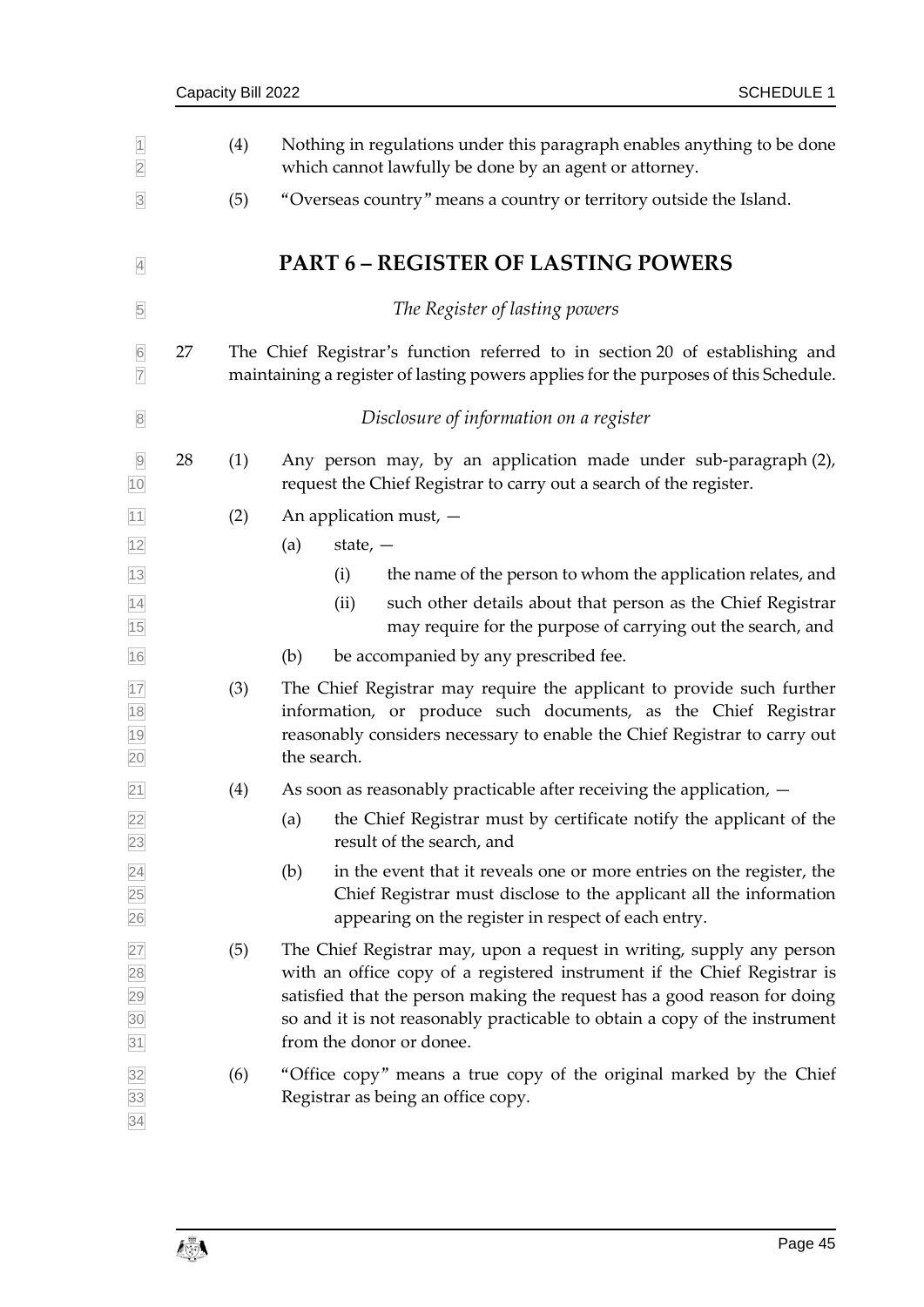<span id="page-51-1"></span><span id="page-51-0"></span>

| $\overline{1}$                          |                                                          |     | <b>SCHEDULE 2</b>                                                                                                                                                                              |  |  |  |  |  |  |
|-----------------------------------------|----------------------------------------------------------|-----|------------------------------------------------------------------------------------------------------------------------------------------------------------------------------------------------|--|--|--|--|--|--|
| $\overline{2}$                          |                                                          |     | [Section 25]                                                                                                                                                                                   |  |  |  |  |  |  |
| $\overline{3}$                          | PROPERTY AND FINANCIAL AFFAIRS: SUPPLEMENTARY PROVISIONS |     |                                                                                                                                                                                                |  |  |  |  |  |  |
| $\overline{4}$                          |                                                          |     | Wills: general                                                                                                                                                                                 |  |  |  |  |  |  |
| $\overline{5}$                          | $\mathbf{1}$                                             |     | Wills: general                                                                                                                                                                                 |  |  |  |  |  |  |
| $\boxed{6}$<br>$\overline{7}$           |                                                          | (1) | Paragraphs 2 to 4 apply in relation to the execution of a will, by virtue of<br>section 25, on behalf of P.                                                                                    |  |  |  |  |  |  |
| $\begin{array}{c c} 8 \\ 9 \end{array}$ |                                                          | (2) | "P" means P referred to in Division 3 of Part 2: General powers of the court<br>and appointment of delegates.                                                                                  |  |  |  |  |  |  |
| 10                                      | $\overline{2}$                                           |     | Provision that may be made in will                                                                                                                                                             |  |  |  |  |  |  |
| $\frac{11}{12}$ $\frac{12}{13}$         |                                                          |     | The will may make any provision (whether by disposing of property or exercising<br>a power or otherwise) which could be made by a will executed by P if P had<br>capacity to make it.          |  |  |  |  |  |  |
| 14                                      | 3                                                        |     | Wills: requirements relating to execution                                                                                                                                                      |  |  |  |  |  |  |
| $\frac{15}{16}$                         |                                                          | (1) | Sub-paragraph (2) applies if under section 23 the court makes an order or<br>gives directions requiring or authorising a person ("the authorised<br>person") to execute a will on behalf of P. |  |  |  |  |  |  |
| 18                                      |                                                          | (2) | Any will executed in pursuance of the order or direction -                                                                                                                                     |  |  |  |  |  |  |
| 19                                      |                                                          |     | (a)<br>must state that it is signed by P acting by the authorised person,                                                                                                                      |  |  |  |  |  |  |
| $\frac{20}{21}$<br>$\frac{22}{ }$       |                                                          |     | must be signed by the authorised person with the name of P and<br>(b)<br>the authorised person's own name, in the presence of two or more<br>witnesses present at the same time,               |  |  |  |  |  |  |
| 23<br>24<br>25                          |                                                          |     | must be attested and subscribed by those witnesses in the presence<br>(c)<br>of the authorised person, and                                                                                     |  |  |  |  |  |  |
|                                         |                                                          |     | must be sealed with the official seal of the court.<br>(d)                                                                                                                                     |  |  |  |  |  |  |
| 26                                      | $\boldsymbol{4}$                                         |     | Wills: effect of execution                                                                                                                                                                     |  |  |  |  |  |  |
| 27<br>28                                |                                                          | (1) | This paragraph applies where a will is executed in accordance with<br>paragraph 3.                                                                                                             |  |  |  |  |  |  |
| $\frac{29}{30}$                         |                                                          | (2) | The Wills Act 1985 has effect in relation to the will as if it were signed by<br>$P$ 's own hand, except that, $-$                                                                             |  |  |  |  |  |  |
| $\frac{31}{32}$                         |                                                          |     | (a)<br>section 3 of that Act (requirements as to signing and attestation)<br>does not apply, and                                                                                               |  |  |  |  |  |  |

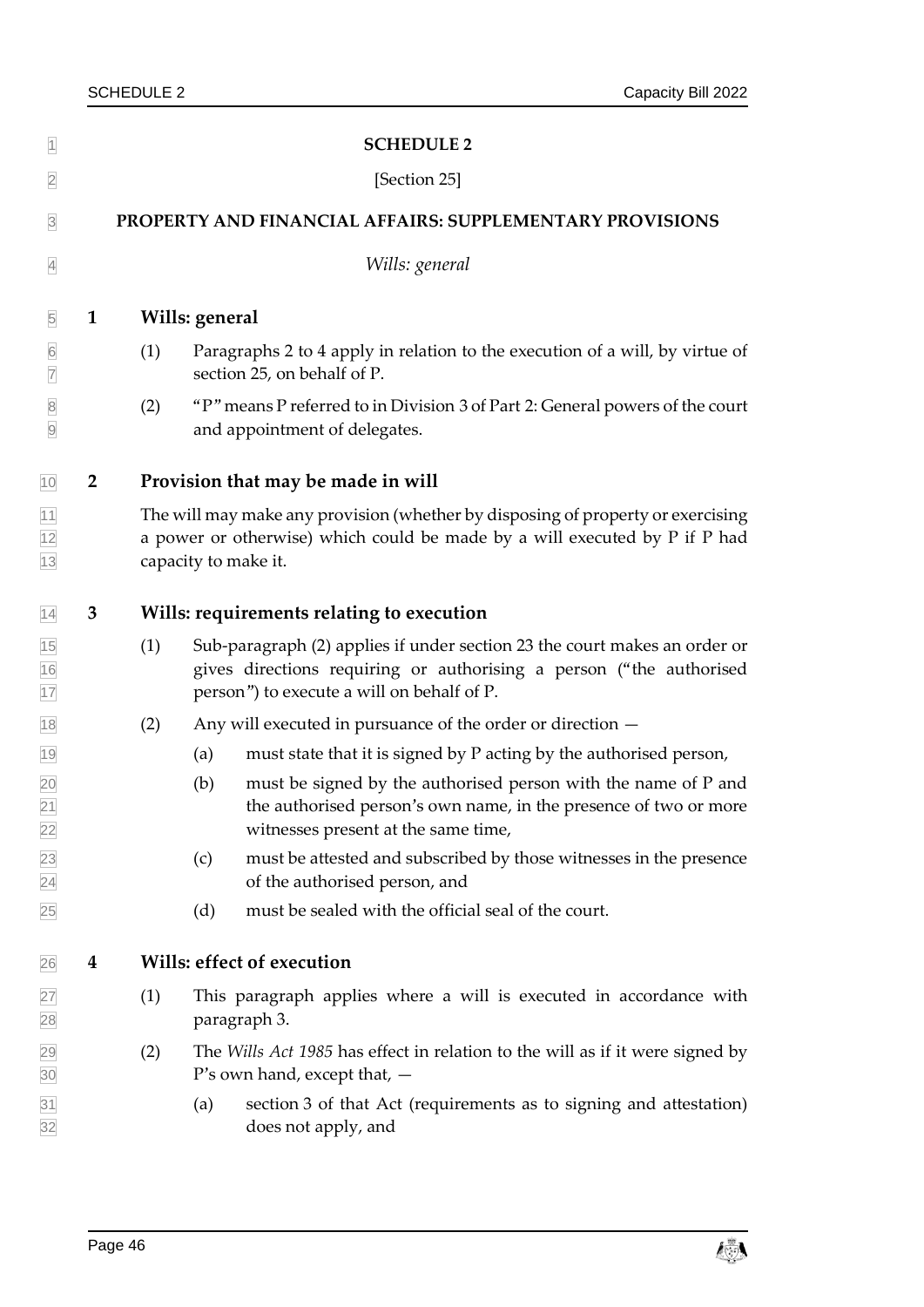|                                                    |   | Capacity Bill 2022 |          | <b>SCHEDULE 2</b>                                                                                                                                                                                     |
|----------------------------------------------------|---|--------------------|----------|-------------------------------------------------------------------------------------------------------------------------------------------------------------------------------------------------------|
| $\overline{1}$<br>$\overline{2}$<br>$\overline{3}$ |   |                    | (b)      | in the subsequent provisions of that Act any reference to execution<br>in the manner required by the previous provisions is to be read as<br>a reference to execution in accordance with paragraph 3. |
| $\overline{4}$                                     |   | (3)                |          | The will has the same effect for all purposes as if, $-$                                                                                                                                              |
| 5                                                  |   |                    | (a)      | P had had the capacity to make a valid will, and                                                                                                                                                      |
| $6\overline{6}$<br>$\overline{7}$                  |   |                    | (b)      | the will had been executed by P in the manner required by the Wills<br>Act 1985.                                                                                                                      |
| $\overline{8}$                                     |   | (4)                |          | But sub-paragraph $(3)$ does not have effect in relation to the will, $-$                                                                                                                             |
| $\overline{9}$                                     |   |                    | (a)      | in so far as it disposes of immovable property outside the Island, or                                                                                                                                 |
| $\frac{10}{11}$<br>$\frac{11}{12}$                 |   |                    | (b)      | in so far as it relates to any other property or matter if, when the<br>will is executed P is domiciled outside the Island and the condition<br>in sub-paragraph (5) is met.                          |
| $\frac{13}{14}$<br>$\frac{14}{15}$                 |   | (5)                |          | The condition is that, under the law of P's domicile, any question of P's<br>testamentary capacity would fall to be determined in accordance with the<br>law of a place outside the Island.           |
| 16                                                 | 5 |                    |          | Vesting orders ancillary to settlement etc.                                                                                                                                                           |
| 17                                                 |   | (1)                |          | If provision is made by virtue of section 25 for $-$                                                                                                                                                  |
| $18$                                               |   |                    | (a)      | the settlement of any property of P, or                                                                                                                                                               |
| 19<br>20                                           |   |                    | (b)      | the exercise of a power vested in P of appointing trustees or retiring<br>from a trust,                                                                                                               |
| 21<br>$\overline{22}$<br>23                        |   |                    | require. | the court may also make, as respects the property settled or the trust<br>property, such consequential vesting or other orders as the case may                                                        |
| 24<br>25<br>26                                     |   | (2)                |          | The power under sub-paragraph (1) includes, in the case of the exercise of<br>such a power, any order which could have been made in such a case under<br>Part 4 of the Trustee Act 1961.              |
| 27                                                 | 6 |                    |          | Variation of settlements                                                                                                                                                                              |
| 28<br>29                                           |   | (1)                |          | If a settlement has been made by virtue of section 25, the court may by<br>order vary or revoke the settlement if $-$                                                                                 |
| 30                                                 |   |                    | (a)      | the settlement makes provision for its variation or revocation,                                                                                                                                       |
| 31<br>32                                           |   |                    | (b)      | the court is satisfied that a material fact was not disclosed when the<br>settlement was made, or                                                                                                     |
| 33<br>34                                           |   |                    | (c)      | the court is satisfied that there has been a substantial change of<br>circumstances.                                                                                                                  |
| 35<br>36                                           |   | (2)                | fit.     | Any such order may give such consequential directions as the court thinks                                                                                                                             |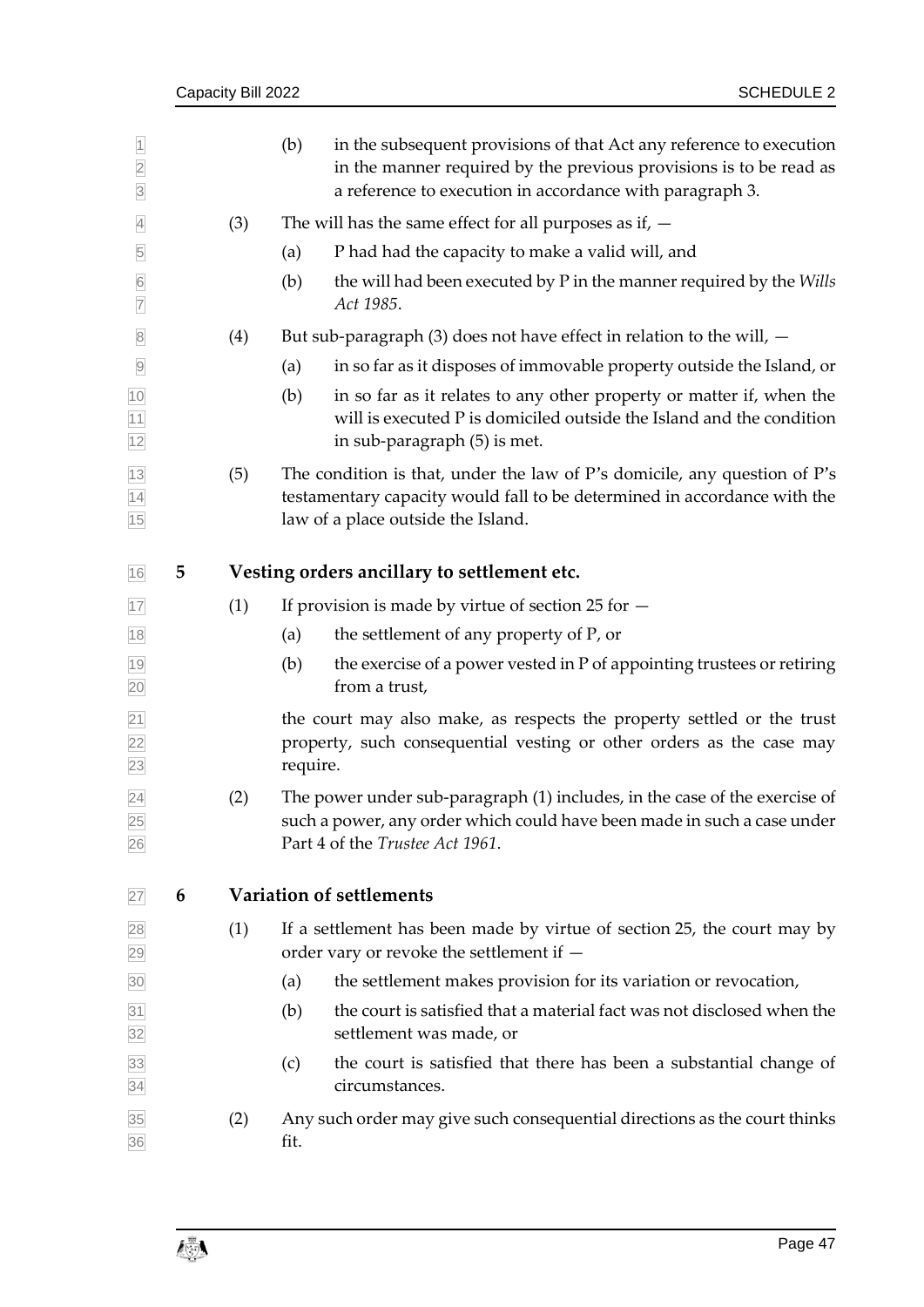| 1                                                                                           | 7 |     | Vesting of stock in curator appointed outside the Island                                                                                                                                                                                                                                                                                                |  |  |  |
|---------------------------------------------------------------------------------------------|---|-----|---------------------------------------------------------------------------------------------------------------------------------------------------------------------------------------------------------------------------------------------------------------------------------------------------------------------------------------------------------|--|--|--|
| $\overline{2}$                                                                              |   | (1) | Sub-paragraph $(2)$ applies if the court is satisfied $-$                                                                                                                                                                                                                                                                                               |  |  |  |
| $\overline{3}$<br>$\overline{4}$<br>$\begin{array}{c} 5 \\ 6 \end{array}$<br>$\overline{7}$ |   |     | that under the law prevailing in a place outside the Island, a person<br>(a)<br>("M") has been appointed to exercise powers in respect of the<br>property or affairs of P on the ground (however formulated) that P<br>lacks capacity to make decisions with respect to the management<br>and administration of P's property and financial affairs, and |  |  |  |
| $\begin{array}{ c c } \hline \text{SO} & \text{SO} \\\hline \end{array}$<br>10              |   |     | that, having regard to the nature of the appointment and to the<br>(b)<br>circumstances of the case, it is expedient that the court should<br>exercise its powers under this paragraph.                                                                                                                                                                 |  |  |  |
| 11                                                                                          |   | (2) | The court may direct $-$                                                                                                                                                                                                                                                                                                                                |  |  |  |
| $\overline{12}$                                                                             |   |     | any stocks standing in the name of P, or<br>(a)                                                                                                                                                                                                                                                                                                         |  |  |  |
| $\overline{13}$                                                                             |   |     | the right to receive dividends from the stocks,<br>(b)                                                                                                                                                                                                                                                                                                  |  |  |  |
| $\frac{14}{15}$<br>$\frac{16}{16}$                                                          |   |     | to be transferred into M's name or otherwise dealt with as required by M,<br>and may give such directions as the court thinks fit for dealing with<br>accrued dividends from the stocks.                                                                                                                                                                |  |  |  |
| 17                                                                                          |   | (3) | "Stocks" includes -                                                                                                                                                                                                                                                                                                                                     |  |  |  |
| $\overline{18}$                                                                             |   |     | (a)<br>shares, and                                                                                                                                                                                                                                                                                                                                      |  |  |  |
| 19<br>20<br>21<br>22                                                                        |   |     | any funds, annuity or security transferable in the books kept by any<br>(b)<br>body corporate or unincorporated company or society or by an<br>instrument of transfer either alone or accompanied by other<br>formalities,                                                                                                                              |  |  |  |
| 23                                                                                          |   |     | and "dividends" is to be construed accordingly.                                                                                                                                                                                                                                                                                                         |  |  |  |
| $\overline{24}$<br>25                                                                       | 8 |     | Preservation of interests in property disposed of on behalf of person<br>lacking capacity                                                                                                                                                                                                                                                               |  |  |  |
| 26                                                                                          |   | (1) | Sub-paragraphs $(2)$ and $(3)$ apply if $-$                                                                                                                                                                                                                                                                                                             |  |  |  |
| 27                                                                                          |   |     | P's property has been disposed of by virtue of section 25,<br>(a)                                                                                                                                                                                                                                                                                       |  |  |  |
| 28<br>29<br>30                                                                              |   |     | (b)<br>under P's will or intestacy, or by a gift perfected or nomination<br>taking effect on P's death, any other person would have taken an<br>interest in the property but for the disposal, and                                                                                                                                                      |  |  |  |
| $\frac{31}{32}$                                                                             |   |     | on P's death, any property belonging to P's estate represents the<br>(c)<br>property disposed of.                                                                                                                                                                                                                                                       |  |  |  |
| 33<br>34                                                                                    |   | (2) | The person takes the same interest, if and so far as circumstances allow, in<br>the property representing the property disposed of.                                                                                                                                                                                                                     |  |  |  |
| 35<br>36<br>37                                                                              |   | (3) | If the property disposed of was real property, any property representing<br>it is to be treated, so long as it remains part of P's estate, as if it were real<br>property.                                                                                                                                                                              |  |  |  |
| 38                                                                                          |   | (4) | The court may direct that, on a disposal of P's property $-$                                                                                                                                                                                                                                                                                            |  |  |  |

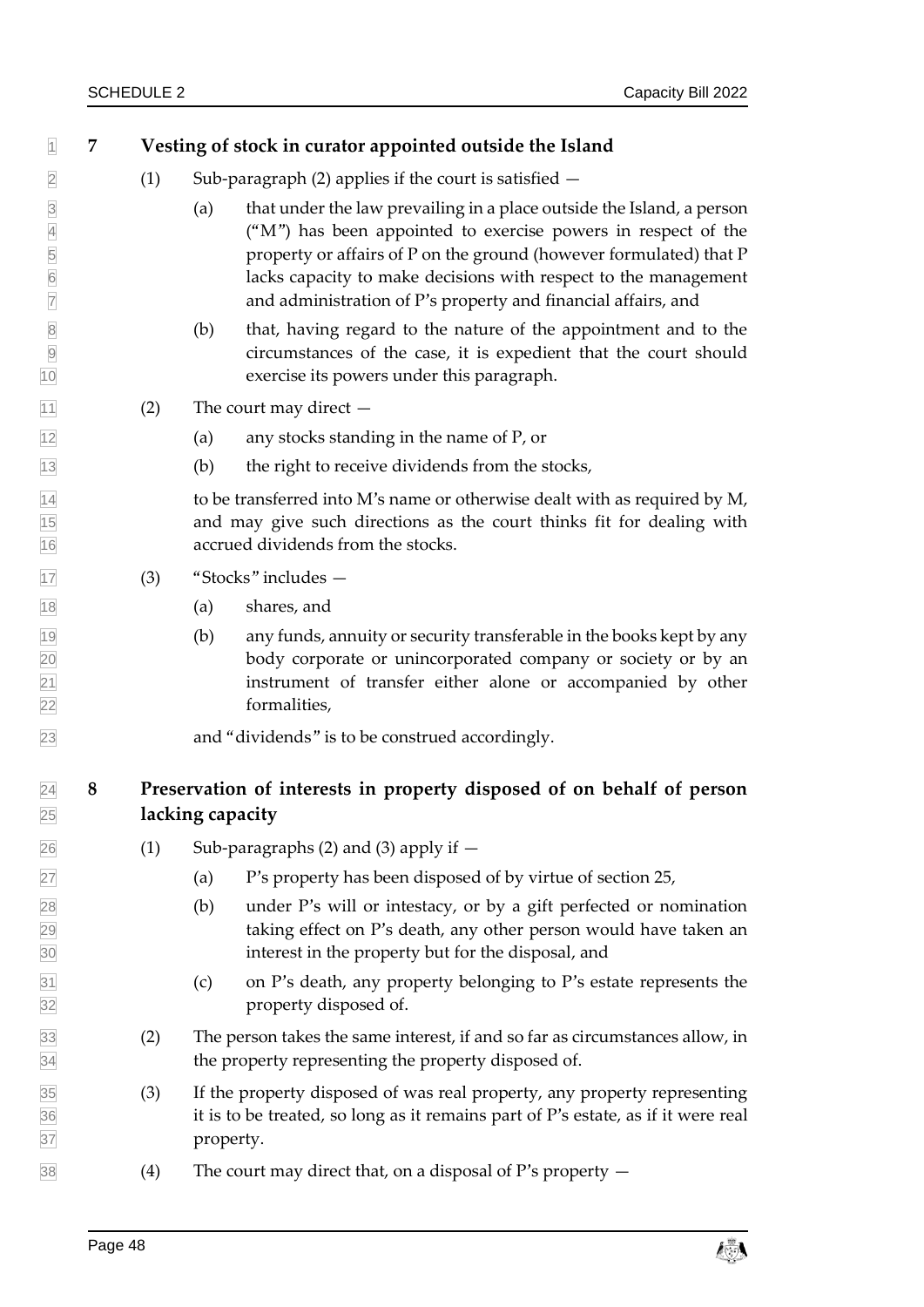| $\overline{1}$                         |    |     | which is made by virtue of section 25, and<br>(a)                                                                                                                                                                                                                              |  |  |  |
|----------------------------------------|----|-----|--------------------------------------------------------------------------------------------------------------------------------------------------------------------------------------------------------------------------------------------------------------------------------|--|--|--|
| $\overline{2}$<br>$\overline{3}$       |    |     | (b)<br>which would apart from this paragraph result in the conversion of<br>personal property into real property,                                                                                                                                                              |  |  |  |
| $\overline{4}$<br>5<br>$6\overline{6}$ |    |     | property representing the property disposed of is to be treated, so long as<br>it remains P's property or forms part of P's estate, as if it were personal<br>property.                                                                                                        |  |  |  |
| $\overline{7}$                         |    | (5) | References in sub-paragraphs (1) to (4) to the disposal of property are to $-$                                                                                                                                                                                                 |  |  |  |
| $\overline{8}$<br>$\overline{9}$       |    |     | the sale, exchange, charging of or other dealing (otherwise than by<br>(a)<br>will) with property other than money;                                                                                                                                                            |  |  |  |
| 10                                     |    |     | the removal of property from one place to another;<br>(b)                                                                                                                                                                                                                      |  |  |  |
| 11                                     |    |     | (c)<br>the application of money in acquiring property;                                                                                                                                                                                                                         |  |  |  |
| 12                                     |    |     | (d)<br>the transfer of money from one account to another,                                                                                                                                                                                                                      |  |  |  |
| $\frac{13}{14}$                        |    |     | and references to property representing property disposed of are to be<br>construed accordingly and as including the result of successive disposals.                                                                                                                           |  |  |  |
| 15<br>16<br>17<br>18                   |    | (6) | The court may give such directions as appear to it necessary or expedient<br>for the purpose of facilitating the operation of sub-paragraphs (1) to (3),<br>including the transfer or deposit of money to a separate account and the<br>transfer of property other than money. |  |  |  |
| 19                                     | 9  |     | Permanent improvements and benefits                                                                                                                                                                                                                                            |  |  |  |
| $\frac{20}{21}$                        |    | (1) | Sub-paragraph (2) applies if the court has ordered or directed the<br>expenditure of money -                                                                                                                                                                                   |  |  |  |
| $\frac{22}{23}$                        |    |     | for carrying out permanent improvements on any of P's property,<br>(a)<br>or                                                                                                                                                                                                   |  |  |  |
| $\overline{24}$                        |    |     | otherwise for the permanent benefit of any of P's property.<br>(b)                                                                                                                                                                                                             |  |  |  |
| 25<br>26<br>27                         |    | (2) | The court may order that the whole or any part of the money expended or<br>to be expended, is to be a charge on the property either without interest or<br>with interest at a specified rate.                                                                                  |  |  |  |
| 28<br>29                               |    | (3) | An order under sub-paragraph (2) may provide for excluding or<br>restricting the operation of paragraph $8(1)$ to $(3)$ .                                                                                                                                                      |  |  |  |
| $\frac{30}{31}$<br>$\frac{31}{32}$     |    | (4) | A charge under sub-paragraph (2) may be made in favour of such person<br>as may be just and, in particular, where the money charged is paid out of<br>P's general estate, may be made in favour of a person as trustee for P.                                                  |  |  |  |
| 33<br>34                               |    | (5) | No charge under sub-paragraph (2) may confer any right of sale or<br>foreclosure during P's lifetime.                                                                                                                                                                          |  |  |  |
| 35                                     | 10 |     | Patronages                                                                                                                                                                                                                                                                     |  |  |  |
| 36<br>37                               |    | (1) | Any functions which P has as patron of a benefice may be discharged only<br>by a person appointed by the court ("T").                                                                                                                                                          |  |  |  |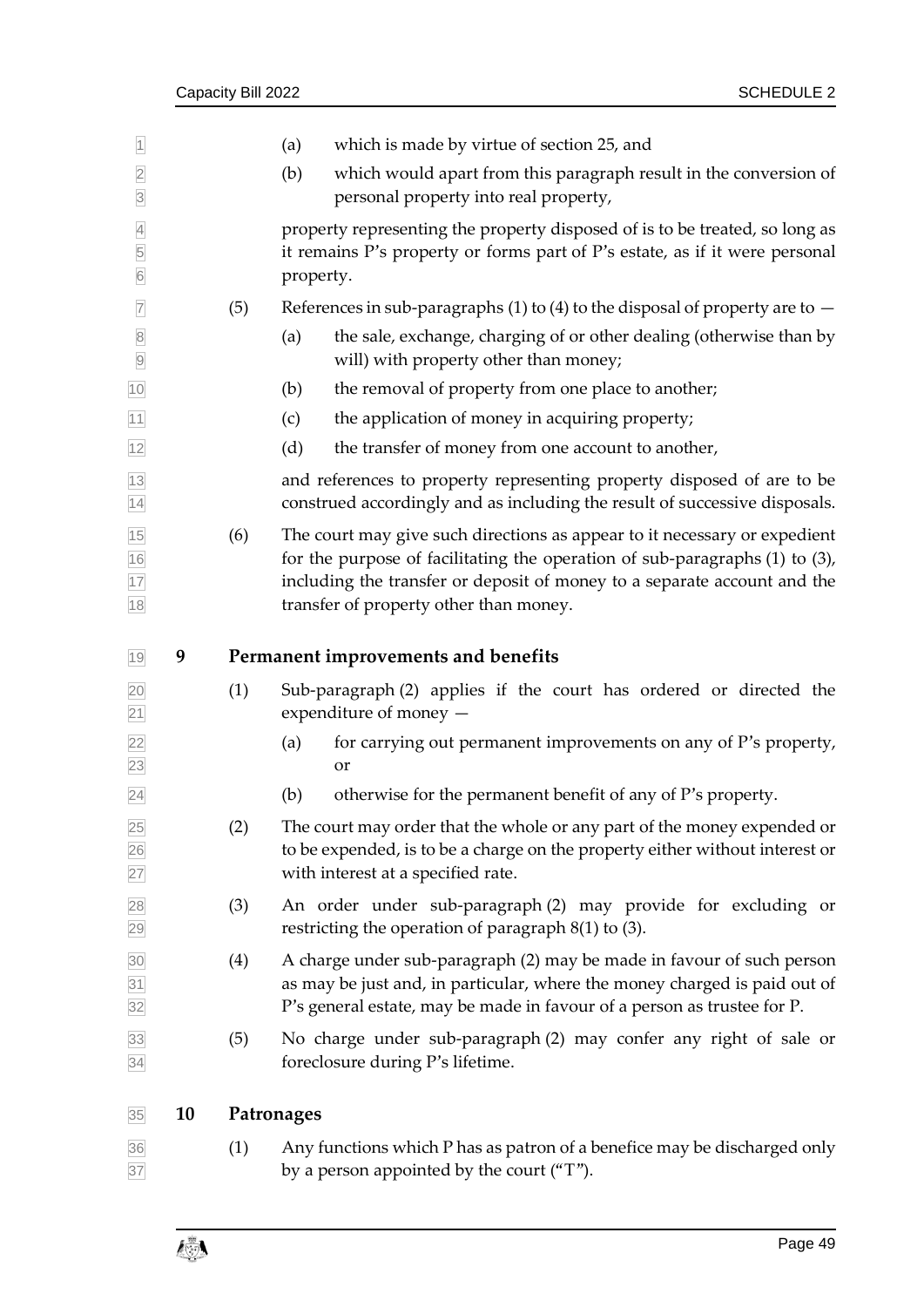- 1 (2) T must be an individual who could be appointed under section 8(1)(b) of the Patronage (Beneficies) Measure 1986 (No.3) as applied to the Island by 2 the Patronage (Beneficies) Measure 1986 (No.3) as applied to the Island by<br>3 the *Patronage Measure (Isle of Man)* 1997. 3 the *Patronage Measure (Isle of Man) 1997*.
	- 4 (3) The Patronage (Beneficies) Measure 1986 (No.3) (as applied to the Island) applies to T as it applies to an individual appointed by the registered patron of the benefice under section  $8(1)(b)$  or  $(3)$  of that Measure (as applied to the Island).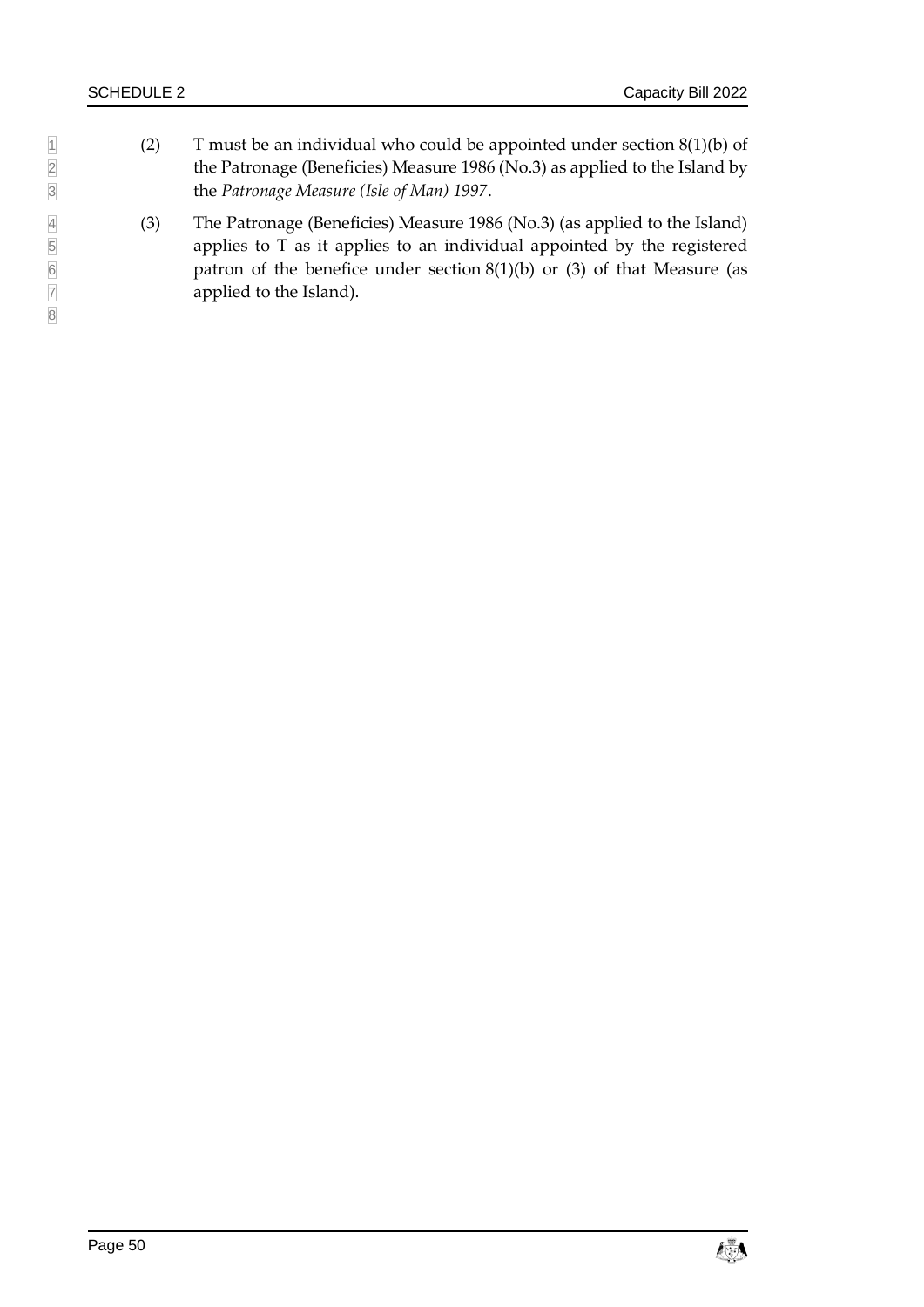<span id="page-56-1"></span><span id="page-56-0"></span>

| $\vert$                                               | <b>SCHEDULE 3</b>                              |                           |                                                                                                                                                                                                                                                         |  |  |  |
|-------------------------------------------------------|------------------------------------------------|---------------------------|---------------------------------------------------------------------------------------------------------------------------------------------------------------------------------------------------------------------------------------------------------|--|--|--|
| $\overline{2}$                                        | [Section 54]                                   |                           |                                                                                                                                                                                                                                                         |  |  |  |
| $\overline{3}$                                        | <b>TRANSITIONAL PROVISIONS AND SAVINGS</b>     |                           |                                                                                                                                                                                                                                                         |  |  |  |
| $\overline{4}$                                        | REPEAL OF PART 7 OF THE MENTAL HEALTH ACT 1998 |                           |                                                                                                                                                                                                                                                         |  |  |  |
| $\overline{5}$                                        | $\mathbf{1}$                                   | <b>Existing receivers</b> |                                                                                                                                                                                                                                                         |  |  |  |
| $6\overline{6}$<br>$\overline{7}$<br>$\overline{8}$   |                                                | (1)                       | This paragraph applies where, immediately before the commencement<br>day, there is a receiver ("R") for a person ("P") appointed under<br>section 103 of the Mental Health Act 1998.                                                                    |  |  |  |
| $\overline{9}$                                        |                                                | (2)                       | On and after that day, $-$                                                                                                                                                                                                                              |  |  |  |
|                                                       |                                                |                           | this Act applies as if R were a delegate appointed for P by the court,<br>(a)<br>but with the functions R had as receiver immediately before that<br>day, and                                                                                           |  |  |  |
| 10<br>11<br>12<br>13<br>14<br>15                      |                                                |                           | a reference in any other enactment to a delegate appointed by the<br>(b)<br>court includes a person appointed as a delegate as a result of<br>paragraph (a).                                                                                            |  |  |  |
| $\frac{16}{17}$                                       |                                                | (3)                       | On any application by R, the court may end R's appointment as $P's$<br>delegate.                                                                                                                                                                        |  |  |  |
| 18<br>19                                              |                                                | (4)                       | Where, as a result of section $27(1)$ , R may not make a decision on behalf of<br>P in relation to a relevant matter, R must apply to the court.                                                                                                        |  |  |  |
| $\frac{20}{21}$                                       |                                                | (5)                       | If, on the application, the court is satisfied that P is capable of managing<br>P's property and financial affairs in relation to the relevant matter, $-$                                                                                              |  |  |  |
| $\frac{22}{23}$                                       |                                                |                           | it must make an order ending R's appointment as P's delegate in<br>(a)<br>relation to that matter, but                                                                                                                                                  |  |  |  |
| $\frac{24}{25}$                                       |                                                |                           | it may, in relation to any other matter, exercise in relation to P any<br>(b)<br>of the powers it has under sections 22 to 26.                                                                                                                          |  |  |  |
| $\frac{26}{27}$                                       |                                                | (6)                       | If, on the application, the court is not satisfied, the court may exercise in<br>relation to P any of the powers which it has under sections 22 to 26.                                                                                                  |  |  |  |
| 28                                                    |                                                | (7)                       | R's appointment as P's delegate ceases to have effect if P dies.                                                                                                                                                                                        |  |  |  |
| 29<br>30                                              |                                                | (8)                       | "Relevant matter" means a matter in relation to which, immediately before<br>the commencement day, R was authorised to act as P's receiver.                                                                                                             |  |  |  |
| $\frac{31}{32}$<br>$\frac{32}{33}$<br>$\frac{33}{34}$ |                                                | (9)                       | In sub-paragraph (1), the reference to a receiver appointed under<br>section 103 of the Mental Health Act 1998 includes a reference to a person<br>who by virtue of Schedule 6 to that Act was deemed to be a receiver<br>appointed under that section. |  |  |  |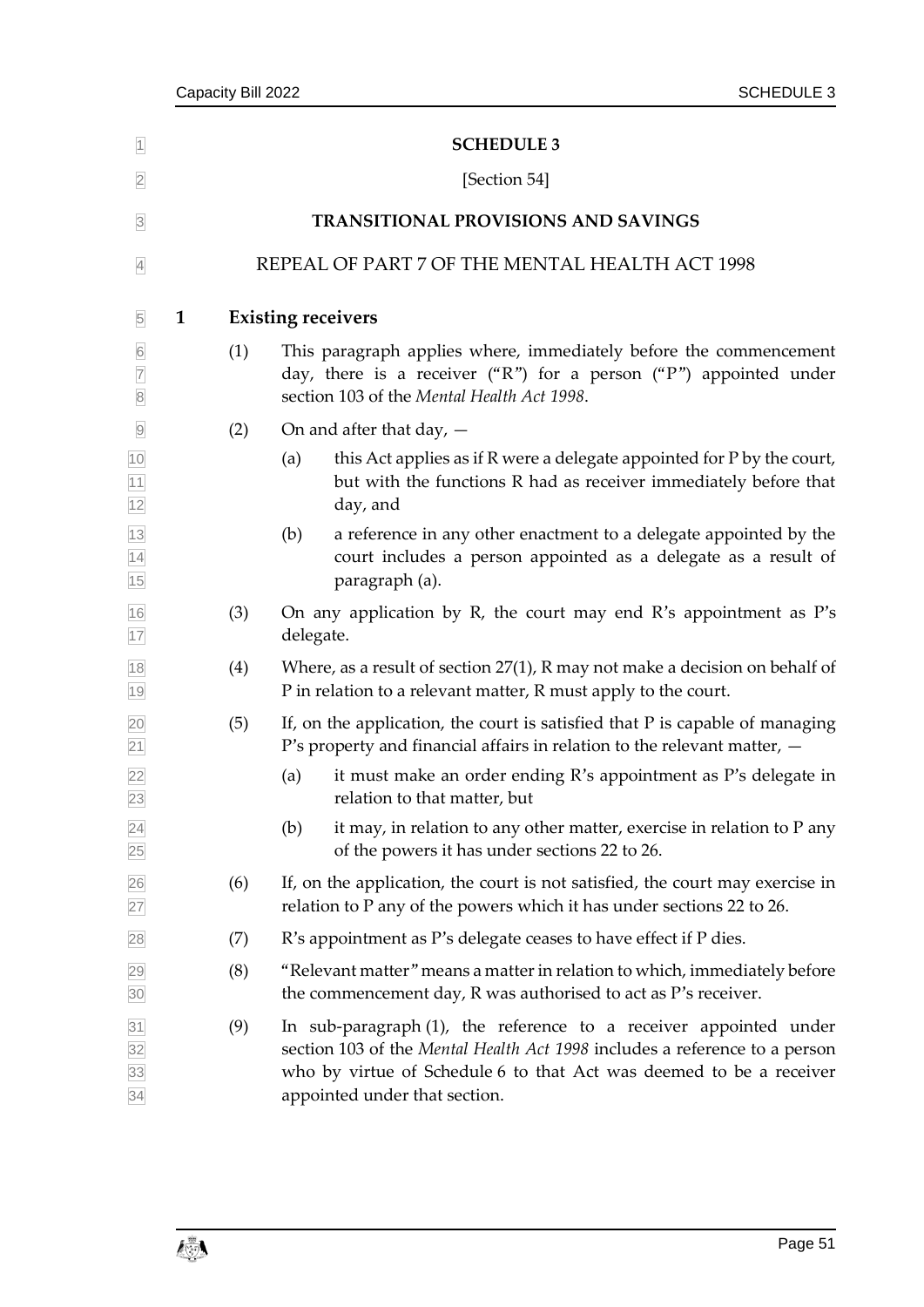### **2 Order, appointment etc.**

- 2 (1) Any order or appointment made, direction or authority given or other<br>thing done which has, or by virtue of Schedule 6 to the *Mental Health Act*<br>1998 was deemed to have, effect under Part 7 of that Act immediately<br>be thing done which has, or by virtue of Schedule 6 to the *Mental Health Act 1998* was deemed to have, effect under Part 7 of that Act immediately before commencement day is to continue to have effect despite the repeal of Part 7.
- $\boxed{7}$  (2) In so far as any such order, appointment, direction, authority or thing 8 8 could have been made, given or done under sections [22](#page-22-3) to [27](#page-26-0) if those sections had then been in force —
- (a) it is to be treated as made, given or done under those sections, and
- $\boxed{11}$  (b) the powers of variation and discharge conferred by section [23\(5\)](#page-23-2) **apply accordingly.**
- (3) This Act does not affect the operation of section 110 of the *Mental Health Act 1998* (effect and proof of orders) in relation to orders made and directions given under Part 7 of that Act.
- (4) This paragraph is without prejudice to Division 3 of Part 4 to the *Legislation Act 2015*.

#### **3 Pending proceedings**

- (1) Any application for the exercise of a power under Part 7 of the *Mental Health Act 1998* which is pending immediately before the commencement  $\sqrt{21}$  day is to be treated, in so far as the corresponding power is exercisable under section [23](#page-22-4) t[o 27](#page-26-0) as an application for the exercise of that power.
- (2) For the purposes of sub-paragraph (1) an application for the appointment of a receiver is to be treated as an application for the appointment of a delegate.

### **4 Appeals**

 Part 7 of the *Mental Health Act 1998* and the rules made under it are to continue to apply to any appeal brought by virtue of section 107 of that Act which has not been determined before the commencement day.

### **5 Existing charges**

 This Act does not affect the operation in relation to a charge created before the commencement day of —

- (a) so much of section 105(6) of the *Mental Health Act 1998* as preclude a charge created under section 105(5) from conferring a right of sale or foreclosure during the lifetime of a patient, or
- (b) section 108(7) of the *Mental Health Act 1998* (charge created by virtue of section 108(6) not to cause an interest to fail).

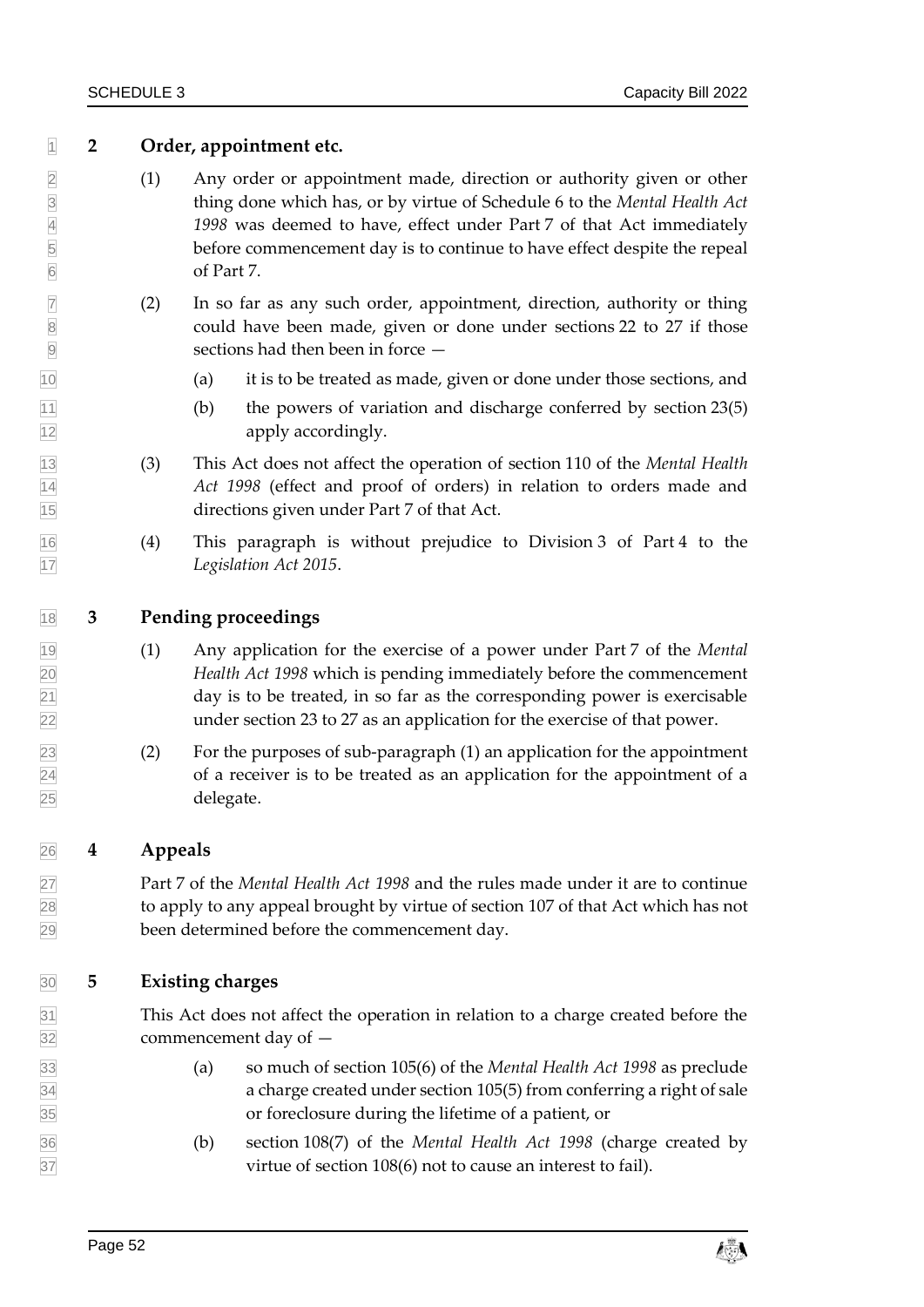### 1 **6 Interpretation**

| $\overline{2}$ | In this schedule, "the commencement day" means the day on which section $54(1)$ |
|----------------|---------------------------------------------------------------------------------|
| $\overline{3}$ | comes into operation.                                                           |
| $\overline{4}$ |                                                                                 |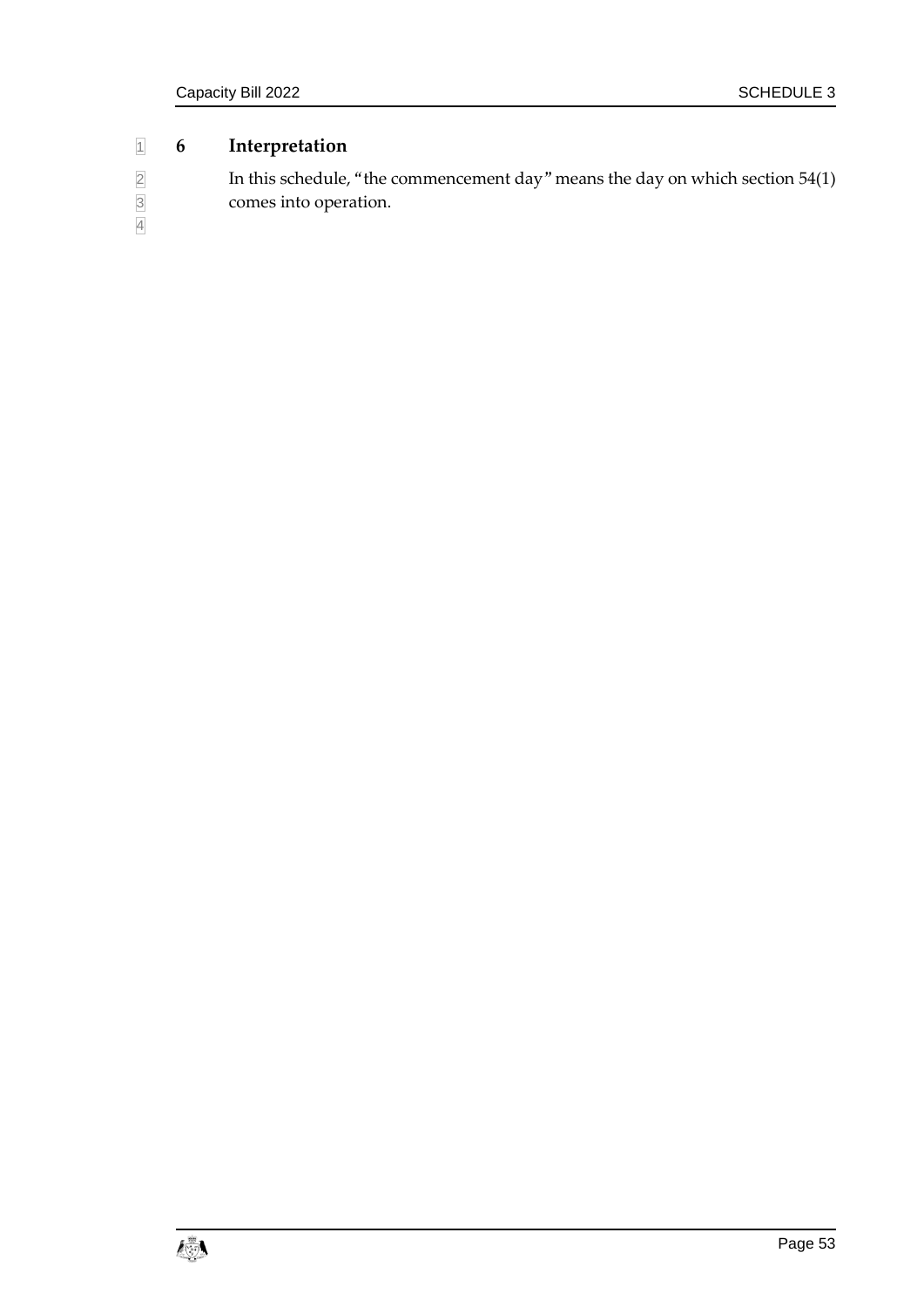<span id="page-59-1"></span><span id="page-59-0"></span>

| $\overline{1}$                                                          |                | <b>SCHEDULE 4</b>                                                                                                                                   |     |                      |                                                                                                                                                        |  |
|-------------------------------------------------------------------------|----------------|-----------------------------------------------------------------------------------------------------------------------------------------------------|-----|----------------------|--------------------------------------------------------------------------------------------------------------------------------------------------------|--|
| $\overline{2}$                                                          |                | [Section $55(1)$ ]                                                                                                                                  |     |                      |                                                                                                                                                        |  |
| $\overline{3}$                                                          |                | MINOR AND CONSEQUENTIAL AMENDMENTS                                                                                                                  |     |                      |                                                                                                                                                        |  |
| $\overline{4}$                                                          | $\mathbf{1}$   | <b>Trustee Act 1961</b>                                                                                                                             |     |                      |                                                                                                                                                        |  |
| $\overline{5}$                                                          |                | (1)                                                                                                                                                 |     |                      | The Trustee Act 1961 is amended as follows.                                                                                                            |  |
| $\boxed{6}$                                                             |                | (2)                                                                                                                                                 |     |                      | In section 35 (power of appointing new or additional trustees) –                                                                                       |  |
| $\overline{7}$                                                          |                |                                                                                                                                                     | (a) |                      | in subsection $(1)$ –                                                                                                                                  |  |
| $\begin{array}{ c c } \hline 8 \\ \hline 9 \\ \hline \end{array}$<br>10 |                |                                                                                                                                                     |     | (i)                  | for "is incapable of acting" there is substituted "lacks"<br>capacity (within the meaning of the Capacity Act 2022) to<br>$act$ ";                     |  |
| $\frac{11}{12}$                                                         |                |                                                                                                                                                     |     | (ii)                 | for "being incapable" there is substituted "lacking<br>capacity";                                                                                      |  |
| $\overline{13}$                                                         |                |                                                                                                                                                     | (b) |                      | for subsection $(9)(a)$ there is substituted, $-$                                                                                                      |  |
| $\frac{14}{15}$                                                         |                |                                                                                                                                                     |     | $"$ (a)              | lacks capacity (within the meaning of the Capacity Act 2022)<br>of exercising his functions as trustee,".                                              |  |
| $\frac{16}{17}$<br>$\frac{17}{18}$                                      |                | (3)                                                                                                                                                 |     | Capacity Act 2022)". | In section $37(1)$ (evidence as to vacancy in a trust) for "is incapable of<br>acting" there is substituted "lacks capacity (within the meaning of the |  |
| $\frac{19}{20}$                                                         |                | (4)                                                                                                                                                 |     |                      | In section 41(1) (power of court to appoint new trustees) for paragraph (a)<br>(but not "or" following it) substitute, -                               |  |
| $\frac{21}{22}$                                                         |                |                                                                                                                                                     |     |                      | "(a) lacks capacity (within the meaning of the <i>Capacity Act 2022</i> ) of exercising his functions as trustee,".                                    |  |
| 23                                                                      |                | (5)                                                                                                                                                 |     |                      | In section 43B (appointment of substitute for incapable trustee) -                                                                                     |  |
| $^{24}$                                                                 |                |                                                                                                                                                     | (a) |                      | in subsection (1) for paragraph (a) there is substituted, $-$                                                                                          |  |
| 25<br>26                                                                |                |                                                                                                                                                     |     | $"$ (a)              | a trustee lacks capacity (within the meaning of the Capacity<br>Act 2022) to exercise his functions as trustee;";                                      |  |
| 27                                                                      |                |                                                                                                                                                     | (b) |                      | in subsection $(2)$ –                                                                                                                                  |  |
| 28<br>29<br>30                                                          |                |                                                                                                                                                     |     | (i)                  | in paragraph (b) for "section 6 of the Powers of Attorney Act<br>1987" there is substituted "Schedule 1 to the Capacity Act<br>$2022$ ";               |  |
| $\frac{31}{32}$                                                         |                |                                                                                                                                                     |     | (ii)                 | in the full-out words, for "incapable trustee" there is<br>substituted "the trustee who lacks capacity".                                               |  |
| 33                                                                      | $\overline{2}$ |                                                                                                                                                     |     |                      | <b>Family Law Reform (Isle of Man) Act 1971</b>                                                                                                        |  |
| $\frac{34}{35}$                                                         |                | For section 13(4) of the Family Law Reform (Isle of Man) Act 1971 (consents, etc,<br>required for taking of bodily samples) there is substituted, - |     |                      |                                                                                                                                                        |  |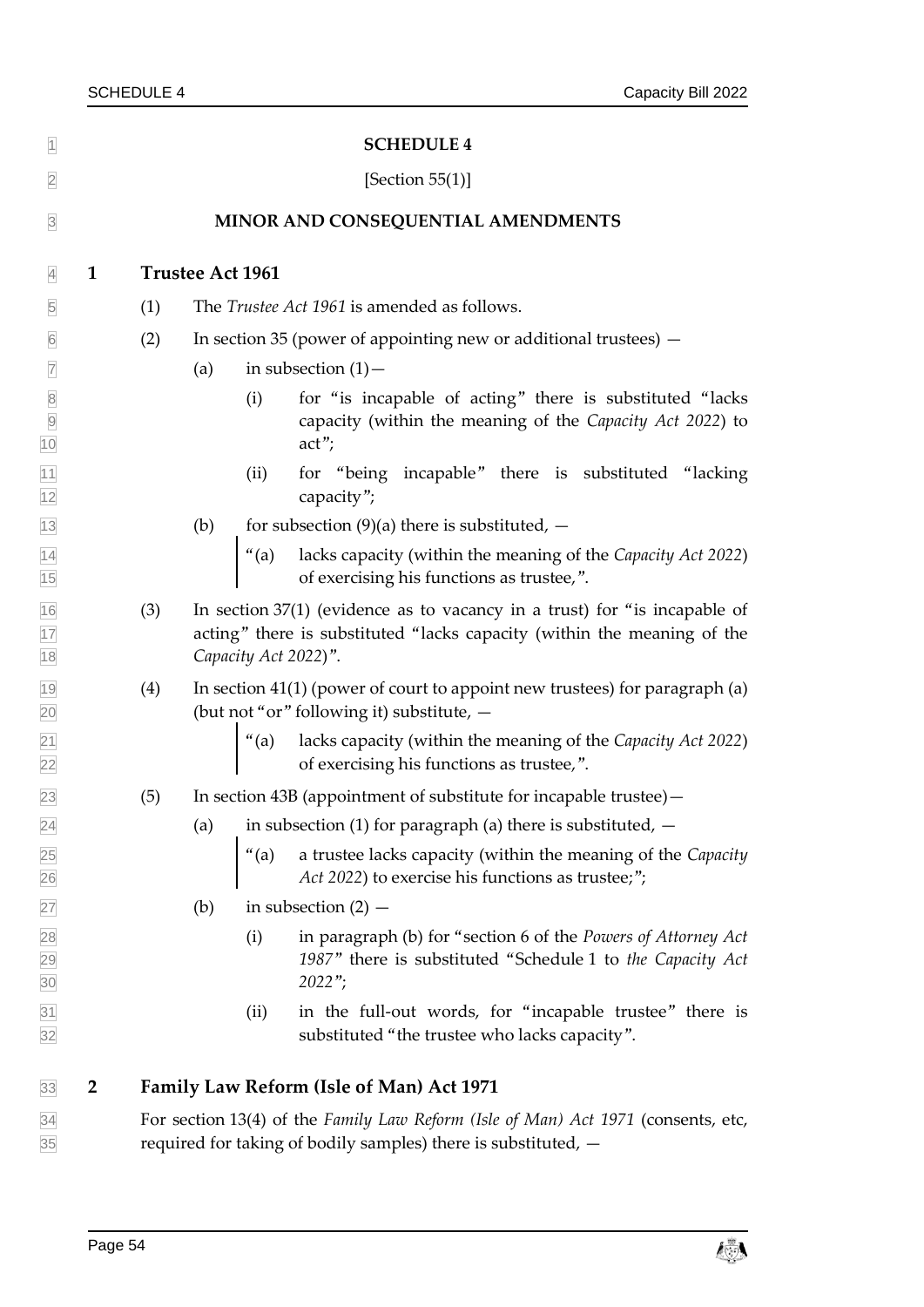| $\overline{1}$<br>$\overline{2}$<br>$\overline{3}$ |                  |                                                                                                                                                                                                                               | (4)                        | A bodily sample may be taken from a person who lacks capacity<br>(within the meaning of the Capacity Act 2022) to give his consent if<br>consent is given by, $-$                                                                                                                  |
|----------------------------------------------------|------------------|-------------------------------------------------------------------------------------------------------------------------------------------------------------------------------------------------------------------------------|----------------------------|------------------------------------------------------------------------------------------------------------------------------------------------------------------------------------------------------------------------------------------------------------------------------------|
| $\overline{4}$                                     |                  |                                                                                                                                                                                                                               | (a)                        | the court giving the direction under section 12;                                                                                                                                                                                                                                   |
| 5<br>$6\overline{6}$                               |                  |                                                                                                                                                                                                                               |                            | (b) a donee of an enduring power of attorney or a lasting power<br>of attorney (within the meaning of that Act); or                                                                                                                                                                |
| $\overline{7}$                                     |                  |                                                                                                                                                                                                                               | (c)                        | a delegate appointed in that respect.".                                                                                                                                                                                                                                            |
|                                                    | 3                | <b>Jury Act 1980</b>                                                                                                                                                                                                          |                            |                                                                                                                                                                                                                                                                                    |
| $\frac{10}{11}$                                    |                  | In Schedule 1, Group F (mentally disordered persons) to the Jury Act 1980 for the<br>last paragraph there is substituted "A person who lacks capacity (within the<br>meaning of the Capacity Act 2022) to serve as a juror.". |                            |                                                                                                                                                                                                                                                                                    |
| 12                                                 | $\boldsymbol{4}$ | Sale of Goods Act 1983                                                                                                                                                                                                        |                            |                                                                                                                                                                                                                                                                                    |
| $\frac{13}{14}$                                    |                  | In section 3(2) of the Sale of Goods Act 1983 (capacity to buy and sell) omit "mental<br>incapacity or".                                                                                                                      |                            |                                                                                                                                                                                                                                                                                    |
| 15                                                 | 5                |                                                                                                                                                                                                                               | <b>Limitation Act 1984</b> |                                                                                                                                                                                                                                                                                    |
| 16                                                 |                  |                                                                                                                                                                                                                               |                            | Section 36 of the Limitation Act 1984 (interpretation) is amended as follows, $-$                                                                                                                                                                                                  |
| 17                                                 |                  | (a)                                                                                                                                                                                                                           |                            | for subsection (2) there is substituted, $-$                                                                                                                                                                                                                                       |
| 18<br>19<br>20                                     |                  |                                                                                                                                                                                                                               |                            | "(2) For the purposes of this Act a person shall be treated as under a disability while he is a minor, or lacks capacity (within the meaning<br>disability while he is a minor, or lacks capacity (within the meaning<br>of the Capacity Act 2022) to conduct legal proceedings."; |
| $\overline{21}$                                    |                  | (b)                                                                                                                                                                                                                           |                            | omit subsection (3).                                                                                                                                                                                                                                                               |
| 22                                                 | 6                | <b>Administration of Estates Act 1990</b>                                                                                                                                                                                     |                            |                                                                                                                                                                                                                                                                                    |
|                                                    |                  | Section 45 of the Administration of Estates Act 1990 (consents to appropriation) is<br>amended as follows -                                                                                                                   |                            |                                                                                                                                                                                                                                                                                    |
| 23<br>24<br>25<br>26<br>27<br>28                   |                  | (a)                                                                                                                                                                                                                           |                            | in subsection (2) for "is incapable, by reason of mental disorder<br>within the meaning of Mental Health Act 1998" there is substituted<br>"lacks capacity (within the meaning of the Capacity Act 2022)";                                                                         |
|                                                    |                  | (b)                                                                                                                                                                                                                           |                            | in subsection $(4)(a)$ for "receiver" there is substituted "deputy".                                                                                                                                                                                                               |
| 29                                                 | 7                |                                                                                                                                                                                                                               |                            | <b>Patronage Measure (Isle of Man) 1997</b>                                                                                                                                                                                                                                        |
| 30                                                 |                  |                                                                                                                                                                                                                               |                            | After section 5(3) of the Patronage Measure (Isle of Man) 1997 there is inserted, $-$                                                                                                                                                                                              |
| $\frac{31}{32}$ $\frac{33}{33}$                    |                  | (4)                                                                                                                                                                                                                           |                            | "The reference in subsection (3) to a power of attorney does not<br>include an enduring power of attorney or a lasting power of<br>attorney (within the meaning of the Capacity Act 2022).".                                                                                       |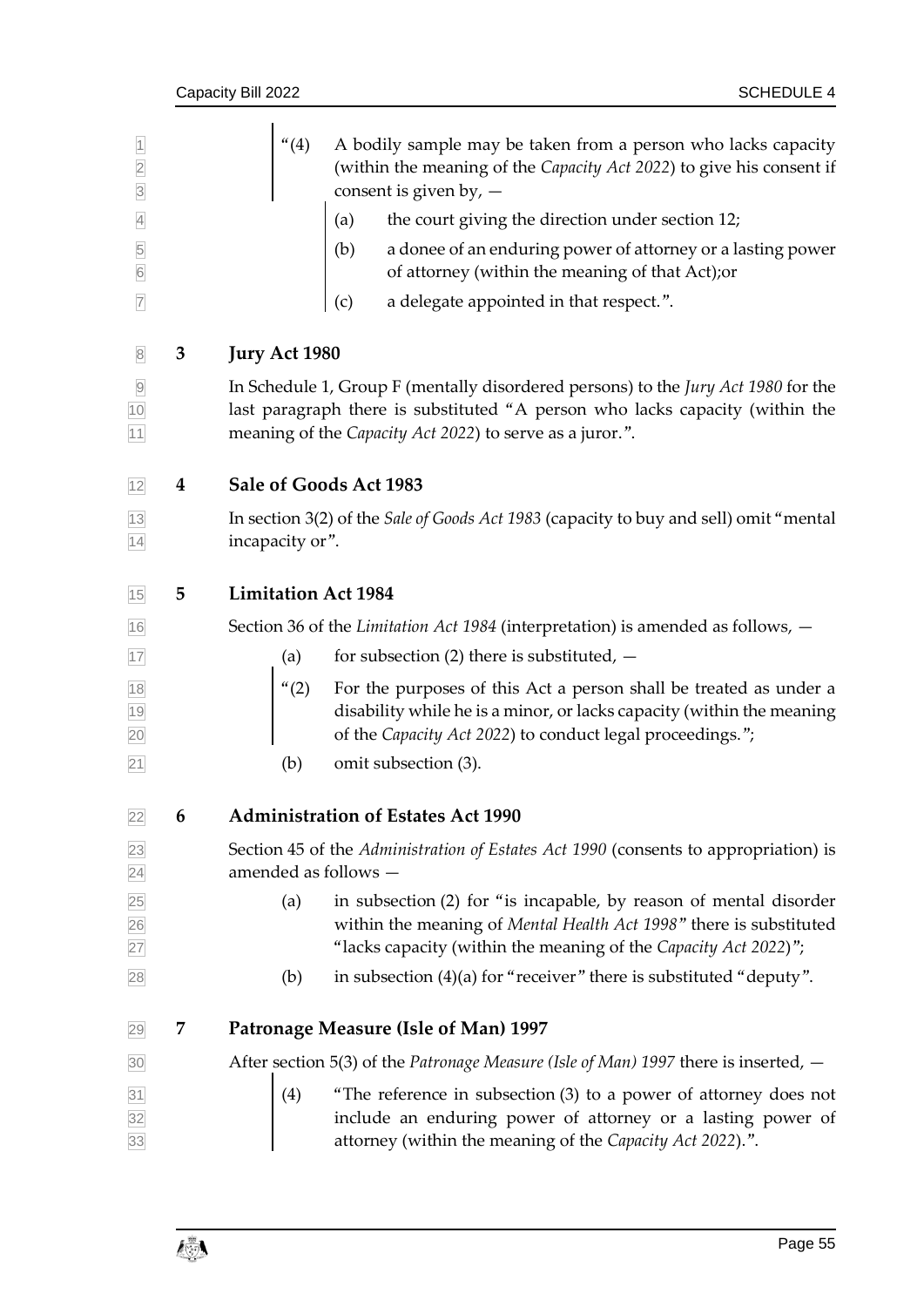**8 Mental Health Act 1998**

- (1) The *Mental Health Act 1998* is amended as follows.
- 3 (2) In section 135(1) (protection for acts done in pursuance of this Act), there is omitted "or in, or in pursuance of anything done in, the discharge of functions conferred by any other enactment on the judge having is omitted "or in, or in pursuance of anything done in, the discharge of functions conferred by any other enactment on the judge having jurisdiction under Part 7,".
- (3) Section 136 (pay, pension etc of mentally disordered persons) is omitted.
- (4) Sub-paragraph (5) applies where, before the commencement of sub- paragraph (3), an authority has, in respect of a person referred to in that section as "the patient", made payments under that section, —
- (a) to an institution or person having care of the patient, or
- (b) in accordance with subsection (2)(a) or (b) of that section.
- (5) The authority may, in respect of the patient, continue to make payments under that section to that institution or person, or in accordance with subsection (2)(a) or (b) of that section, despite the amendments made by sub-paragraph (3).
- (6) In section 138(1) (interpretation), in the definition of "patient" there is omitted "(except in Part 7)".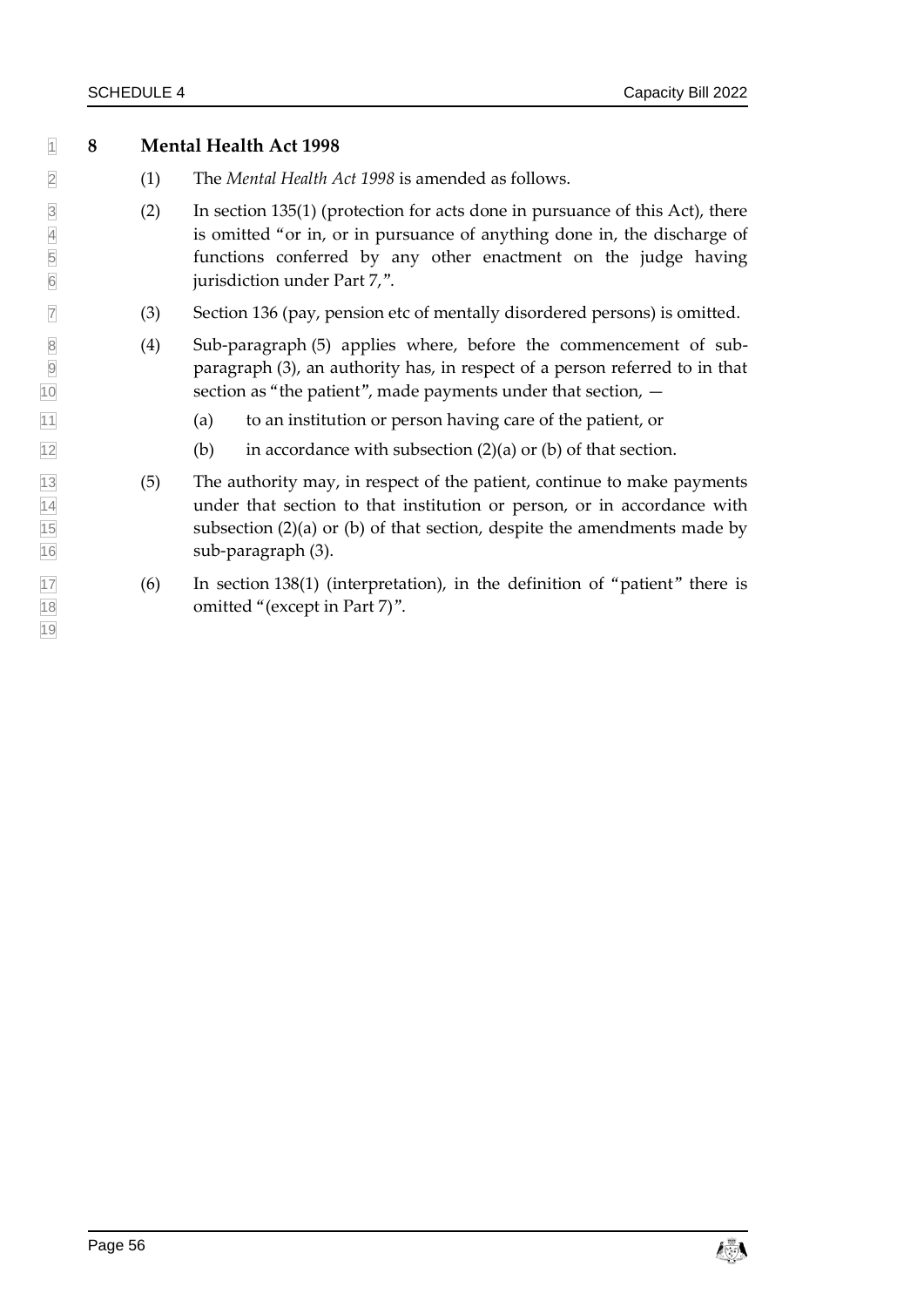<span id="page-62-1"></span><span id="page-62-0"></span>

| $\overline{1}$          |                        | <b>SCHEDULE 5</b>       |  |  |  |  |
|-------------------------|------------------------|-------------------------|--|--|--|--|
| $\overline{\mathbf{2}}$ | [Section $55(2)$ ]     |                         |  |  |  |  |
| $\overline{3}$          |                        | <b>REPEALS</b>          |  |  |  |  |
|                         | <b>Short title</b>     | <b>Extent of repeal</b> |  |  |  |  |
|                         | Mental Health Act 1998 | Part 7                  |  |  |  |  |

4